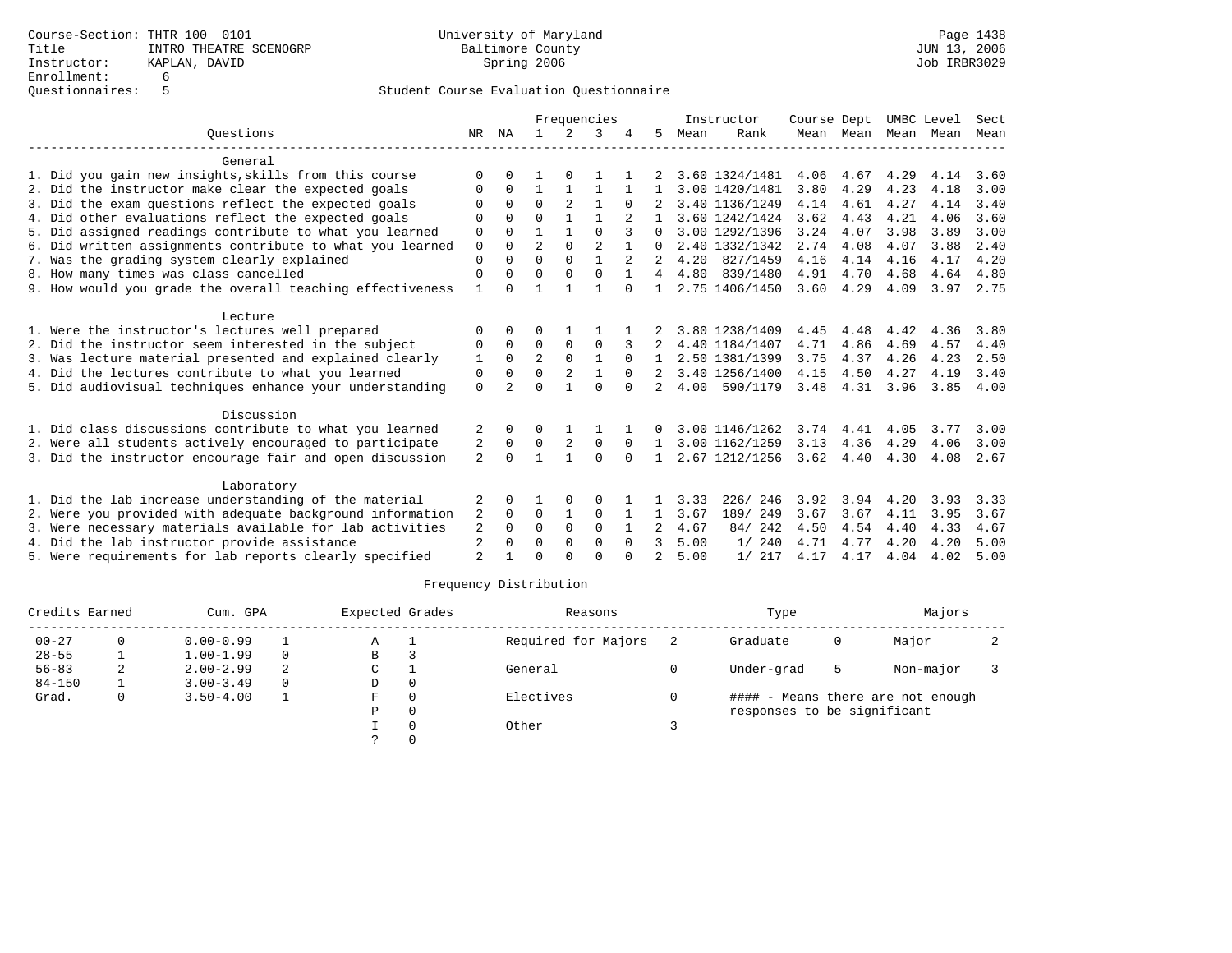|                                                           |              |              |                            |              | Frequencies          |              |                |         | Instructor         | Course Dept UMBC Level |      |      |                          | Sect        |
|-----------------------------------------------------------|--------------|--------------|----------------------------|--------------|----------------------|--------------|----------------|---------|--------------------|------------------------|------|------|--------------------------|-------------|
| Ouestions                                                 |              | NR NA        | $\mathbf{1}$               | 2            | 3                    | 4            |                | 5 Mean  | Rank               |                        |      |      | Mean Mean Mean Mean Mean |             |
|                                                           |              |              |                            |              |                      |              |                |         |                    |                        |      |      |                          |             |
| General                                                   |              |              |                            |              |                      |              |                |         |                    |                        |      |      |                          |             |
| 1. Did you gain new insights, skills from this course     | $\Omega$     | $\Omega$     | $\Omega$                   | O            | $\Omega$             | 4            | 3              | 4.43    | 652/1481           | 4.06                   | 4.67 | 4.29 | 4.14                     | 4.43        |
| 2. Did the instructor make clear the expected goals       | $\Omega$     | $\mathbf 0$  | $\Omega$                   | $\Omega$     | $\mathbf{1}$         | 5            | $\mathbf{1}$   |         | 4.00 1000/1481     | 3.80                   | 4.29 | 4.23 | 4.18                     | 4.00        |
| 3. Did the exam questions reflect the expected goals      | 0            | 0            | 0                          | $\mathbf{1}$ | $\mathbf{0}$         | 2            | 4              | 4.29    | 718/1249           | 4.14                   | 4.61 | 4.27 | 4.14                     | 4.29        |
| 4. Did other evaluations reflect the expected goals       | $\mathbf{0}$ | $\mathbf{1}$ | $\mathbf 0$                | $\mathbf 0$  | $\mathbf{1}$         | 3            | 2              | 4.17    | 840/1424           | 3.62                   | 4.43 | 4.21 | 4.06                     | 4.17        |
| 5. Did assigned readings contribute to what you learned   | 0            | $\Omega$     | $\mathbf{1}$               | $\mathbf{1}$ | $\mathbf 0$          | 3            | 2              |         | 3.57 1042/1396     | 3.24                   | 4.07 | 3.98 | 3.89                     | 3.57        |
| 6. Did written assignments contribute to what you learned | $\mathbf 0$  | $\Omega$     | $\overline{a}$             | $\Omega$     | 3                    | 2            | $\Omega$       |         | 2.71 1322/1342     | 2.74                   | 4.08 | 4.07 | 3.88                     | 2.71        |
| 7. Was the grading system clearly explained               | $\mathbf 0$  | $\mathbf 0$  | $\mathbf{1}$               | $\mathbf{1}$ | 1                    | 3            |                |         | 1 3.29 1331/1459   | 4.16                   | 4.14 | 4.16 | 4.17                     | 3.29        |
| 8. How many times was class cancelled                     | $\mathbf 0$  | $\mathbf{1}$ | $\Omega$                   | $\Omega$     | $\Omega$             | $\mathbf{1}$ | 5              | 4.83    | 797/1480           | 4.91                   | 4.70 | 4.68 | 4.64                     | 4.83        |
| 9. How would you grade the overall teaching effectiveness | $\mathbf{1}$ | $\Omega$     | $\Omega$                   | $\Omega$     | $\Omega$             | 6            | $\Omega$       | 4.00    | 836/1450           | 3.60                   | 4.29 | 4.09 | 3.97                     | 4.00        |
| Lecture                                                   |              |              |                            |              |                      |              |                |         |                    |                        |      |      |                          |             |
| 1. Were the instructor's lectures well prepared           | 0            | $\mathbf 0$  | 0                          | 0            | 1                    | 2            | 4              | 4.43    | 865/1409           | 4.45                   | 4.48 | 4.42 | 4.36                     | 4.43        |
| 2. Did the instructor seem interested in the subject      | $\mathbf{0}$ | $\mathbf 0$  | $\mathbf 0$                | $\mathbf{0}$ | $\mathbf 0$          | 1            | 6              | 4.86    | 614/1407           | 4.71                   | 4.86 | 4.69 | 4.57                     | 4.86        |
| 3. Was lecture material presented and explained clearly   | 0            | $\mathbf 0$  | $\mathbf 0$                | $\Omega$     | $\mathbf{1}$         | 3            | 3              | 4.29    | 801/1399           | 3.75                   | 4.37 | 4.26 | 4.23                     | 4.29        |
| 4. Did the lectures contribute to what you learned        | $\mathbf{0}$ | $\mathbf{1}$ | $\mathbf 0$                | $\Omega$     | $\Omega$             | 3            |                | 3, 4.50 | 591/1400           | 4.15                   | 4.50 | 4.27 | 4.19                     | 4.50        |
| 5. Did audiovisual techniques enhance your understanding  | $\mathbf{0}$ | 3            | $\mathbf{1}$               | $\Omega$     | 3                    | $\Omega$     | $\Omega$       |         | 2.50 1128/1179     | 3.48                   | 4.31 | 3.96 | 3.85                     | 2.50        |
| Discussion                                                |              |              |                            |              |                      |              |                |         |                    |                        |      |      |                          |             |
| 1. Did class discussions contribute to what you learned   | 1            | $\mathbf 0$  | 1                          | $\mathbf 0$  | 1                    | 2            | 2              | 3.67    | 931/1262           | 3.74                   | 4.41 | 4.05 | 3.77                     | 3.67        |
| 2. Were all students actively encouraged to participate   | $\mathbf{1}$ | $\mathbf 0$  | $\Omega$                   | $\mathbf{1}$ | $\mathbf{1}$         | 4            | $\Omega$       |         | 3.50 1094/1259     | 3.13                   | 4.36 | 4.29 | 4.06                     | 3.50        |
| 3. Did the instructor encourage fair and open discussion  | 1            | $\Omega$     | $\mathbf 0$                | $\mathbf{1}$ | 2                    | $\mathbf{1}$ | 2              |         | 3.67 1069/1256     | 3.62                   | 4.40 | 4.30 | 4.08                     | 3.67        |
| 4. Were special techniques successful                     | $\mathbf{1}$ | 5            | $\Omega$                   | $\mathbf{1}$ | $\Omega$             | $\Omega$     | $\Omega$       |         | $2.00$ ****/ 788   | $***$ * * *            | 4.68 | 4.00 | 3.80                     | ****        |
| Laboratory                                                |              |              |                            |              |                      |              |                |         |                    |                        |      |      |                          |             |
| 1. Did the lab increase understanding of the material     | 2            | $\mathbf 0$  | 0                          | $\mathbf 0$  | 1                    | 0            | 4              | 4.60    | 64/ 246            | 3.92                   | 3.94 | 4.20 | 3.93                     | 4.60        |
| 2. Were you provided with adequate background information | 2            | $\Omega$     | $\Omega$                   | $\mathbf{0}$ | 2                    | $\mathbf{1}$ | 2              | 4.00    | 145/ 249           | 3.67                   | 3.67 | 4.11 | 3.95                     | 4.00        |
| 3. Were necessary materials available for lab activities  | 2            | 0            | $\mathbf{1}$               | $\mathbf 0$  | $\mathbf{1}$         | $\mathbf{1}$ | 2              | 3.60    | 229/242            | 4.50                   | 4.54 | 4.40 | 4.33                     | 3.60        |
| 4. Did the lab instructor provide assistance              | 2            | $\mathbf 0$  | $\mathbf 0$                | $\mathbf{0}$ | $\mathbf{1}$         | $\mathbf 0$  | $\overline{4}$ | 4.60    | 91/ 240            | 4.71                   | 4.77 | 4.20 | 4.20                     | 4.60        |
| 5. Were requirements for lab reports clearly specified    | 2            | 3            | $\Omega$                   | $\Omega$     | $\mathbf{1}$         | $\mathbf{1}$ | $\Omega$       | 3.50    | 165/ 217           | 4.17                   | 4.17 | 4.04 | 4.02                     | 3.50        |
|                                                           |              |              |                            |              |                      |              |                |         |                    |                        |      |      |                          |             |
| Seminar                                                   |              |              |                            |              |                      |              |                |         |                    | $***$ * * *            |      |      |                          | ****        |
| 1. Were assigned topics relevant to the announced theme   | 5            | 1            | 0                          | $\mathbf 0$  | $\Omega$             | 0            | 1              |         | 68<br>$5.00$ ****/ | ****                   | 5.00 | 4.49 | 4.54                     | ****        |
| 2. Was the instructor available for individual attention  | 5            | $\mathbf{1}$ | $\mathbf 0$                | $\mathbf{0}$ | $\mathbf{0}$         | 0            | 1              | 5.00    | $***$ /<br>69      |                        | 5.00 | 4.53 | 4.18                     | $***$       |
| 3. Did research projects contribute to what you learned   | 5            | $\mathbf{1}$ | $\mathbf 0$<br>$\mathbf 0$ | $\mathbf 0$  | $1\,$<br>$\mathbf 0$ | $\mathbf 0$  | $\mathbf 0$    |         | $3.00$ ****/<br>63 | $***$ * *              | 5.00 | 4.44 | 4.17                     |             |
| 4. Did presentations contribute to what you learned       | 5            | $\mathbf 0$  | $\Omega$                   | $\mathbf{0}$ |                      | 2            | $\Omega$       | 4.00    | 48/<br>69          | 4.00                   | 4.73 | 4.35 | 4.14                     | 4.00        |
| 5. Were criteria for grading made clear                   | 5            | $\Omega$     |                            | $\Omega$     | $\mathbf{1}$         | $\mathbf{1}$ | $\Omega$       | 3.50    | 47/<br>68          | 3.50                   | 4.58 | 3.92 | 3.80                     | 3.50        |
| Field Work                                                |              |              |                            |              |                      |              |                |         |                    |                        |      |      |                          |             |
| 1. Did field experience contribute to what you learned    | 5            | $\mathbf 0$  | 0                          | $\mathbf 0$  | $\mathbf 0$          | 0            | 2              | 5.00    | 1/<br>59           | 5.00                   | 4.60 | 4.30 | 4.00                     | 5.00        |
| 2. Did you clearly understand your evaluation criteria    | 5            | $\Omega$     | $\Omega$                   | $\mathbf{0}$ | $\Omega$             | 2            | $\Omega$       | 4.00    | 28/<br>51          | 4.00                   | 3.90 | 4.00 | 3.44                     | 4.00        |
| 3. Was the instructor available for consultation          | 5            | $\mathbf 0$  | $\mathbf 0$                | $\mathsf 0$  | $\mathbf 0$          | $\mathbf{0}$ | 2              | 5.00    | 36<br>1/           | 5.00                   | 4.70 | 4.60 | 5.00                     | 5.00        |
| 4. To what degree could you discuss your evaluations      | 6            | $\mathbf 0$  | $\mathbf 0$                | $\mathsf 0$  | $\mathbf{1}$         | $\mathbf 0$  | $\Omega$       | 3.00    | $***$ /<br>41      | $***$ * * *            | 5.00 | 4.26 | $***$ * * *              | $***$       |
| 5. Did conferences help you carry out field activities    | 6            | $\Omega$     | $\Omega$                   | $\Omega$     | $\Omega$             | $\Omega$     | $\mathbf{1}$   | 5.00    | $***/$<br>31       | $***$ * *              | 5.00 | 4.42 | $***$ * * *              | $***$       |
| Self Paced                                                |              |              |                            |              |                      |              |                |         |                    |                        |      |      |                          |             |
| 1. Did self-paced system contribute to what you learned   | 6            | 0            | 0                          | 0            | 0                    | 1            | 0              | 4.00    | $***$ /<br>55      |                        | 4.67 | 4.55 | 4.48                     | $***$       |
| 2. Did study questions make clear the expected goal       | 6            | $\mathbf 0$  | $\mathbf 0$                | $\mathbf{0}$ | $\mathbf{1}$         | $\Omega$     | $\Omega$       |         | 31<br>$3.00$ ****/ | ****                   | 4.88 | 4.75 | 4.42                     | $***$ * * * |
| 3. Were your contacts with the instructor helpful         | 6            | $\mathbf 0$  | $\mathbf 0$                | $\mathbf{0}$ | $\Omega$             | $\Omega$     | 1              |         | 51<br>$5.00$ ****/ | ****                   | 5.00 | 4.65 | 4.63                     | $***$       |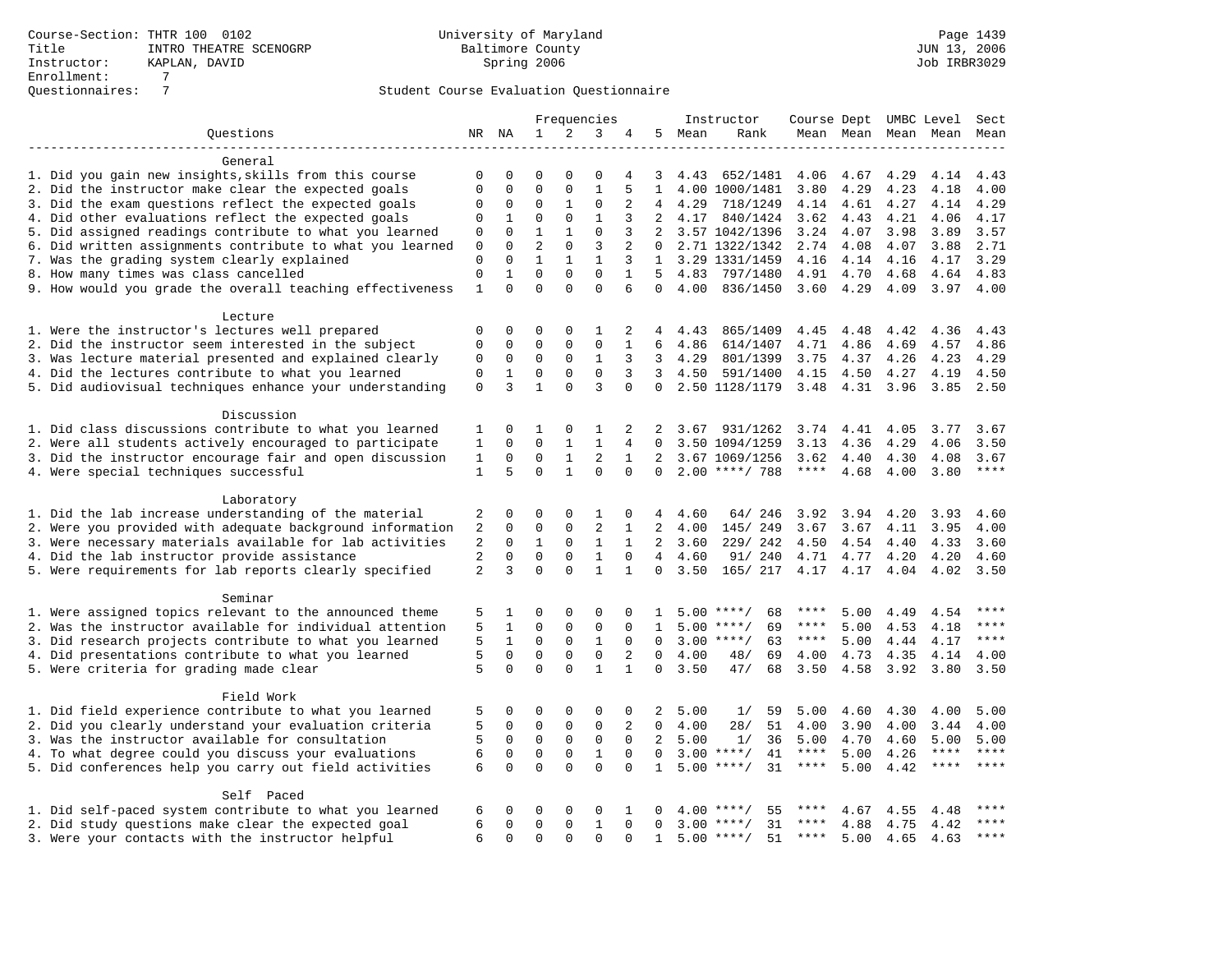|                 | Course-Section: THTR 100 0102 | University of Maryland                  | Page 1439    |
|-----------------|-------------------------------|-----------------------------------------|--------------|
| Title           | INTRO THEATRE SCENOGRP        | Baltimore County                        | JUN 13, 2006 |
| Instructor:     | KAPLAN, DAVID                 | Spring 2006                             | Job IRBR3029 |
| Enrollment:     |                               |                                         |              |
| Ouestionnaires: |                               | Student Course Evaluation Questionnaire |              |

| Credits Earned |    | Cum. GPA      |          | Expected Grades |          | Reasons             |        | Type                        |   | Majors                            |  |
|----------------|----|---------------|----------|-----------------|----------|---------------------|--------|-----------------------------|---|-----------------------------------|--|
| $00 - 27$      |    | $0.00 - 0.99$ | $\Omega$ | Α               |          | Required for Majors |        | Graduate                    | 0 | Major                             |  |
| $28 - 55$      |    | $1.00 - 1.99$ | $\Omega$ | B               | 0        |                     |        |                             |   |                                   |  |
| $56 - 83$      | z. | $2.00 - 2.99$ | $\Omega$ | C               | 2        | General             |        | Under-grad                  |   | Non-major                         |  |
| $84 - 150$     |    | $3.00 - 3.49$ |          | D               | $\Omega$ |                     |        |                             |   |                                   |  |
| Grad.          |    | $3.50 - 4.00$ | 4        | F               | $\Omega$ | Electives           |        |                             |   | #### - Means there are not enough |  |
|                |    |               |          | Ρ               | 0        |                     |        | responses to be significant |   |                                   |  |
|                |    |               |          |                 | $\Omega$ | Other               | $\sim$ |                             |   |                                   |  |
|                |    |               |          |                 |          |                     |        |                             |   |                                   |  |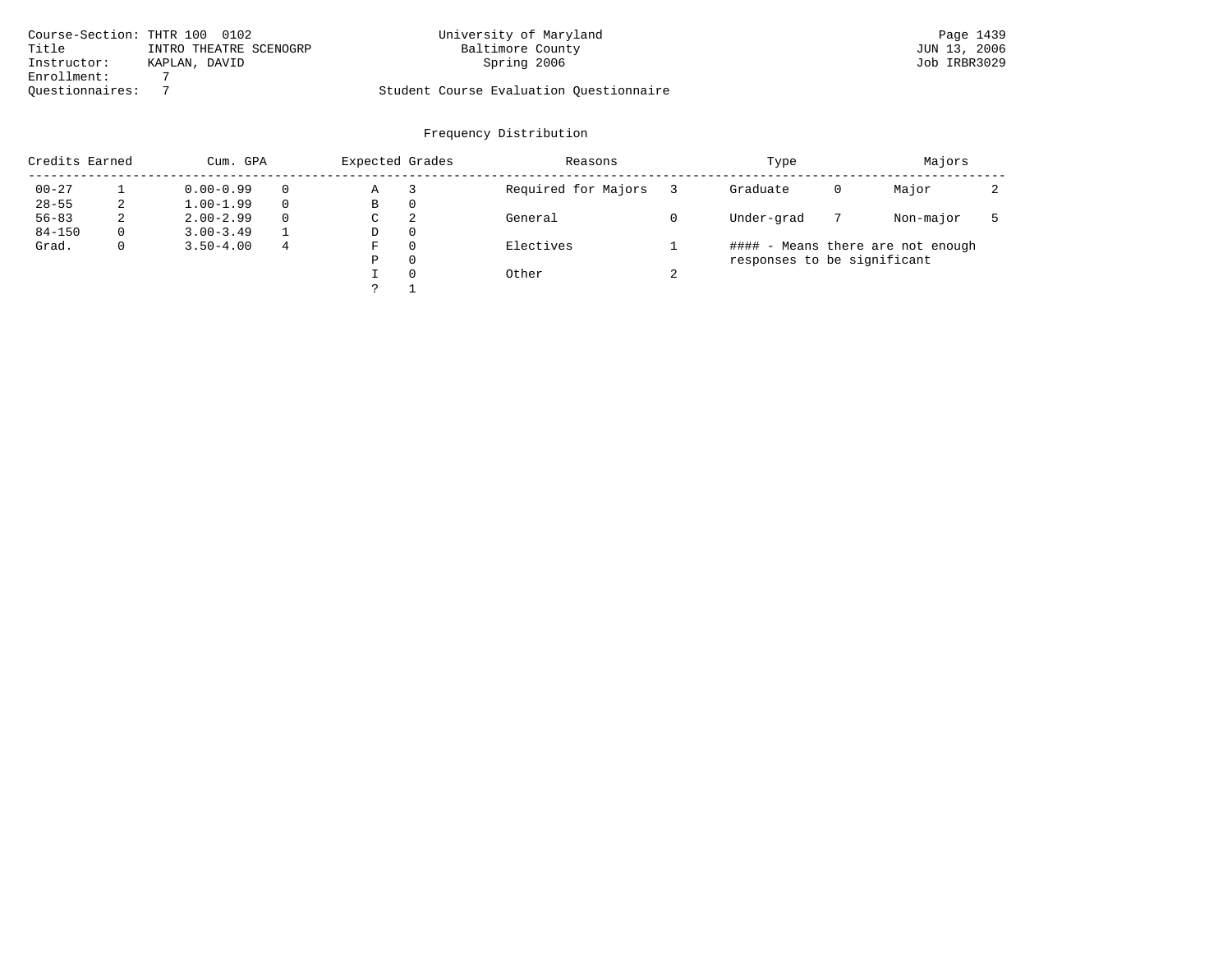|                                                           |              |             |                |                | Frequencies    |              |                |      | Instructor     | Course Dept       |           | UMBC Level |           | Sect          |
|-----------------------------------------------------------|--------------|-------------|----------------|----------------|----------------|--------------|----------------|------|----------------|-------------------|-----------|------------|-----------|---------------|
| Ouestions                                                 | NR           | ΝA          |                | 2              | 3              |              | 5.             | Mean | Rank           |                   | Mean Mean | Mean       | Mean      | Mean          |
| General                                                   |              |             |                |                |                |              |                |      |                |                   |           |            |           |               |
| 1. Did you gain new insights, skills from this course     | $\Omega$     | $\cap$      | 0              |                |                |              |                |      | 3.71 1277/1481 | 4.06              | 4.67      | 4.29       | 4.14      | 3.71          |
| 2. Did the instructor make clear the expected goals       | $\Omega$     | $\Omega$    | $\Omega$       | $\Omega$       | 3              | 3            | $\mathbf{1}$   |      | 3.71 1226/1481 | 3.80              | 4.29      | 4.23       | 4.18      | 3.71          |
| 3. Did the exam questions reflect the expected goals      | 0            | $\Omega$    | $\mathbf{1}$   | $\Omega$       | $\mathfrak{D}$ | $\Omega$     | 4              |      | 3.86 1001/1249 | 4.14              | 4.61      | 4.27       | 4.14      | 3.86          |
| 4. Did other evaluations reflect the expected goals       | O            | $\cap$      | $\mathbf{1}$   | $\Omega$       | $\Omega$       |              |                |      | 3.71 1207/1424 | 3.62              | 4.43      | 4.21       | 4.06      | 3.71          |
| 5. Did assigned readings contribute to what you learned   | 1            | 1           | $\mathbf{1}$   | $\Omega$       | $\mathfrak{D}$ | $\Omega$     | 2              |      | 3.40 1136/1396 | 3.24              | 4.07      | 3.98       | 3.89      | 3.40          |
| 6. Did written assignments contribute to what you learned | 1            | $\Omega$    | $\mathbf{1}$   | $\overline{2}$ | $\mathbf{1}$   |              |                |      | 2.83 1313/1342 | 2.74              | 4.08      | 4.07       | 3.88      | 2.83          |
| 7. Was the grading system clearly explained               | 1            | $\cap$      | $\Omega$       | $\Omega$       | $\mathbf{1}$   |              |                | 4.17 | 854/1459       | 4.16              | 4.14      | 4.16       | 4.17      | 4.17          |
| 8. How many times was class cancelled                     | 1            | $\Omega$    | $\Omega$       | $\Omega$       | $\Omega$       | $\Omega$     | 6              | 5.00 | 1/1480         | 4.91              | 4.70      | 4.68       | 4.64      | 5.00          |
| 9. How would you grade the overall teaching effectiveness | $\mathbf{1}$ | $\Omega$    |                |                |                |              |                |      | 3.17 1329/1450 | 3.60              | 4.29      | 4.09       |           | $3.97$ $3.17$ |
| Lecture                                                   |              |             |                |                |                |              |                |      |                |                   |           |            |           |               |
| 1. Were the instructor's lectures well prepared           | 0            | $\Omega$    | 0              | 0              | 0              |              | 4              | 4.57 | 682/1409       | 4.45              | 4.48      | 4.42       | 4.36      | 4.57          |
| 2. Did the instructor seem interested in the subject      | 0            | $\Omega$    | $\Omega$       | $\mathbf 0$    | $\mathbf 0$    |              | 4              |      | 4.57 1053/1407 | 4.71              | 4.86      | 4.69       | 4.57      | 4.57          |
| 3. Was lecture material presented and explained clearly   | $\mathbf 0$  | $\Omega$    | $\Omega$       | $\mathbf{1}$   | $\overline{2}$ |              |                |      | 3.71 1178/1399 | 3.75              | 4.37      | 4.26       | 4.23      | 3.71          |
| 4. Did the lectures contribute to what you learned        | 0            | $\Omega$    | $\mathbf{1}$   | $\mathbf{0}$   | 2              |              |                |      | 3.71 1165/1400 | 4.15              | 4.50      | 4.27       | 4.19      | 3.71          |
| 5. Did audiovisual techniques enhance your understanding  | $\Omega$     | $2^{\circ}$ | $\mathbf{1}$   | $\cap$         | $\mathfrak{D}$ | $\cap$       | $2^{\circ}$    |      | 3.40 945/1179  |                   | 3.48 4.31 | 3.96       | 3.85 3.40 |               |
| Discussion                                                |              |             |                |                |                |              |                |      |                |                   |           |            |           |               |
| 1. Did class discussions contribute to what you learned   | $\Omega$     | $\Omega$    |                | $\Omega$       | 2              |              | $\Omega$       |      | 3.29 1074/1262 |                   | 3.74 4.41 | 4.05       | 3.77      | 3.29          |
| 2. Were all students actively encouraged to participate   | 0            | $\Omega$    | $\mathbf{1}$   | $\mathbf{1}$   | 2              |              | $\Omega$       |      | 3.00 1162/1259 | 3.13              | 4.36      | 4.29       | 4.06      | 3.00          |
| 3. Did the instructor encourage fair and open discussion  | $\Omega$     | $\Omega$    | $\mathfrak{D}$ | $\Omega$       |                | २            | $\mathbf{1}$   |      | 3.14 1159/1256 | $3.62 \quad 4.40$ |           | 4.30       | 4.08      | 3.14          |
|                                                           |              |             |                |                |                |              |                |      |                |                   |           |            |           |               |
| Laboratory                                                |              |             |                |                |                |              |                |      |                |                   |           |            |           |               |
| 1. Did the lab increase understanding of the material     | 3            | $\Omega$    | O              | 0              |                |              | 0              | 3.75 | 194/246        | 3.92              | 3.94      | 4.20       | 3.93      | 3.75          |
| 2. Were you provided with adequate background information | 3            | $\Omega$    | 1              | 1              | $\Omega$       | 1            | 1              | 3.00 | 230/249        | 3.67              | 3.67      | 4.11       | 3.95      | 3.00          |
| 3. Were necessary materials available for lab activities  | 3            | $\Omega$    | $\Omega$       | $\Omega$       | $\Omega$       |              |                | 4.75 | 63/242         | 4.50              | 4.54      | 4.40       | 4.33      | 4.75          |
| 4. Did the lab instructor provide assistance              | 3            | $\Omega$    | $\Omega$       | $\Omega$       | $\mathbf{1}$   | $\mathbf{1}$ | $\mathfrak{D}$ | 4.25 | 147/240        | 4.71              | 4.77      | 4.20       | 4.20      | 4.25          |
| 5. Were requirements for lab reports clearly specified    | 3            |             | $\cap$         | $\cap$         |                |              | $\mathbf{1}$   | 4.00 | 129/ 217       | 4.17              | 4.17      | 4.04       | 4.02      | 4.00          |

| Credits Earned |   | Cum. GPA      |          | Expected Grades |          | Reasons             | Type                        |   | Majors                            |  |
|----------------|---|---------------|----------|-----------------|----------|---------------------|-----------------------------|---|-----------------------------------|--|
| $00 - 27$      |   | $0.00 - 0.99$ | $\Omega$ | Α               |          | Required for Majors | Graduate                    | 0 | Major                             |  |
| $28 - 55$      | 0 | $1.00 - 1.99$ | $\Omega$ | В               |          |                     |                             |   |                                   |  |
| $56 - 83$      | 0 | $2.00 - 2.99$ |          | C               |          | General             | Under-grad                  |   | Non-major                         |  |
| $84 - 150$     |   | $3.00 - 3.49$ | $\Omega$ | D               | 0        |                     |                             |   |                                   |  |
| Grad.          | 0 | $3.50 - 4.00$ | 2        | F.              | $\Omega$ | Electives           |                             |   | #### - Means there are not enough |  |
|                |   |               |          | Ρ               | 0        |                     | responses to be significant |   |                                   |  |
|                |   |               |          |                 |          | Other               |                             |   |                                   |  |
|                |   |               |          |                 |          |                     |                             |   |                                   |  |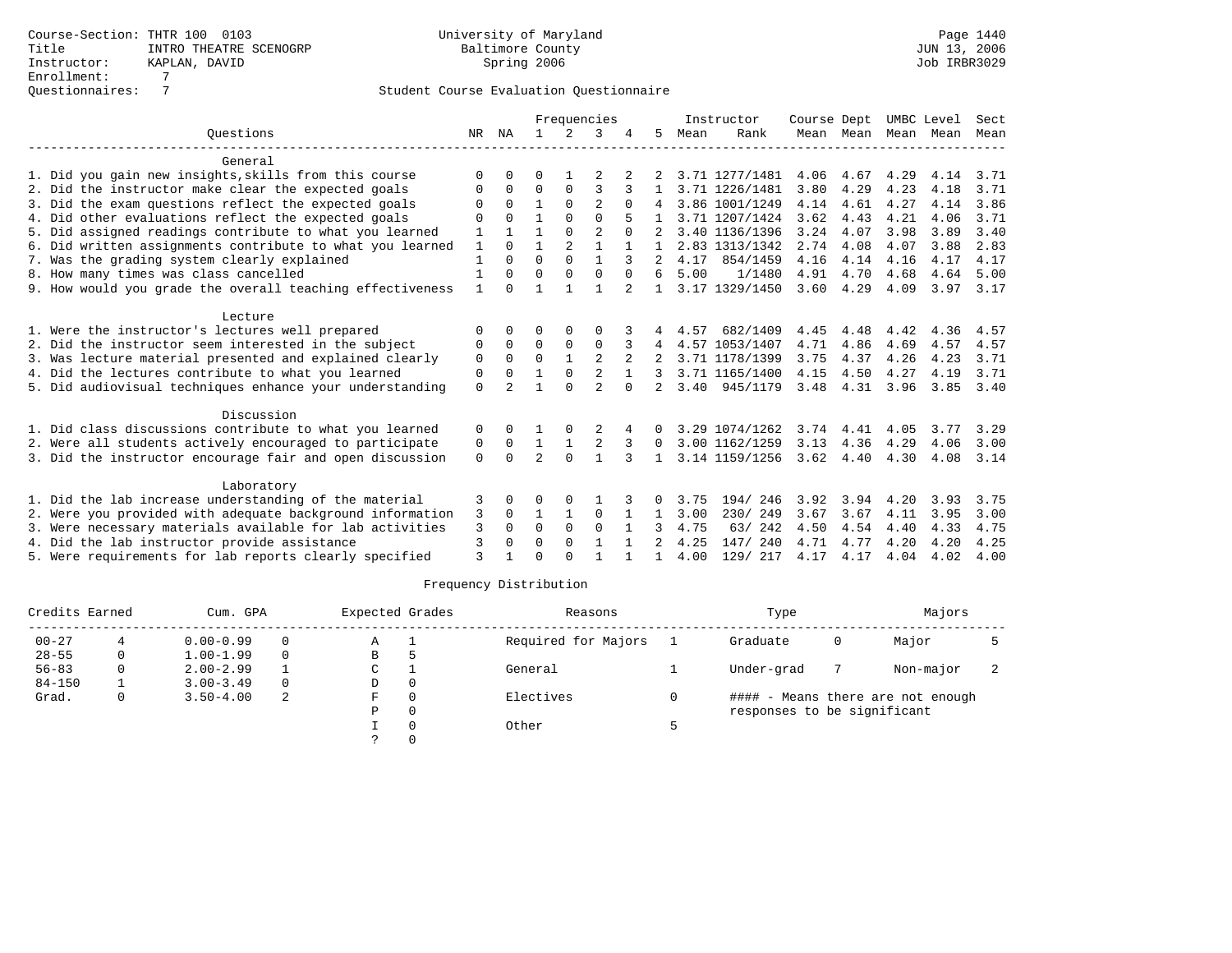|                                                                                                          |              |              |                      |                    | Frequencies             |              |                |              | Instructor         | Course Dept  |              | UMBC Level   |              | Sect         |
|----------------------------------------------------------------------------------------------------------|--------------|--------------|----------------------|--------------------|-------------------------|--------------|----------------|--------------|--------------------|--------------|--------------|--------------|--------------|--------------|
| Ouestions                                                                                                | NR           | ΝA           |                      | $2^{\circ}$        |                         |              | 5              | Mean         | Rank               |              | Mean Mean    | Mean         | Mean         | Mean         |
| General                                                                                                  |              |              |                      |                    |                         |              |                |              |                    |              |              |              |              |              |
| 1. Did you gain new insights, skills from this course                                                    | ∩            |              | O                    | $\Omega$           | $\Omega$                |              |                | 4.50         | 549/1481           | 4.06         | 4.67         | 4.29         | 4.14         | 4.50         |
| 2. Did the instructor make clear the expected goals                                                      | O            | <sup>0</sup> | $\Omega$             | $\Omega$           | $\Omega$                |              |                | 4.50         | 517/1481           | 3.80         | 4.29         | 4.23         | 4.18         | 4.50         |
| 3. Did the exam questions reflect the expected goals                                                     |              |              | $\Omega$             | $\Omega$           | $\Omega$                | $\Omega$     |                | 5.00         | 1/1249             | 4.14         | 4.61         | 4.27         | 4.14         | 5.00         |
| 4. Did other evaluations reflect the expected goals                                                      | $\Omega$     | $\Omega$     | $\Omega$             |                    | $\Omega$                |              |                |              | 3.00 1361/1424     | 3.62         | 4.43         | 4.21         | 4.06         | 3.00         |
| 5. Did assigned readings contribute to what you learned                                                  | $\Omega$     | $\Omega$     | $\Omega$             | $\mathbf{1}$       | $\Omega$                |              |                |              | 3.00 1292/1396     | 3.24         | 4.07         | 3.98         | 3.89         | 3.00         |
| 6. Did written assignments contribute to what you learned                                                | $\mathbf 0$  | <sup>0</sup> | $\Omega$             | $\Omega$           | $\mathfrak{D}$          | $\Omega$     | 0              |              | 3.00 1269/1342     | 2.74         | 4.08         | 4.07         | 3.88         | 3.00         |
| 7. Was the grading system clearly explained                                                              | $\Omega$     | 0            | $\Omega$             | $\Omega$           | $\Omega$                | $\Omega$     | 2              | 5.00         | 1/1459             | 4.16         | 4.14         | 4.16         | 4.17         | 5.00         |
| 8. How many times was class cancelled                                                                    | $\Omega$     | $\Omega$     | $\Omega$             | $\Omega$           | $\Omega$                | $\Omega$     | 2              | 5.00         | 1/1480             | 4.91         | 4.70         | 4.68         | 4.64         | 5.00         |
| 9. How would you grade the overall teaching effectiveness                                                | $\Omega$     |              | $\Omega$             | $\cap$             | $\Omega$                |              |                | 4.50         | 334/1450           | 3.60         | 4.29         | 4.09         | 3.97         | 4.50         |
| Lecture                                                                                                  |              |              |                      |                    |                         |              |                |              |                    |              |              |              |              |              |
| 1. Were the instructor's lectures well prepared                                                          | O            | 0            | 0                    | O                  | O                       |              |                | 5.00         | 1/1409             | 4.45         | 4.48         | 4.42         | 4.36         | 5.00         |
| 2. Did the instructor seem interested in the subject                                                     | $\Omega$     | $\Omega$     | $\Omega$             | $\Omega$           | $\mathbf 0$             | $\Omega$     | $\overline{a}$ | 5.00         | 1/1407             | 4.71         | 4.86         | 4.69         | 4.57         | 5.00         |
| 3. Was lecture material presented and explained clearly                                                  | $\mathbf 0$  | 0            | 0                    | 0                  | $\mathbf 0$             |              | $\mathbf{1}$   | 4.50         | 567/1399           | 3.75         | 4.37         | 4.26         | 4.23         | 4.50         |
| 4. Did the lectures contribute to what you learned                                                       | $\Omega$     | 0            | $\Omega$             | $\Omega$           | $\Omega$                | $\Omega$     | $\overline{2}$ | 5.00         | 1/1400             | 4.15         | 4.50         | 4.27         | 4.19         | 5.00         |
| 5. Did audiovisual techniques enhance your understanding                                                 | $\Omega$     |              | $\cap$               | ∩                  | $\cap$                  |              | <sup>n</sup>   | 4.00         | 590/1179           | 3.48         | 4.31         | 3.96         | 3.85         | 4.00         |
| Discussion                                                                                               |              |              |                      |                    |                         |              |                |              |                    |              |              |              |              |              |
| 1. Did class discussions contribute to what you learned                                                  |              | 0            | 0                    | 0                  | 0                       |              |                | 5.00         | 1/1262             | 3.74         | 4.41         | 4.05         | 3.77         | 5.00         |
| 2. Were all students actively encouraged to participate                                                  | ı            | $\Omega$     | 0                    | 0                  | 1                       | $\Omega$     | 0              |              | 3.00 1162/1259     | 3.13         | 4.36         | 4.29         | 4.06         | 3.00         |
| 3. Did the instructor encourage fair and open discussion                                                 | $\mathbf{1}$ | 0            | $\Omega$             | $\Omega$           | $\Omega$                | <sup>0</sup> |                | 5.00         | 1/1256             | 3.62         | 4.40         | 4.30         | 4.08         | 5.00         |
|                                                                                                          |              |              |                      |                    |                         |              |                |              |                    |              |              |              |              |              |
| Laboratory                                                                                               |              |              |                      |                    |                         |              |                |              |                    |              |              |              |              |              |
| 1. Did the lab increase understanding of the material                                                    |              | 0            | 0                    | 0                  | $\Omega$                |              | 0              | 4.00         | 246<br>155/        | 3.92         | 3.94         | 4.20         | 3.93         | 4.00         |
| 2. Were you provided with adequate background information                                                | 1            | $\Omega$     | 0                    | 0                  | $\mathbf 0$             |              | 0              | 4.00         | 145/ 249           | 3.67         | 3.67         | 4.11         | 3.95         | 4.00         |
| 3. Were necessary materials available for lab activities<br>4. Did the lab instructor provide assistance | 1<br>1       | 0            | $\Omega$<br>$\Omega$ | $\Omega$<br>$\cap$ | $\mathbf 0$<br>$\Omega$ | $\Omega$     |                | 5.00<br>5.00 | 1/242<br>240<br>1/ | 4.50<br>4.71 | 4.54<br>4.77 | 4.40<br>4.20 | 4.33<br>4.20 | 5.00<br>5.00 |
|                                                                                                          |              |              |                      |                    |                         |              |                |              |                    |              |              |              |              |              |

| Credits Earned |          | Cum. GPA      |          | Expected Grades |          | Reasons             |     | Type                        |    | Majors                            |  |
|----------------|----------|---------------|----------|-----------------|----------|---------------------|-----|-----------------------------|----|-----------------------------------|--|
| $00 - 27$      |          | $0.00 - 0.99$ | $\Omega$ | Α               |          | Required for Majors | - 0 | Graduate                    | 0  | Major                             |  |
| $28 - 55$      |          | $1.00 - 1.99$ | $\Omega$ | в               |          |                     |     |                             |    |                                   |  |
| $56 - 83$      |          | $2.00 - 2.99$ | $\Omega$ | C               | $\Omega$ | General             |     | Under-grad                  | -2 | Non-major                         |  |
| $84 - 150$     | $\Omega$ | $3.00 - 3.49$ |          | D               | 0        |                     |     |                             |    |                                   |  |
| Grad.          | 0        | $3.50 - 4.00$ |          | F.              | $\Omega$ | Electives           |     |                             |    | #### - Means there are not enough |  |
|                |          |               |          | Ρ               | $\Omega$ |                     |     | responses to be significant |    |                                   |  |
|                |          |               |          |                 |          | Other               |     |                             |    |                                   |  |
|                |          |               |          |                 |          |                     |     |                             |    |                                   |  |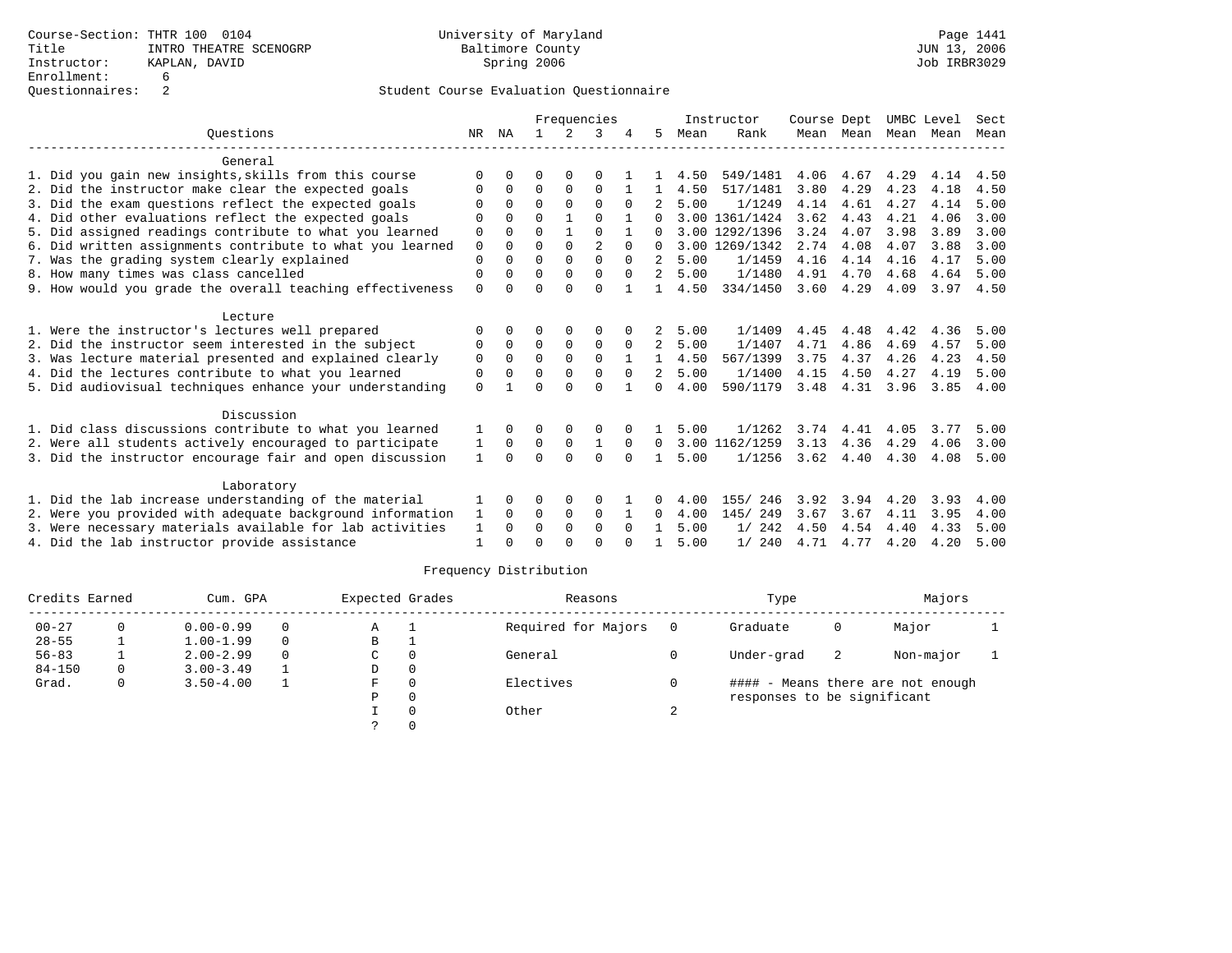|                                                           |          |          |   |              | Frequencies |          |          |      | Instructor     | Course Dept |      |      | UMBC Level | Sect |
|-----------------------------------------------------------|----------|----------|---|--------------|-------------|----------|----------|------|----------------|-------------|------|------|------------|------|
| Ouestions                                                 | NR.      | ΝA       |   |              |             | 4        | 5.       | Mean | Rank           | Mean        | Mean | Mean | Mean       | Mean |
| General                                                   |          |          |   |              |             |          |          |      |                |             |      |      |            |      |
| 1. Did you gain new insights, skills from this course     |          |          |   | $\Omega$     |             |          |          | 5.00 | 1/1481         | 4.81        | 4.67 | 4.29 | 4.14       | 5.00 |
| 2. Did the instructor make clear the expected goals       |          | $\Omega$ |   | $\Omega$     |             |          |          | 4.50 | 517/1481       | 4.39        | 4.29 | 4.23 | 4.18       | 4.50 |
| 3. Did the exam questions reflect the expected goals      |          | $\Omega$ |   | <sup>0</sup> |             |          |          | 5.00 | 1/1249         | 4.77        | 4.61 | 4.27 | 4.14       | 5.00 |
| 4. Did other evaluations reflect the expected goals       |          | $\Omega$ |   | $\Omega$     |             |          |          | 4.50 | 437/1424       | 4.46        | 4.43 | 4.21 | 4.06       | 4.50 |
| 5. Did assigned readings contribute to what you learned   | 0        | $\Omega$ | U |              |             | n.       |          |      | 3.50 1083/1396 | 4.02        | 4.07 | 3.98 | 3.89       | 3.50 |
| 6. Did written assignments contribute to what you learned | $\Omega$ | $\Omega$ |   |              |             |          |          | 4.00 | 755/1342       | 4.03        | 4.08 | 4.07 | 3.88       | 4.00 |
| 7. Was the grading system clearly explained               | 0        | $\Omega$ |   |              |             |          | 0.       |      | 3.50 1256/1459 | 4.06        | 4.14 | 4.16 | 4.17       | 3.50 |
| 8. How many times was class cancelled                     |          | $\Omega$ | 0 | $\Omega$     | $\Omega$    | $\cap$   |          | 5.00 | 1/1480         | 4.60        | 4.70 | 4.68 | 4.64       | 5.00 |
| 9. How would you grade the overall teaching effectiveness | 0        |          |   | 0            |             |          | 0.       | 4.00 | 836/1450       | 4.20        | 4.29 | 4.09 | 3.97       | 4.00 |
| Lecture                                                   |          |          |   |              |             |          |          |      |                |             |      |      |            |      |
| 1. Were the instructor's lectures well prepared           |          |          |   | $\Omega$     |             |          |          | 4.50 | 762/1409       | 4.41        | 4.48 | 4.42 | 4.36       | 4.25 |
| 2. Did the instructor seem interested in the subject      |          | $\Omega$ | 0 | $\Omega$     | 0           | $\Omega$ | 2.       | 5.00 | 1/1407         | 4.96        | 4.86 | 4.69 | 4.57       | 5.00 |
| 3. Was lecture material presented and explained clearly   |          | $\Omega$ |   | $\Omega$     | $\Omega$    |          |          | 5.00 | 1/1399         | 4.64        | 4.37 | 4.26 | 4.23       | 5.00 |
| 4. Did the lectures contribute to what you learned        |          | $\Omega$ |   | $\Omega$     | $\Omega$    | $\Omega$ | 2        | 5.00 | 1/1400         | 4.84        | 4.50 | 4.27 | 4.19       | 5.00 |
| 5. Did audiovisual techniques enhance your understanding  | 0        |          |   | 0            |             |          | $\Omega$ | 4.00 | 590/1179       | 4.35        | 4.31 | 3.96 | 3.85       | 4.00 |

| Credits Earned |   | Cum. GPA      |          | Expected Grades | Reasons             | Type                        |    | Majors                            |  |
|----------------|---|---------------|----------|-----------------|---------------------|-----------------------------|----|-----------------------------------|--|
| $00 - 27$      |   | $0.00 - 0.99$ | 0        | Α               | Required for Majors | Graduate                    | O  | Major                             |  |
| $28 - 55$      | 0 | $1.00 - 1.99$ | $\Omega$ | В               |                     |                             |    |                                   |  |
| $56 - 83$      |   | $2.00 - 2.99$ | $\Omega$ | C               | General             | Under-grad                  | -2 | Non-major                         |  |
| $84 - 150$     | 0 | $3.00 - 3.49$ | $\Omega$ | D               |                     |                             |    |                                   |  |
| Grad.          |   | $3.50 - 4.00$ | $\Omega$ | F               | Electives           |                             |    | #### - Means there are not enough |  |
|                |   |               |          | P               |                     | responses to be significant |    |                                   |  |
|                |   |               |          |                 | Other               |                             |    |                                   |  |
|                |   |               |          |                 |                     |                             |    |                                   |  |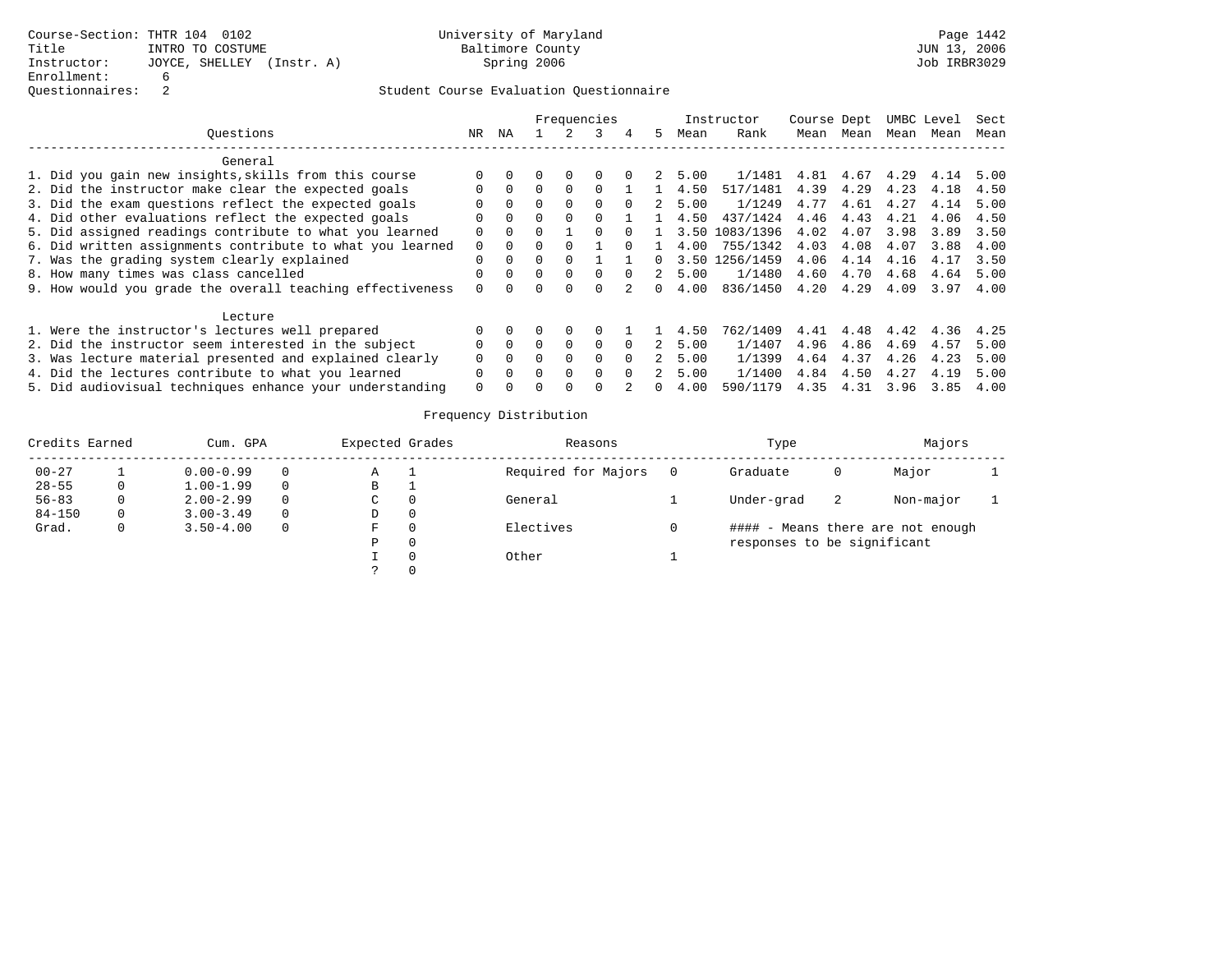|                                                    |                                                           |          |          |   |              | Frequencies  |          |    |      | Instructor     | Course Dept |      |      | UMBC Level | Sect |
|----------------------------------------------------|-----------------------------------------------------------|----------|----------|---|--------------|--------------|----------|----|------|----------------|-------------|------|------|------------|------|
|                                                    | Ouestions                                                 | NR       | ΝA       |   |              |              | 4        | 5. | Mean | Rank           | Mean        | Mean | Mean | Mean       | Mean |
|                                                    | General                                                   |          |          |   |              |              |          |    |      |                |             |      |      |            |      |
|                                                    | 1. Did you gain new insights, skills from this course     |          |          |   | $\Omega$     |              |          |    | 5.00 | 1/1481         | 4.81        | 4.67 | 4.29 | 4.14       | 5.00 |
|                                                    | 2. Did the instructor make clear the expected goals       |          | $\Omega$ |   | $\Omega$     |              |          |    | 4.50 | 517/1481       | 4.39        | 4.29 | 4.23 | 4.18       | 4.50 |
|                                                    | 3. Did the exam questions reflect the expected goals      |          | $\Omega$ |   | <sup>0</sup> |              |          |    | 5.00 | 1/1249         | 4.77        | 4.61 | 4.27 | 4.14       | 5.00 |
|                                                    | 4. Did other evaluations reflect the expected goals       |          | $\Omega$ | 0 | $\Omega$     |              |          |    | 4.50 | 437/1424       | 4.46        | 4.43 | 4.21 | 4.06       | 4.50 |
|                                                    | 5. Did assigned readings contribute to what you learned   | 0        | $\Omega$ |   |              |              |          |    |      | 3.50 1083/1396 | 4.02        | 4.07 | 3.98 | 3.89       | 3.50 |
|                                                    | 6. Did written assignments contribute to what you learned | $\Omega$ | $\Omega$ |   |              |              |          |    | 4.00 | 755/1342       | 4.03        | 4.08 | 4.07 | 3.88       | 4.00 |
|                                                    | 7. Was the grading system clearly explained               |          | $\Omega$ |   |              |              |          | 0. |      | 3.50 1256/1459 | 4.06        | 4.14 | 4.16 | 4.17       | 3.50 |
|                                                    | 8. How many times was class cancelled                     |          | $\Omega$ | 0 | $\Omega$     | <sup>n</sup> | $\cap$   |    | 5.00 | 1/1480         | 4.60        | 4.70 | 4.68 | 4.64       | 5.00 |
|                                                    | 9. How would you grade the overall teaching effectiveness |          |          |   |              |              |          | 0. | 4.00 | 836/1450       | 4.20        | 4.29 | 4.09 | 3.97       | 4.00 |
|                                                    | Lecture                                                   |          |          |   |              |              |          |    |      |                |             |      |      |            |      |
|                                                    | 1. Were the instructor's lectures well prepared           |          |          |   | $\Omega$     |              |          | 0  |      | 4.00 1152/1409 | 4.41        | 4.48 | 4.42 | 4.36       | 4.25 |
|                                                    | 2. Did the instructor seem interested in the subject      |          | $\Omega$ | 0 | $\Omega$     | $\Omega$     |          |    | 5.00 | 1/1407         | 4.96        | 4.86 | 4.69 | 4.57       | 5.00 |
|                                                    | 3. Was lecture material presented and explained clearly   |          | $\Omega$ |   | $\Omega$     | $\Omega$     |          |    | 5.00 | 1/1399         | 4.64        | 4.37 | 4.26 | 4.23       | 5.00 |
| 4. Did the lectures contribute to what you learned |                                                           |          |          |   | $\Omega$     | $\Omega$     | $\Omega$ |    | 5.00 | 1/1400         | 4.84        | 4.50 | 4.27 | 4.19       | 5.00 |
|                                                    | 5. Did audiovisual techniques enhance your understanding  |          |          |   | 0            |              |          | 0. | 4.00 | 590/1179       | 4.35        | 4.31 | 3.96 | 3.85       | 4.00 |

| Credits Earned |   | Cum. GPA      |          | Expected Grades |          | Reasons             | Type                        |    | Majors                            |  |
|----------------|---|---------------|----------|-----------------|----------|---------------------|-----------------------------|----|-----------------------------------|--|
| $00 - 27$      |   | $0.00 - 0.99$ | 0        | Α               |          | Required for Majors | Graduate                    | O  | Major                             |  |
| $28 - 55$      |   | $1.00 - 1.99$ | 0        | В               |          |                     |                             |    |                                   |  |
| $56 - 83$      |   | $2.00 - 2.99$ | $\Omega$ | C.              |          | General             | Under-grad                  | -2 | Non-major                         |  |
| $84 - 150$     | 0 | $3.00 - 3.49$ | $\Omega$ | D               |          |                     |                             |    |                                   |  |
| Grad.          | 0 | $3.50 - 4.00$ | $\Omega$ | F               |          | Electives           |                             |    | #### - Means there are not enough |  |
|                |   |               |          | P               | $\Omega$ |                     | responses to be significant |    |                                   |  |
|                |   |               |          |                 |          | Other               |                             |    |                                   |  |
|                |   |               |          |                 |          |                     |                             |    |                                   |  |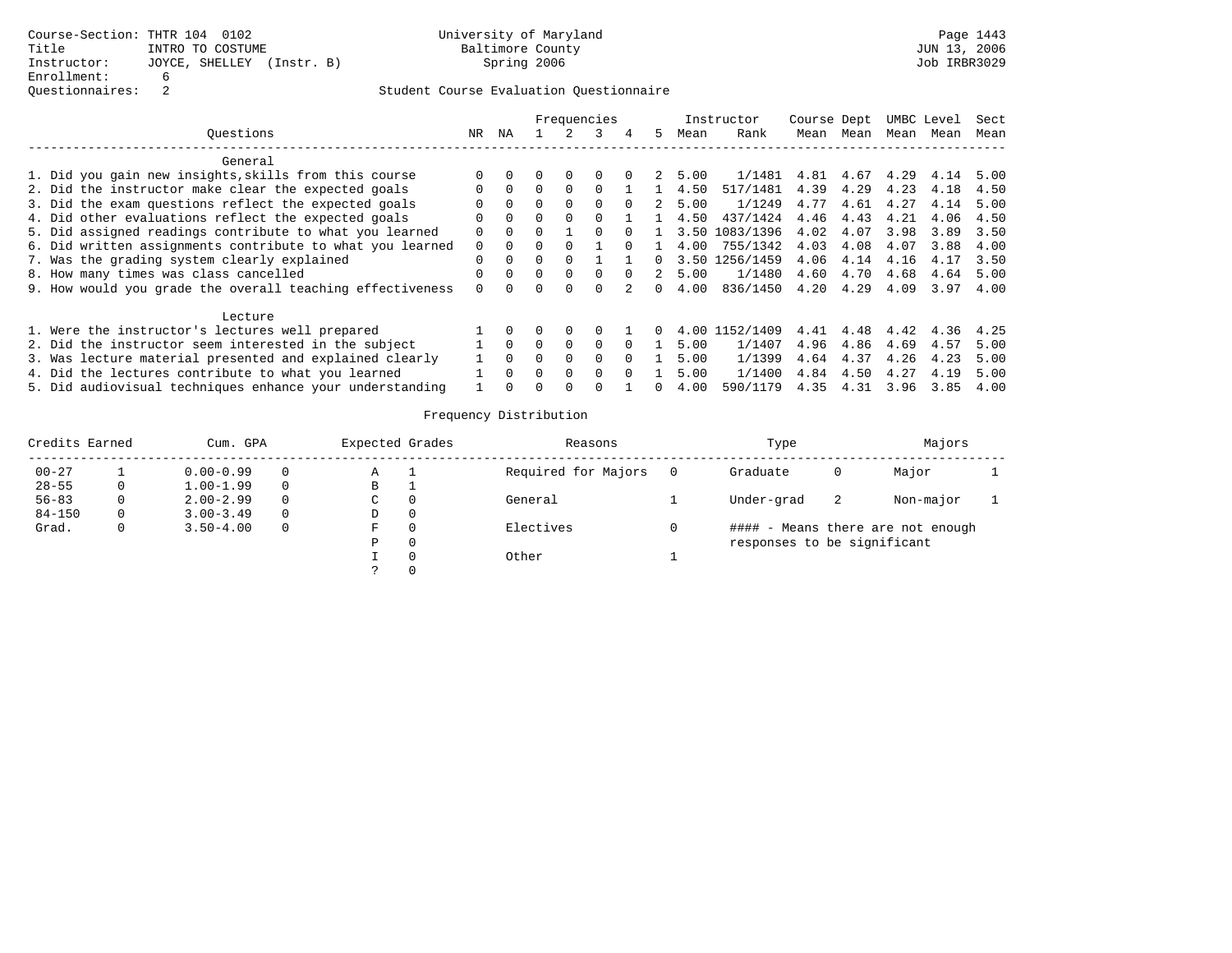|                                                           |              |          |          |          | Frequencies  |    |    |      | Instructor     | Course Dept |      |      | UMBC Level | Sect |
|-----------------------------------------------------------|--------------|----------|----------|----------|--------------|----|----|------|----------------|-------------|------|------|------------|------|
| Ouestions                                                 | NR           | ΝA       |          |          |              | 4  | 5. | Mean | Rank           | Mean        | Mean | Mean | Mean       | Mean |
| General                                                   |              |          |          |          |              |    |    |      |                |             |      |      |            |      |
| 1. Did you gain new insights, skills from this course     |              |          |          | 0        |              |    |    | 4.43 | 652/1481       | 4.81        | 4.67 | 4.29 | 4.14       | 4.43 |
| 2. Did the instructor make clear the expected goals       |              | $\Omega$ |          |          |              |    |    | 4.43 | 632/1481       | 4.39        | 4.29 | 4.23 | 4.18       | 4.43 |
| 3. Did the exam questions reflect the expected goals      |              | $\Omega$ |          |          |              |    |    | 4.43 | 598/1249       | 4.77        | 4.61 | 4.27 | 4.14       | 4.43 |
| 4. Did other evaluations reflect the expected goals       | U            | $\Omega$ | 0        | $\Omega$ |              |    |    | 4.14 | 863/1424       | 4.46        | 4.43 | 4.21 | 4.06       | 4.14 |
| 5. Did assigned readings contribute to what you learned   | 0            |          | 0        | $\Omega$ |              |    |    | 4.60 | 241/1396       | 4.02        | 4.07 | 3.98 | 3.89       | 4.60 |
| 6. Did written assignments contribute to what you learned | 0            | $\Omega$ |          |          |              |    |    | 4.14 | 649/1342       | 4.03        | 4.08 | 4.07 | 3.88       | 4.14 |
| 7. Was the grading system clearly explained               |              | $\Omega$ |          |          |              |    |    | 4.14 | 872/1459       | 4.06        | 4.14 | 4.16 | 4.17       | 4.14 |
| 8. How many times was class cancelled                     |              |          |          | $\Omega$ | 0            | б. |    |      | 4.14 1295/1480 | 4.60        | 4.70 | 4.68 | 4.64       | 4.14 |
| 9. How would you grade the overall teaching effectiveness |              |          |          |          |              |    |    | 4.17 | 722/1450       | 4.20        | 4.29 | 4.09 | 3.97       | 4.17 |
| Lecture                                                   |              |          |          |          |              |    |    |      |                |             |      |      |            |      |
| 1. Were the instructor's lectures well prepared           | <sup>n</sup> |          |          | 0        |              |    |    | 4.43 | 865/1409       | 4.41        | 4.48 | 4.42 | 4.36       | 4.43 |
| 2. Did the instructor seem interested in the subject      | 0            | $\Omega$ | $\Omega$ | $\Omega$ | <sup>0</sup> |    |    | 5.00 | 1/1407         | 4.96        | 4.86 | 4.69 | 4.57       | 5.00 |
| 3. Was lecture material presented and explained clearly   | 0            | $\Omega$ |          |          |              |    |    | 4.29 | 801/1399       | 4.64        | 4.37 | 4.26 | 4.23       | 4.29 |
| 4. Did the lectures contribute to what you learned        | $\Omega$     | $\Omega$ |          | $\Omega$ |              |    |    | 4.57 | 521/1400       | 4.84        | 4.50 | 4.27 | 4.19       | 4.57 |
| 5. Did audiovisual techniques enhance your understanding  |              |          |          |          |              |    |    | 4.83 | 104/1179       | 4.35        | 4.31 | 3.96 | 3.85       | 4.83 |

| Credits Earned |    | Cum. GPA      |          | Expected Grades | Reasons             |   | Type                        |   | Majors                            |  |
|----------------|----|---------------|----------|-----------------|---------------------|---|-----------------------------|---|-----------------------------------|--|
| $00 - 27$      |    | $0.00 - 0.99$ | 0        | Α               | Required for Majors |   | Graduate                    | O | Major                             |  |
| $28 - 55$      | z. | $1.00 - 1.99$ | $\Omega$ | В               |                     |   |                             |   |                                   |  |
| $56 - 83$      |    | $2.00 - 2.99$ | $\Omega$ | C               | General             |   | Under-grad                  |   | Non-major                         |  |
| $84 - 150$     | 2  | $3.00 - 3.49$ |          | D               |                     |   |                             |   |                                   |  |
| Grad.          |    | $3.50 - 4.00$ | 2        | F               | Electives           |   |                             |   | #### - Means there are not enough |  |
|                |    |               |          | P               |                     |   | responses to be significant |   |                                   |  |
|                |    |               |          |                 | Other               | ∠ |                             |   |                                   |  |
|                |    |               |          |                 |                     |   |                             |   |                                   |  |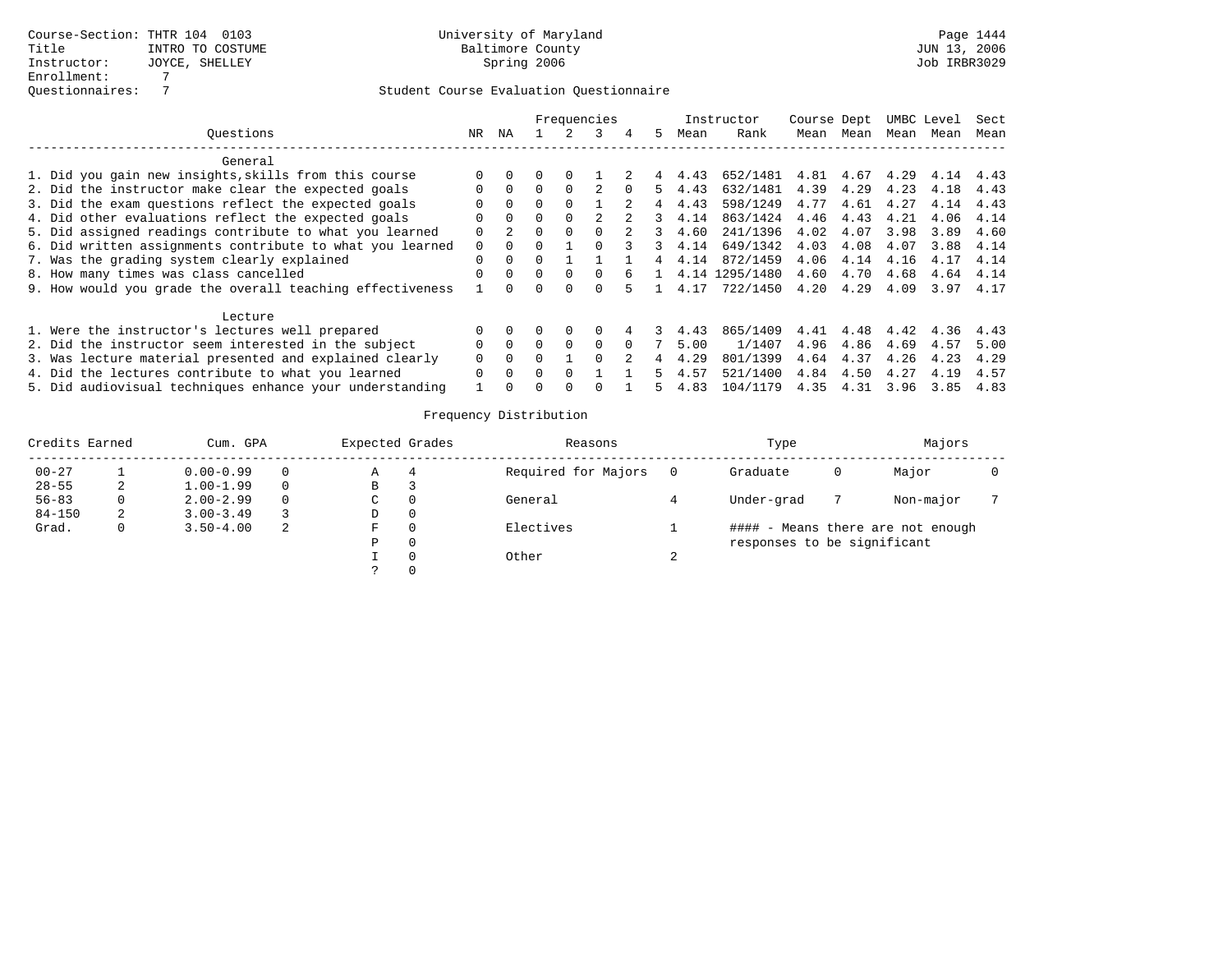|                                                           |                |                |                |              | Frequencies  |              |                |                | Instructor         | Course Dept UMBC Level |                     |      |                          | Sect        |
|-----------------------------------------------------------|----------------|----------------|----------------|--------------|--------------|--------------|----------------|----------------|--------------------|------------------------|---------------------|------|--------------------------|-------------|
| Ouestions                                                 |                | NR NA          | $\overline{1}$ | 2            | 3            | 4            | .5             | Mean           | Rank               |                        |                     |      | Mean Mean Mean Mean Mean |             |
|                                                           |                |                |                |              |              |              |                |                |                    |                        |                     |      |                          |             |
| General                                                   |                |                |                |              |              |              |                |                |                    |                        |                     |      |                          |             |
| 1. Did you gain new insights, skills from this course     |                |                | ∩              |              | $\Omega$     |              |                | 4.80           | 233/1481           | 4.81                   | 4.67                | 4.29 | 4.14                     | 4.80        |
| 2. Did the instructor make clear the expected goals       | $\Omega$       | $\Omega$       | $\Omega$       | $\Omega$     | $\Omega$     | 4            | $\mathbf{1}$   | 4.20           | 884/1481           | 4.39                   | 4.29                | 4.23 | 4.18                     | 4.20        |
| 3. Did the exam questions reflect the expected goals      | 0              | $\mathbf 0$    | $\mathbf 0$    | $\mathbf{0}$ | $\mathbf 0$  | 2            | 3              | 4.60           | 405/1249           | 4.77                   | 4.61                | 4.27 | 4.14                     | 4.60        |
| 4. Did other evaluations reflect the expected goals       |                | $\Omega$       | $\Omega$       | $\Omega$     | $\Omega$     |              | $\overline{2}$ | 4.50           | 437/1424           | 4.46                   | 4.43                | 4.21 | 4.06                     | 4.50        |
| 5. Did assigned readings contribute to what you learned   | $\mathbf{1}$   | $\Omega$       | $\Omega$       | $\Omega$     | $\mathbf{1}$ | $\Omega$     | 3              | 4.50           | 297/1396           | 4.02                   | 4.07                | 3.98 | 3.89                     | 4.50        |
| 6. Did written assignments contribute to what you learned | $\mathbf{1}$   | $\Omega$       | $\Omega$       | $\Omega$     | 1            |              | $\mathbf{1}$   | 4.00           | 755/1342           | 4.03                   | 4.08                | 4.07 | 3.88                     | 4.00        |
| 7. Was the grading system clearly explained               | 1              | $\Omega$       | $\Omega$       | $\Omega$     | $\Omega$     |              | 2              | 4.50           | 460/1459           | 4.06                   | 4.14                | 4.16 | 4.17                     | 4.50        |
| 8. How many times was class cancelled                     | 1              | $\Omega$       | $\Omega$       | $\Omega$     | $\Omega$     |              | 2              |                | 4.50 1044/1480     | 4.60                   | 4.70                | 4.68 | 4.64                     | 4.50        |
| 9. How would you grade the overall teaching effectiveness | 2              | $\cap$         | $\cap$         | $\Omega$     | $\Omega$     | $\mathbf{1}$ | $\overline{2}$ | 4.67           | 217/1450           | 4.20                   | 4.29                | 4.09 | 3.97 4.67                |             |
| Lecture                                                   |                |                |                |              |              |              |                |                |                    |                        |                     |      |                          |             |
| 1. Were the instructor's lectures well prepared           |                | $\Omega$       | $\Omega$       | $\Omega$     |              |              | 3              | 4.60           | 648/1409           | 4.41                   | 4.48                | 4.42 | 4.36                     | 4.60        |
| 2. Did the instructor seem interested in the subject      | 0              | $\mathbf 0$    | $\Omega$       | $\Omega$     | $\Omega$     | 1            | $\overline{4}$ | 4.80           | 728/1407           | 4.96                   | 4.86                | 4.69 | 4.57                     | 4.80        |
| 3. Was lecture material presented and explained clearly   | $\mathbf 0$    | $\mathbf 0$    | $\mathbf 0$    | $\Omega$     | $\Omega$     | 2            | 3              | 4.60           | 459/1399           | 4.64                   | 4.37                | 4.26 | 4.23                     | 4.60        |
| 4. Did the lectures contribute to what you learned        | $\mathbf 0$    | $\Omega$       | $\Omega$       | $\Omega$     | $\Omega$     |              | $\overline{4}$ | 4.80           | 250/1400           |                        | 4.84 4.50           | 4.27 | 4.19                     | 4.80        |
| 5. Did audiovisual techniques enhance your understanding  | $\mathbf 0$    |                | $\Omega$       | $\cap$       | 1            | $\cap$       | 3              | 4.50           | 259/1179           |                        | 4.35 4.31           | 3.96 | 3.85                     | 4.50        |
|                                                           |                |                |                |              |              |              |                |                |                    |                        |                     |      |                          |             |
| Discussion                                                |                |                |                |              |              |              |                |                |                    |                        |                     |      |                          |             |
| 1. Did class discussions contribute to what you learned   | 2              | 0              | $\Omega$       | $\Omega$     | $\Omega$     |              | 1              | 4.33           | 507/1262           | 4.42                   | 4.41                | 4.05 | 3.77                     | 4.33        |
| 2. Were all students actively encouraged to participate   | 2              | $\mathbf 0$    | $\mathbf 0$    | $\Omega$     | $\mathbf{1}$ | 1            |                | $1 \quad 4.00$ | 895/1259           | 4.00                   | 4.36                | 4.29 | 4.06                     | 4.00        |
| 3. Did the instructor encourage fair and open discussion  | 2              | $\mathbf 0$    | $\Omega$       | $\Omega$     | $\mathbf{1}$ | $\mathbf{1}$ | $\mathbf{1}$   | 4.00           | 901/1256           | 4.25                   | 4.40                | 4.30 | 4.08                     | 4.00        |
| 4. Were special techniques successful                     | $\overline{a}$ | $\overline{a}$ | $\Omega$       | $\Omega$     | $\Omega$     | $\Omega$     | $\mathbf{1}$   |                | $5.00$ ****/ 788   | $***$ * * *            | 4.68                | 4.00 | 3.80                     | $***$ * * * |
| Laboratory                                                |                |                |                |              |              |              |                |                |                    |                        |                     |      |                          |             |
|                                                           |                | $\Omega$       | $\Omega$       | $\Omega$     |              |              |                |                | $5.00$ ****/ 249   |                        |                     |      |                          | ****        |
| 2. Were you provided with adequate background information | 4              |                |                |              | $\Omega$     |              |                |                |                    |                        | 3.67 3.67 4.11 3.95 |      |                          |             |
| Seminar                                                   |                |                |                |              |              |              |                |                |                    |                        |                     |      |                          |             |
| 2. Was the instructor available for individual attention  | 4              | $\Omega$       | $\Omega$       | $\Omega$     | $\Omega$     |              |                |                | $5.00$ ****<br>69  |                        | 5.00                | 4.53 | 4.18                     | ****        |
| 3. Did research projects contribute to what you learned   | $\overline{4}$ | $\Omega$       | $\Omega$       | $\Omega$     | $\Omega$     | $\Omega$     | $\mathbf{1}$   |                | $5.00$ ****/<br>63 | ****                   | 5.00                | 4.44 | 4.17                     | $***$       |
| Field Work                                                |                |                |                |              |              |              |                |                |                    |                        |                     |      |                          |             |
| 2. Did you clearly understand your evaluation criteria    | 4              |                | $\Omega$       | $\Omega$     | $\Omega$     | $\Omega$     | $\mathbf{1}$   |                | $5.00$ ****/<br>51 | ****                   | 3.90                | 4.00 | 3.44                     | ****        |
|                                                           |                |                |                |              |              |              |                |                |                    |                        |                     |      |                          |             |
| Self Paced                                                |                |                |                |              |              |              |                |                |                    |                        |                     |      |                          |             |
| 1. Did self-paced system contribute to what you learned   |                |                | $\Omega$       | $\Omega$     | $\Omega$     |              |                | 5.00           | 55<br>****/        | ****                   | 4.67                | 4.55 | 4.48                     | ****        |
| 2. Did study questions make clear the expected goal       | 4              | $\Omega$       | $\Omega$       | $\cap$       | $\Omega$     | $\Omega$     | $\mathbf{1}$   |                | $5.00$ ****/<br>31 | ****                   | 4.88                |      | 4.75 4.42                | ****        |

| Credits Earned |   | Cum. GPA      |          | Expected Grades |          | Reasons             |             | Type                        |   | Majors                            |  |
|----------------|---|---------------|----------|-----------------|----------|---------------------|-------------|-----------------------------|---|-----------------------------------|--|
| $00 - 27$      | A | $0.00 - 0.99$ |          | Α               |          | Required for Majors |             | Graduate                    | 0 | Major                             |  |
| $28 - 55$      |   | $1.00 - 1.99$ | $\Omega$ | В               | 2        |                     |             |                             |   |                                   |  |
| $56 - 83$      |   | $2.00 - 2.99$ | $\Omega$ | C               | $\Omega$ | General             |             | Under-grad                  | 5 | Non-major                         |  |
| $84 - 150$     | 2 | $3.00 - 3.49$ |          | D               | 0        |                     |             |                             |   |                                   |  |
| Grad.          |   | $3.50 - 4.00$ |          | F               | $\Omega$ | Electives           |             |                             |   | #### - Means there are not enough |  |
|                |   |               |          | Ρ               | $\Omega$ |                     |             | responses to be significant |   |                                   |  |
|                |   |               |          |                 | $\Omega$ | Other               | $\sim$<br>∠ |                             |   |                                   |  |
|                |   |               |          |                 | $\Omega$ |                     |             |                             |   |                                   |  |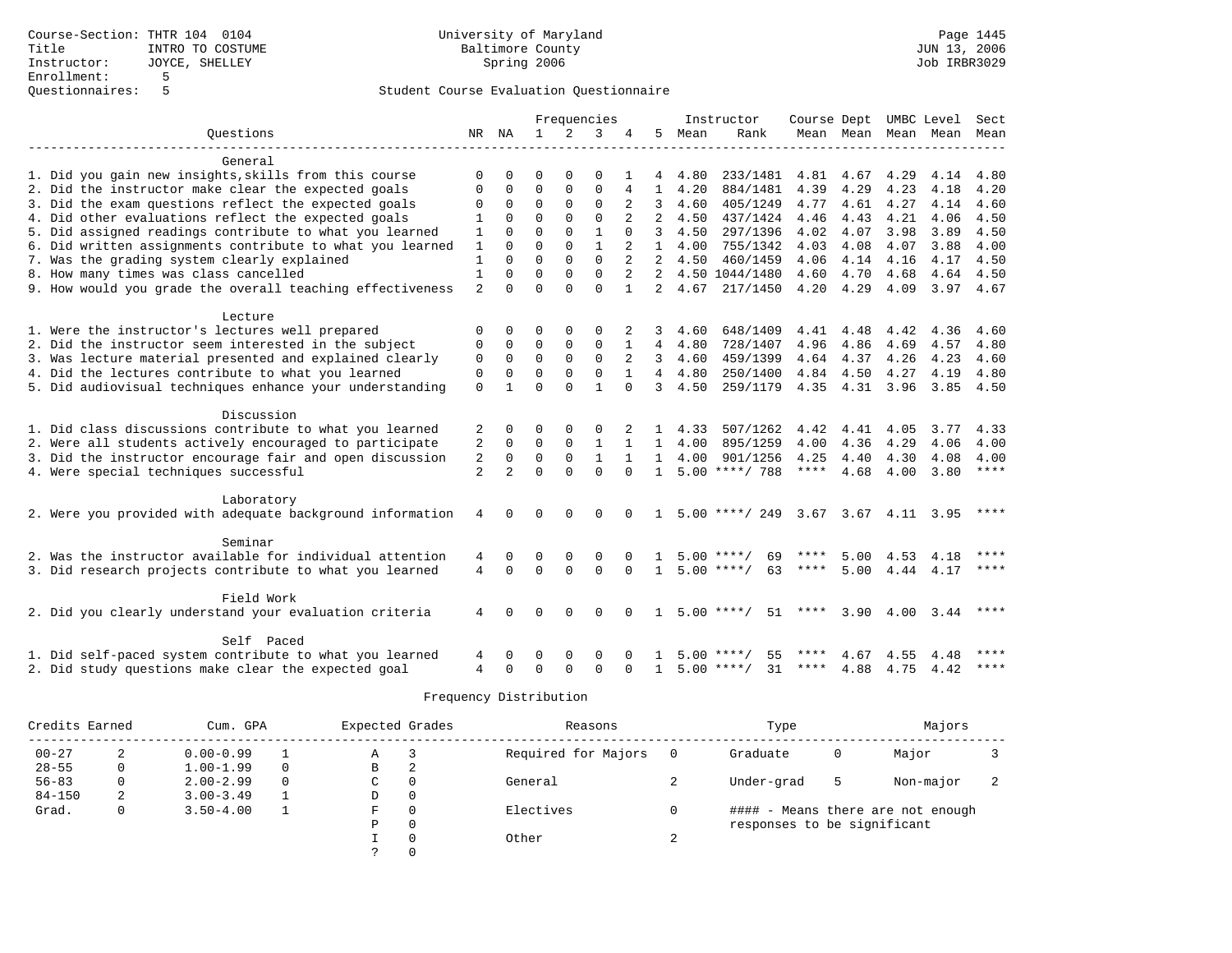|                                                           |             |             |          |             | Frequencies    |          |              |      | Instructor       | Course Dept |           | UMBC Level |      | Sect        |
|-----------------------------------------------------------|-------------|-------------|----------|-------------|----------------|----------|--------------|------|------------------|-------------|-----------|------------|------|-------------|
| Ouestions                                                 | NR          | ΝA          |          | $2^{\circ}$ | 3              |          | 5            | Mean | Rank             |             | Mean Mean | Mean       | Mean | Mean        |
| General                                                   |             |             |          |             |                |          |              |      |                  |             |           |            |      |             |
| 1. Did you gain new insights, skills from this course     |             |             | ∩        |             | ∩              |          |              | 4.83 | 210/1481         | 4.81        | 4.67      | 4.29       | 4.14 | 4.83        |
| 2. Did the instructor make clear the expected goals       | O           | $\Omega$    | $\Omega$ | $\Omega$    | $\Omega$       | 4        | 2            | 4.33 | 736/1481         | 4.39        | 4.29      | 4.23       | 4.18 | 4.33        |
| 3. Did the exam questions reflect the expected goals      | $\Omega$    | $\Omega$    | $\Omega$ | $\Omega$    | $\Omega$       |          | 5            | 4.83 | 184/1249         | 4.77        | 4.61      | 4.27       | 4.14 | 4.83        |
| 4. Did other evaluations reflect the expected goals       |             | $\cap$      | $\Omega$ | $\Omega$    |                |          | 5            | 4.67 | 287/1424         | 4.46        | 4.43      | 4.21       | 4.06 | 4.67        |
| 5. Did assigned readings contribute to what you learned   |             |             | $\Omega$ |             |                |          |              | 4.00 | 707/1396         | 4.02        | 4.07      | 3.98       | 3.89 | 4.00        |
| 6. Did written assignments contribute to what you learned | $\mathbf 0$ | $\Omega$    | $\Omega$ | $\Omega$    | $\overline{2}$ |          |              | 4.00 | 755/1342         | 4.03        | 4.08      | 4.07       | 3.88 | 4.00        |
| 7. Was the grading system clearly explained               | $\Omega$    | $\cap$      | $\Omega$ | $\Omega$    | 1              | $\Omega$ | 5            | 4.67 | 276/1459         | 4.06        | 4.14      | 4.16       | 4.17 | 4.67        |
| 8. How many times was class cancelled                     | $\Omega$    |             | $\Omega$ | $\Omega$    | $\Omega$       |          |              |      | 4.33 1158/1480   | 4.60        | 4.70      | 4.68       | 4.64 | 4.33        |
| 9. How would you grade the overall teaching effectiveness | $\Omega$    |             | $\Omega$ | $\cap$      | $\Omega$       |          |              | 4.17 | 722/1450         | 4.20        | 4.29      | 4.09       | 3.97 | 4.17        |
| Lecture                                                   |             |             |          |             |                |          |              |      |                  |             |           |            |      |             |
| 1. Were the instructor's lectures well prepared           | $\Omega$    | $\Omega$    | $\Omega$ | $\Omega$    |                |          |              | 4.50 | 762/1409         | 4.41        | 4.48      | 4.42       | 4.36 | 4.50        |
| 2. Did the instructor seem interested in the subject      | 0           | $\Omega$    | $\Omega$ | $\Omega$    | $\Omega$       | 0        | 6            | 5.00 | 1/1407           | 4.96        | 4.86      | 4.69       | 4.57 | 5.00        |
| 3. Was lecture material presented and explained clearly   | $\mathbf 0$ | $\Omega$    | $\Omega$ | $\Omega$    | $\Omega$       |          |              | 4.33 | 753/1399         | 4.64        | 4.37      | 4.26       | 4.23 | 4.33        |
| 4. Did the lectures contribute to what you learned        | 0           | $\Omega$    | $\Omega$ | $\Omega$    | $\Omega$       |          | 5            | 4.83 | 218/1400         | 4.84        | 4.50      | 4.27       | 4.19 | 4.83        |
| 5. Did audiovisual techniques enhance your understanding  | $\Omega$    |             | ∩        | $\cap$      | $\cap$         | 3        | $2^{\circ}$  | 4.40 | 340/1179         | 4.35        | 4.31      | 3.96       | 3.85 | 4.40        |
| Discussion                                                |             |             |          |             |                |          |              |      |                  |             |           |            |      |             |
| 1. Did class discussions contribute to what you learned   | 4           | $\Omega$    | 0        | $\Omega$    | $\Omega$       |          |              | 4.50 | 345/1262         | 4.42        | 4.41      | 4.05       | 3.77 | 4.50        |
| 2. Were all students actively encouraged to participate   | 4           | $\mathbf 0$ | 0        | $\mathbf 0$ |                |          | 1            | 4.00 | 895/1259         | 4.00        | 4.36      | 4.29       | 4.06 | 4.00        |
| 3. Did the instructor encourage fair and open discussion  | 4           | $\Omega$    | $\Omega$ | $\cap$      | $\Omega$       |          | $\mathbf{1}$ | 4.50 | 571/1256         | 4.25        | 4.40      | 4.30       | 4.08 | 4.50        |
| Laboratory                                                |             |             |          |             |                |          |              |      |                  |             |           |            |      |             |
| 1. Did the lab increase understanding of the material     | 3           |             |          |             | 0              |          |              | 4.00 | 155/ 246         | 4.00        | 3.94      | 4.20       | 3.93 | 4.00        |
| 2. Were you provided with adequate background information | 3           | $\Omega$    | $\Omega$ | 0           | 2              | $\Omega$ |              | 3.67 | 189/ 249         | 3.67        | 3.67      | 4.11       | 3.95 | 3.67        |
| 3. Were necessary materials available for lab activities  | 3           | $\Omega$    | $\Omega$ | $\Omega$    | $\Omega$       |          |              | 4.67 | 84/242           | 4.67        | 4.54      | 4.40       | 4.33 | 4.67        |
| 4. Did the lab instructor provide assistance              | 4           | $\Omega$    | $\Omega$ | $\Omega$    | $\Omega$       | $\Omega$ | 2            | 5.00 | 1/240            | 5.00        | 4.77      | 4.20       | 4.20 | 5.00        |
| 5. Were requirements for lab reports clearly specified    | 4           |             | ∩        |             | $\cap$         |          | $\cap$       |      | $4.00$ ****/ 217 | ****        | 4.17      | 4.04       | 4.02 | $***$ * * * |
|                                                           |             |             |          |             |                |          |              |      |                  |             |           |            |      |             |

| Credits Earned |          | Cum. GPA      |          | Expected Grades |          | Reasons             |     | Type                        |   | Majors                            |  |
|----------------|----------|---------------|----------|-----------------|----------|---------------------|-----|-----------------------------|---|-----------------------------------|--|
| $00 - 27$      | 2        | $0.00 - 0.99$ | $\Omega$ | Α               |          | Required for Majors | - 0 | Graduate                    | 0 | Major                             |  |
| $28 - 55$      | 0        | $1.00 - 1.99$ | $\Omega$ | в               |          |                     |     |                             |   |                                   |  |
| $56 - 83$      |          | $2.00 - 2.99$ |          | C               | $\Omega$ | General             |     | Under-grad                  | 6 | Non-major                         |  |
| $84 - 150$     | $\Omega$ | $3.00 - 3.49$ | $\Omega$ | D               | 0        |                     |     |                             |   |                                   |  |
| Grad.          | $\Omega$ | $3.50 - 4.00$ | 2        | F.              | $\Omega$ | Electives           |     |                             |   | #### - Means there are not enough |  |
|                |          |               |          | Ρ               | 0        |                     |     | responses to be significant |   |                                   |  |
|                |          |               |          |                 |          | Other               | 6   |                             |   |                                   |  |
|                |          |               |          |                 |          |                     |     |                             |   |                                   |  |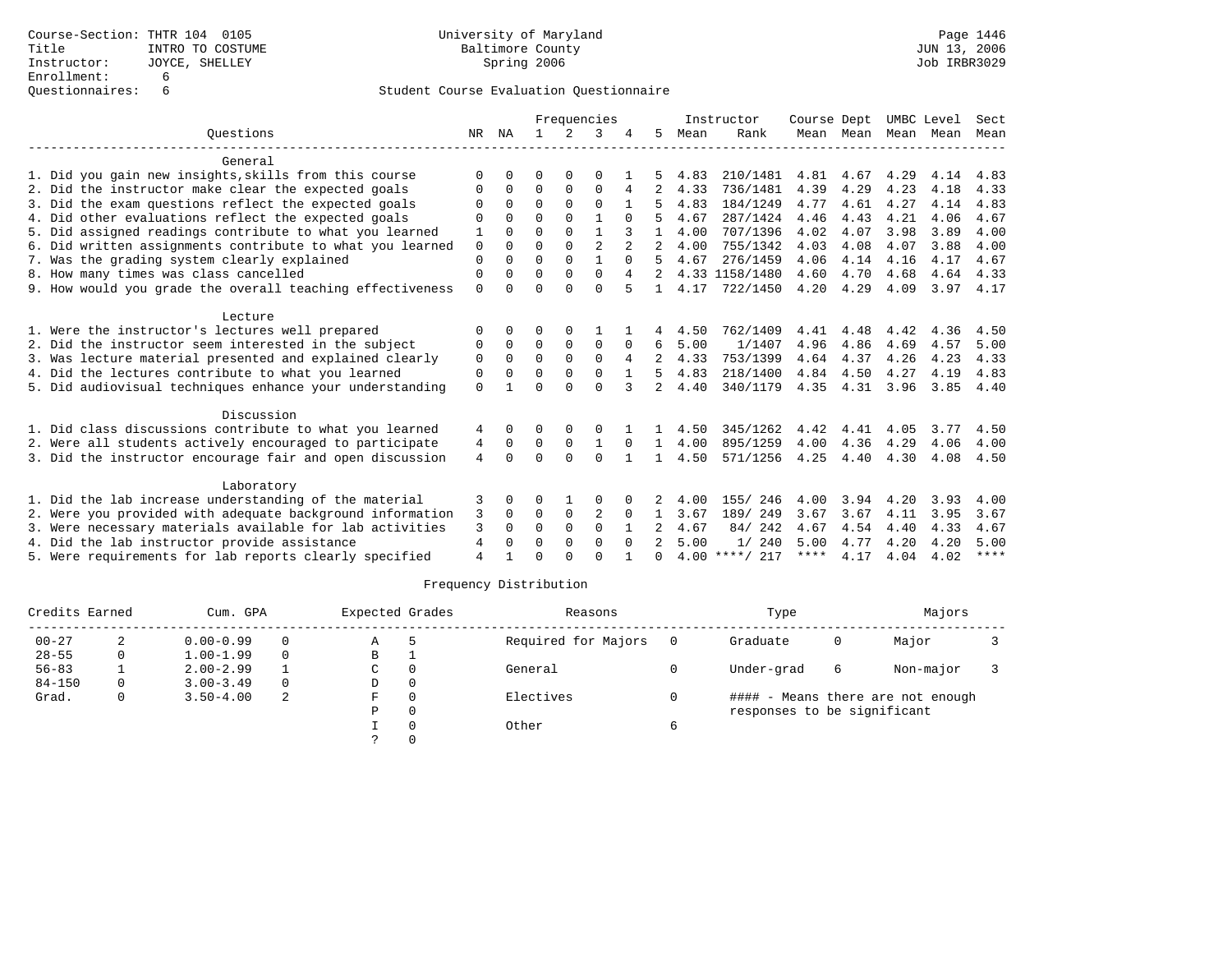|                                                           |             |          |          |          | Frequencies |              |     |      | Instructor       | Course Dept |      | UMBC Level |      | Sect        |
|-----------------------------------------------------------|-------------|----------|----------|----------|-------------|--------------|-----|------|------------------|-------------|------|------------|------|-------------|
| Questions                                                 | NR          | ΝA       |          |          | २           | 4            | 5   | Mean | Rank             | Mean        | Mean | Mean       | Mean | Mean        |
| General                                                   |             |          |          |          |             |              |     |      |                  |             |      |            |      |             |
| 1. Did you gain new insights, skills from this course     |             |          |          |          |             |              | 13. | 4.76 | 280/1481         | 4.76        | 4.67 | 4.29       | 4.14 | 4.76        |
| 2. Did the instructor make clear the expected goals       |             | $\Omega$ | $\Omega$ | $\Omega$ |             |              | 1 O | 4.47 | 560/1481         | 4.47        | 4.29 | 4.23       | 4.18 | 4.47        |
| 3. Did the exam questions reflect the expected goals      |             | 13       | $\Omega$ | $\Omega$ |             |              |     | 4.25 | $***/1249$       | ****        | 4.61 | 4.27       | 4.14 | $***$ * * * |
| 4. Did other evaluations reflect the expected goals       | $\Omega$    |          | $\Omega$ | $\Omega$ |             |              | 12  | 4.63 | 318/1424         | 4.63        | 4.43 | 4.21       | 4.06 | 4.63        |
| 5. Did assigned readings contribute to what you learned   | $\mathbf 0$ | $\Omega$ |          |          | ς           |              | 6   | 4.00 | 707/1396         | 4.00        | 4.07 | 3.98       | 3.89 | 4.00        |
| 6. Did written assignments contribute to what you learned |             | $\Omega$ | U        |          | 4           |              |     | 4.19 | 603/1342         | 4.19        | 4.08 | 4.07       | 3.88 | 4.19        |
| 7. Was the grading system clearly explained               | $\Omega$    |          | 0        |          |             |              |     | 4.13 | 890/1459         | 4.13        | 4.14 | 4.16       | 4.17 | 4.13        |
| 8. How many times was class cancelled                     | $\Omega$    | $\Omega$ | $\Omega$ | $\Omega$ | $\Omega$    |              | 17  | 5.00 | 1/1480           | 5.00        | 4.70 | 4.68       | 4.64 | 5.00        |
| 9. How would you grade the overall teaching effectiveness |             |          |          |          |             |              | q   | 4.50 | 334/1450         | 4.50        | 4.29 | 4.09       | 3.97 | 4.50        |
| Lecture                                                   |             |          |          |          |             |              |     |      |                  |             |      |            |      |             |
| 1. Were the instructor's lectures well prepared           | 6           |          |          |          |             |              |     | 4.73 | 466/1409         | 4.73        | 4.48 | 4.42       | 4.36 | 4.73        |
| 2. Did the instructor seem interested in the subject      | 6           | $\Omega$ | $\Omega$ | $\Omega$ | $\Omega$    | <sup>0</sup> | 11  | 5.00 | 1/1407           | 5.00        | 4.86 | 4.69       | 4.57 | 5.00        |
| 3. Was lecture material presented and explained clearly   | 7           | $\Omega$ |          |          |             |              | 8   | 4.70 | 335/1399         | 4.70        | 4.37 | 4.26       | 4.23 | 4.70        |
| 4. Did the lectures contribute to what you learned        | 5           | $\Omega$ | 0        | $\Omega$ |             |              | 10  | 4.83 | 218/1400         | 4.83        | 4.50 | 4.27       | 4.19 | 4.83        |
| 5. Did audiovisual techniques enhance your understanding  | 5           | a        |          |          |             |              |     |      | $5.00$ ****/1179 | ****        | 4.31 | 3.96       | 3.85 | $* * * * *$ |
| Discussion                                                |             |          |          |          |             |              |     |      |                  |             |      |            |      |             |
| 1. Did class discussions contribute to what you learned   | 10          | 0        | 0        | $\Omega$ | $\Omega$    |              |     | 5.00 | 1/1262           | 5.00        | 4.41 | 4.05       | 3.77 | 5.00        |
| 2. Were all students actively encouraged to participate   | 10          | $\Omega$ | $\Omega$ | $\Omega$ | $\Omega$    | $\Omega$     |     | 5.00 | 1/1259           | 5.00        | 4.36 | 4.29       | 4.06 | 5.00        |
| 3. Did the instructor encourage fair and open discussion  | 10          |          | O        | $\Omega$ | $\Omega$    | $\Omega$     |     | 5.00 | 1/1256           | 5.00        | 4.40 | 4.30       | 4.08 | 5.00        |
| 4. Were special techniques successful                     | 10          |          |          |          |             |              | 6   | 5.00 | 1/ 788           | 5.00        | 4.68 | 4.00       | 3.80 | 5.00        |

| Credits Earned |   | Cum. GPA      |   | Expected Grades |          | Reasons             |    | Type                        |    | Majors                            |    |
|----------------|---|---------------|---|-----------------|----------|---------------------|----|-----------------------------|----|-----------------------------------|----|
| $00 - 27$      | 2 | $0.00 - 0.99$ |   | Α               | 13       | Required for Majors |    | Graduate                    | 0  | Major                             |    |
| $28 - 55$      | 6 | $1.00 - 1.99$ |   | В               | 4        |                     |    |                             |    |                                   |    |
| $56 - 83$      | 2 | $2.00 - 2.99$ |   | $\sim$<br>◡     | 0        | General             |    | Under-grad                  | 17 | Non-major                         | 14 |
| $84 - 150$     | 2 | $3.00 - 3.49$ |   | D               | 0        |                     |    |                             |    |                                   |    |
| Grad.          | 0 | $3.50 - 4.00$ | 6 | F               | 0        | Electives           | 0  |                             |    | #### - Means there are not enough |    |
|                |   |               |   | Ρ               | 0        |                     |    | responses to be significant |    |                                   |    |
|                |   |               |   |                 | $\Omega$ | Other               | 10 |                             |    |                                   |    |
|                |   |               |   |                 |          |                     |    |                             |    |                                   |    |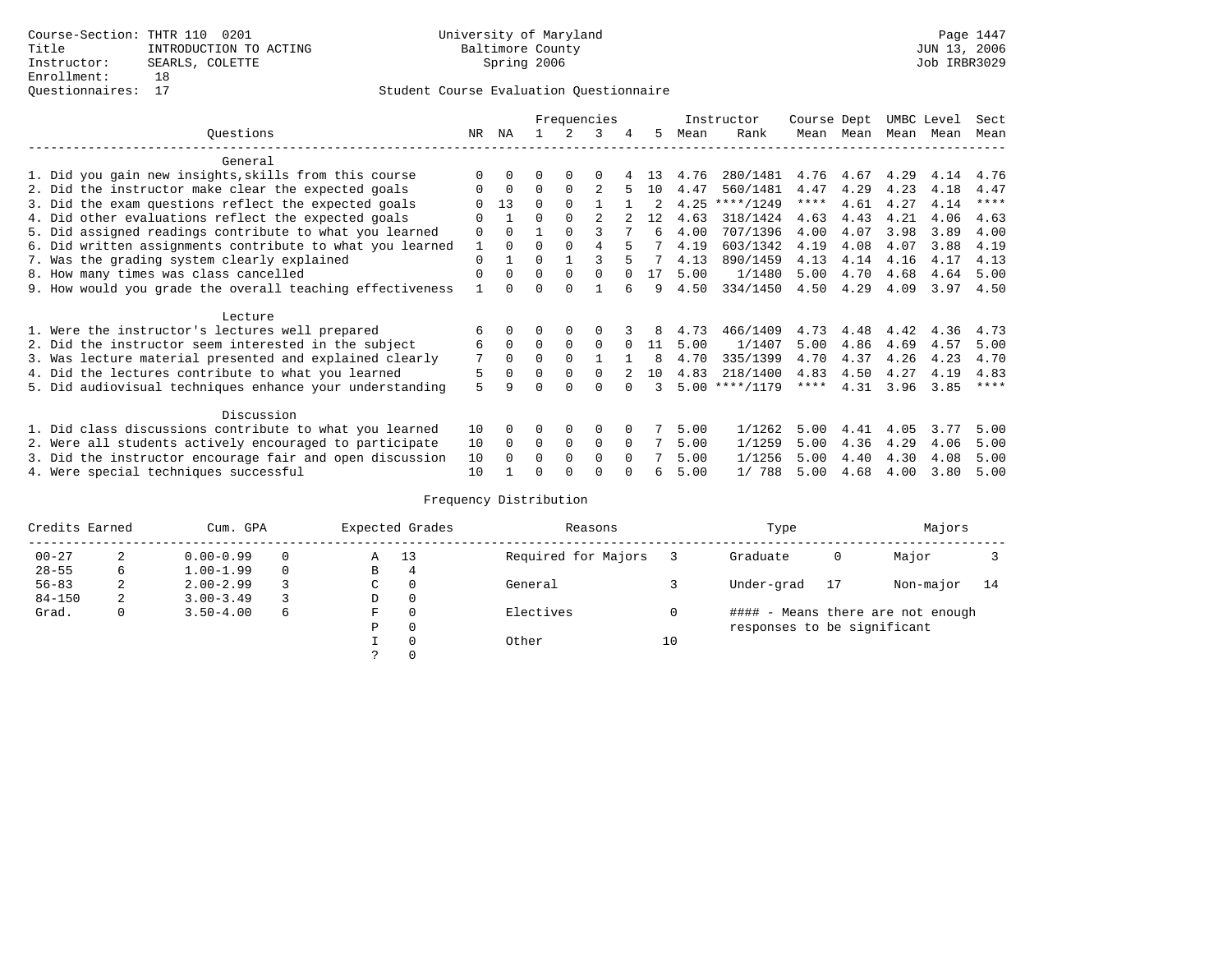|                                                                                                                     |                            |                         |                         | Frequencies             |                  |                   |              |              | Instructor         | Course Dept UMBC Level |              |              |              | Sect         |
|---------------------------------------------------------------------------------------------------------------------|----------------------------|-------------------------|-------------------------|-------------------------|------------------|-------------------|--------------|--------------|--------------------|------------------------|--------------|--------------|--------------|--------------|
| Questions                                                                                                           |                            | NR NA                   | $\mathbf{1}$            | 2                       | 3                | 4                 | 5            | Mean         | Rank               |                        | Mean Mean    |              | Mean Mean    | Mean         |
|                                                                                                                     |                            |                         |                         |                         |                  |                   |              |              |                    |                        |              |              |              |              |
| General                                                                                                             |                            |                         |                         |                         |                  |                   |              |              |                    |                        |              |              |              |              |
| 1. Did you gain new insights, skills from this course                                                               | 0                          | 0                       | $\Omega$                | O                       | 1                | 9                 | 11           | 4.48         | 587/1481           | 4.48                   | 4.67         | 4.29         | 4.40         | 4.48         |
| 2. Did the instructor make clear the expected goals                                                                 | $\mathbf{0}$               | $\mathbf 0$             | $\mathbf 0$             | $\mathbf{0}$            | $\mathbf{1}$     | 10                | 10           | 4.43         | 632/1481           | 4.43                   | 4.29         | 4.23         | 4.29         | 4.43         |
| 3. Did the exam questions reflect the expected goals                                                                | 0                          | 1                       | 0                       | $\Omega$                | 3                | 5                 | 12           | 4.45         | 573/1249           | 4.45                   | 4.61         | 4.27         | 4.36         | 4.45         |
| 4. Did other evaluations reflect the expected goals                                                                 | $\mathbf 0$                | 1                       | $\mathbf 0$             | $\Omega$                | $\overline{2}$   | 8                 | 10           | 4.40         | 557/1424           | 4.40                   | 4.43         | 4.21         | 4.28         | 4.40         |
| 5. Did assigned readings contribute to what you learned                                                             | $\mathbf 0$                | $\mathbf{0}$            | $\mathbf 0$             | $\Omega$                | $\overline{2}$   | 3                 | 16           | 4.67         | 193/1396           | 4.67                   | 4.07         | 3.98         | 3.94         | 4.67         |
| 6. Did written assignments contribute to what you learned                                                           | $\mathbf{0}$               | $\mathbf{0}$            | $\Omega$                | $\Omega$                | 5                | 7                 | 9            | 4.19         | 592/1342           | 4.19                   | 4.08         | 4.07         | 4.05         | 4.19         |
| 7. Was the grading system clearly explained                                                                         | $\Omega$                   | $\Omega$<br>$\mathbf 0$ | $\Omega$<br>$\mathbf 0$ | $\Omega$<br>$\mathbf 0$ | 3<br>$\mathbf 0$ | 5                 | 13           | 4.48         | 505/1459           | 4.48                   | 4.14         | 4.16         | 4.17         | 4.48         |
| 8. How many times was class cancelled                                                                               | $\mathbf 0$<br>$\mathbf 0$ | $\Omega$                | $\Omega$                | $\Omega$                | $\overline{2}$   | $\mathbf 0$<br>10 | 21<br>9      | 5.00<br>4.33 | 1/1480<br>546/1450 | 5.00<br>4.33           | 4.70<br>4.29 | 4.68<br>4.09 | 4.68<br>4.15 | 5.00<br>4.33 |
| 9. How would you grade the overall teaching effectiveness                                                           |                            |                         |                         |                         |                  |                   |              |              |                    |                        |              |              |              |              |
| Lecture                                                                                                             |                            |                         |                         |                         |                  |                   |              |              |                    |                        |              |              |              |              |
| 1. Were the instructor's lectures well prepared                                                                     | 1                          | $\mathbf 0$             | 0                       | 0                       | 1                | 5                 | 14           | 4.65         | 574/1409           | 4.65                   | 4.48         | 4.42         | 4.47         | 4.65         |
| 2. Did the instructor seem interested in the subject                                                                | 1                          | $\mathbf 0$             | $\mathbf 0$             | $\Omega$                | 1                | $\mathbf{1}$      | 18           | 4.85         | 614/1407           | 4.85                   | 4.86         | 4.69         | 4.78         | 4.85         |
| 3. Was lecture material presented and explained clearly                                                             | 1                          | $\mathbf 0$             | $\mathbf 0$             | $\mathbf 0$             | 1                | 8                 | 11           | 4.50         | 567/1399           | 4.50                   | 4.37         | 4.26         | 4.29         | 4.50         |
| 4. Did the lectures contribute to what you learned                                                                  | 1                          | $\Omega$                | $\Omega$                | $\Omega$                | $\mathbf{1}$     | 3                 | 16           | 4.75         | 312/1400           | 4.75                   | 4.50         | 4.27         | 4.34         | 4.75         |
| 5. Did audiovisual techniques enhance your understanding                                                            | $\mathbf{1}$               | $\mathbf{1}$            | $\Omega$                | $\mathbf{1}$            | 5                | 6                 | 7            | 4.00         | 590/1179           | 4.00                   | 4.31         | 3.96         | 4.05         | 4.00         |
|                                                                                                                     |                            |                         |                         |                         |                  |                   |              |              |                    |                        |              |              |              |              |
| Discussion                                                                                                          |                            |                         |                         |                         |                  |                   |              |              |                    |                        |              |              |              |              |
| 1. Did class discussions contribute to what you learned                                                             | 6                          | 0                       | 0                       | 0                       | 1                | $\mathbf{1}$      | 13           | 4.80         | 167/1262           | 4.80                   | 4.41         | 4.05         | 4.11         | 4.80         |
| 2. Were all students actively encouraged to participate                                                             | 6                          | 0                       | $\mathbf 0$             | $\mathbf 0$             | $\mathbf{1}$     | $\mathbf{1}$      | 13           | 4.80         | 304/1259           | 4.80                   | 4.36         | 4.29         | 4.34         | 4.80         |
| 3. Did the instructor encourage fair and open discussion                                                            | 6                          | $\mathbf 0$             | $\mathbf 0$             | 0                       | 2                | $\Omega$          | 13           | 4.73         | 382/1256           | 4.73                   | 4.40         | 4.30         | 4.28         | 4.73         |
| 4. Were special techniques successful                                                                               | 6                          | $\Omega$                | $\Omega$                | $\Omega$                | $\overline{2}$   | $\overline{4}$    | 9            | 4.47         | 192/ 788           | 4.47                   | 4.68         | 4.00         | 3.98         | 4.47         |
|                                                                                                                     |                            |                         |                         |                         |                  |                   |              |              |                    |                        |              |              |              |              |
| Laboratory                                                                                                          |                            |                         |                         |                         |                  |                   |              |              |                    |                        |              |              |              |              |
| 1. Did the lab increase understanding of the material                                                               | 19                         | 1                       | 0                       | $\Omega$                | $\Omega$         | $\Omega$          | $\mathbf{1}$ |              | $5.00$ ****/ 246   | ****                   | 3.94         | 4.20         | 4.51         |              |
| 2. Were you provided with adequate background information                                                           | 19                         | $\mathbf 0$             | 0                       | $\mathbf{0}$            | $\mathbf{0}$     | 0                 | 2            | 5.00         | ****/ 249          | ****                   | 3.67         | 4.11         | 4.32         | ****         |
| 3. Were necessary materials available for lab activities                                                            | 19                         | $\mathbf{1}$            | $\mathbf 0$             | $\mathbf 0$             | $\mathbf 0$      | $\mathbf{0}$      | 1            |              | $5.00$ ****/ 242   | $***$ * *              | 4.54         | 4.40         | 4.63         | $***$        |
| 4. Did the lab instructor provide assistance                                                                        | 19                         | $\mathbf 1$             | $\mathbf 0$             | 0                       | $\mathbf 0$      | $\Omega$          | $\mathbf{1}$ |              | $5.00$ ****/ 240   | ****                   | 4.77         | 4.20         | 4.58         | $***$        |
| 5. Were requirements for lab reports clearly specified                                                              | 19                         | $\mathbf{1}$            | $\Omega$                | $\Omega$                | $\Omega$         | $\Omega$          | $\mathbf{1}$ |              | $5.00$ ****/ 217   | ****                   | 4.17         | 4.04         | 4.28         | $***$        |
|                                                                                                                     |                            |                         |                         |                         |                  |                   |              |              |                    |                        |              |              |              |              |
| Seminar                                                                                                             |                            |                         | 0                       | $\Omega$                | $\Omega$         | $\Omega$          | -1.          |              | $5.00$ ****/<br>68 | ****                   | 5.00         | 4.49         | 5.00         | ****         |
| 1. Were assigned topics relevant to the announced theme<br>2. Was the instructor available for individual attention | 19<br>19                   | 1<br>$\mathbf 0$        | $\mathbf 0$             | $\mathbf 0$             | $\mathbf{0}$     | $\Omega$          | 2            |              | $5.00$ ****/<br>69 | ****                   | 5.00         | 4.53         | 4.83         | ****         |
| 3. Did research projects contribute to what you learned                                                             | 19                         | $\mathbf 0$             | $\mathbf 0$             | $\mathsf 0$             | $\mathbf 0$      | $\mathbf 0$       | 2            |              | $5.00$ ****/<br>63 | $***$ * *              | 5.00         | 4.44         | 4.00         | ****         |
| 4. Did presentations contribute to what you learned                                                                 | 19                         | $\mathbf{1}$            | $\mathbf 0$             | $\mathbf 0$             | $\mathbf 0$      | $\mathbf{0}$      | $\mathbf{1}$ |              | 69<br>$5.00$ ****/ | $***$ * * *            | 4.73         | 4.35         | 4.72         | $***$        |
| 5. Were criteria for grading made clear                                                                             | 19                         | $\mathbf{1}$            | $\Omega$                | $\Omega$                | $\Omega$         | $\Omega$          | $\mathbf{1}$ |              | $5.00$ ****/<br>68 | ****                   | 4.58         | 3.92         | 3.55         | ****         |
|                                                                                                                     |                            |                         |                         |                         |                  |                   |              |              |                    |                        |              |              |              |              |
| Field Work                                                                                                          |                            |                         |                         |                         |                  |                   |              |              |                    |                        |              |              |              |              |
| 1. Did field experience contribute to what you learned                                                              | 19                         | $\mathbf 0$             | 0                       | 0                       | 0                | 0                 | 2            |              | $5.00$ ****/<br>59 | ****                   | 4.60         | 4.30         | 4.67         | ****         |
| 2. Did you clearly understand your evaluation criteria                                                              | 19                         | $\mathbf 0$             | $\mathbf 0$             | $\mathbf 0$             | $\mathbf 0$      | $\Omega$          | 2            |              | 51<br>$5.00$ ****/ | ****                   | 3.90         | 4.00         | 4.07         | ****         |
| 3. Was the instructor available for consultation                                                                    | 19                         | 1                       | $\mathbf 0$             | $\mathbf 0$             | $\mathbf 0$      | $\Omega$          | $\mathbf{1}$ |              | 36<br>$5.00$ ****/ | ****                   | 4.70         | 4.60         | 4.64         | ****         |
| 4. To what degree could you discuss your evaluations                                                                | 19                         | $\mathbf{1}$            | $\mathbf 0$             | $\mathbf{0}$            | $\mathbf 0$      | $\Omega$          | $\mathbf{1}$ | 5.00         | $***/$<br>41       | $***$ * * *            | 5.00         | 4.26         | 4.69         | ****         |
| 5. Did conferences help you carry out field activities                                                              | 19                         | $\mathbf{1}$            | $\Omega$                | $\Omega$                | $\Omega$         | $\Omega$          | $\mathbf{1}$ |              | $5.00$ ****/<br>31 | $***$ * *              | 5.00         | 4.42         | 4.80         | $***$        |
|                                                                                                                     |                            |                         |                         |                         |                  |                   |              |              |                    |                        |              |              |              |              |
| Self Paced                                                                                                          |                            |                         |                         |                         |                  |                   |              |              |                    |                        |              |              |              |              |
| 1. Did self-paced system contribute to what you learned                                                             | 19                         | 0                       | 0                       | 0                       | 0                | 0                 | 2            |              | $5.00$ ****/<br>55 | ****                   | 4.67         | 4.55         | 4.44         |              |
| 2. Did study questions make clear the expected goal                                                                 | 19                         | 1                       | $\mathbf 0$             | $\mathbf 0$             | $\mathbf{0}$     | 0                 | 1            | 5.00         | 31<br>$***$ /      | ****                   | 4.88         | 4.75         | 4.50         | $***$        |
| 3. Were your contacts with the instructor helpful                                                                   |                            | $\mathbf{1}$            | $\Omega$                | $\Omega$                | $\Omega$         | $\Omega$          | 1            | 5.00         | $***/$<br>51       | $***$ * *              | 5.00         | 4.65         | 4.66         | $***$        |
| 4. Was the feedback/tutoring by proctors helpful                                                                    | 19                         | $\mathbf{1}$            | $\mathbf 0$             | $\mathbf 0$             | $\Omega$         | $\Omega$          | $\mathbf{1}$ |              | $5.00$ ****/<br>34 | ****                   | 4.71         | 4.83         | 4.43         | $***$        |
| 5. Were there enough proctors for all the students                                                                  | 19                         | $\mathbf{1}$            | $\Omega$                | $\Omega$                | $\Omega$         | $\Omega$          | $\mathbf{1}$ |              | $5.00$ ****/<br>24 | $***$ * *              | 5.00         | 4.82         | 5.00         | $***$        |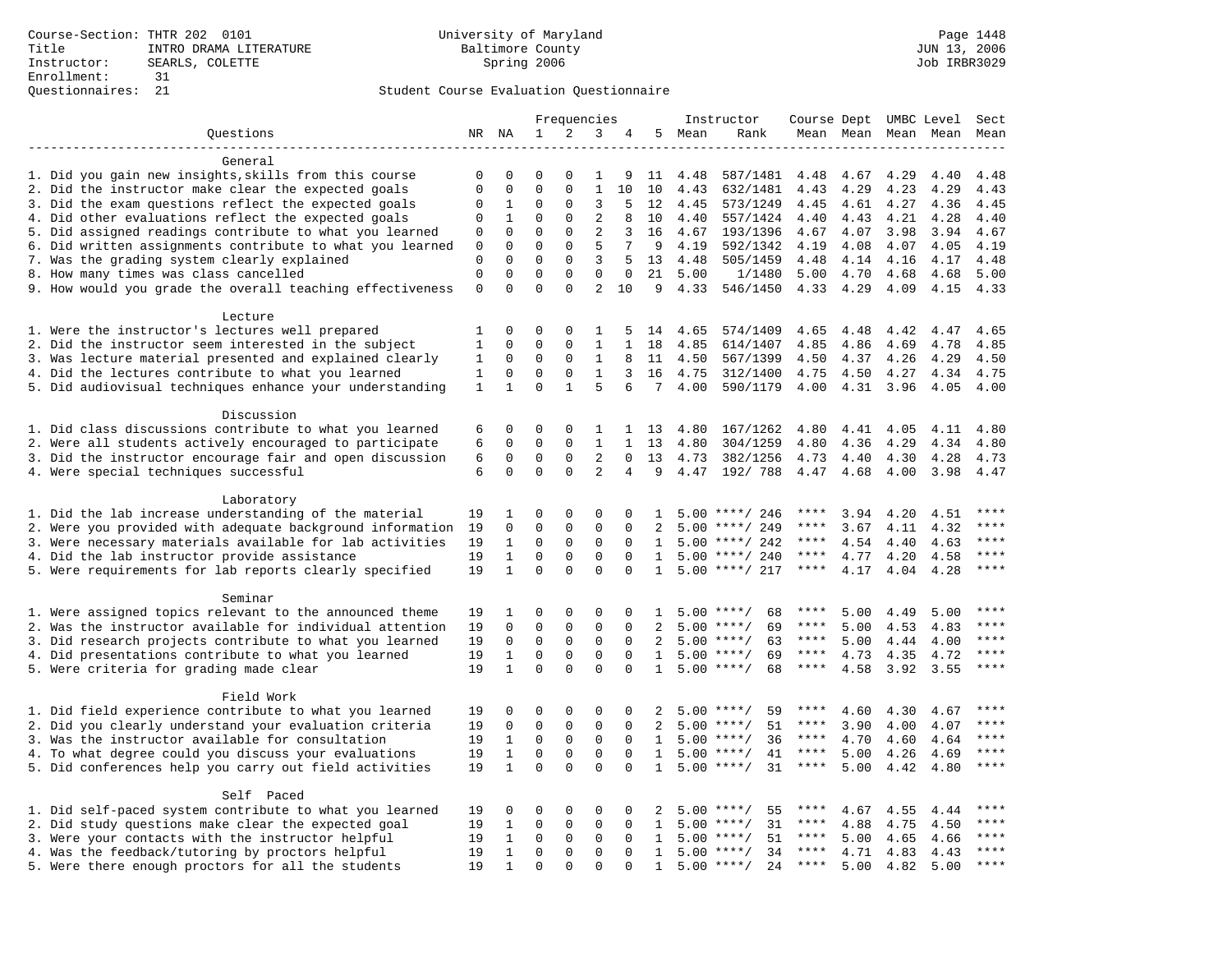| Course-Section: THTR 202 0101 |                        | University of Maryland                  | Page 1448    |
|-------------------------------|------------------------|-----------------------------------------|--------------|
| Title                         | INTRO DRAMA LITERATURE | Baltimore County                        | JUN 13, 2006 |
| Instructor:                   | SEARLS, COLETTE        | Spring 2006                             | Job IRBR3029 |
| Enrollment:                   | 31                     |                                         |              |
| Ouestionnaires: 21            |                        | Student Course Evaluation Questionnaire |              |

| Credits Earned |              | Cum. GPA      |   |   | Expected Grades | Reasons             |   | Type                        |    | Majors                            |    |
|----------------|--------------|---------------|---|---|-----------------|---------------------|---|-----------------------------|----|-----------------------------------|----|
| $00 - 27$      |              | $0.00 - 0.99$ |   | Α | 14              | Required for Majors | 6 | Graduate                    | 0  | Major                             |    |
| $28 - 55$      | 2            | $1.00 - 1.99$ |   | В | 4               |                     |   |                             |    |                                   |    |
| $56 - 83$      | $\Omega$     | $2.00 - 2.99$ |   | C | 2               | General             |   | Under-grad                  | 21 | Non-major                         | 16 |
| $84 - 150$     | 2            | $3.00 - 3.49$ |   | D | $\Omega$        |                     |   |                             |    |                                   |    |
| Grad.          | $\mathbf{0}$ | $3.50 - 4.00$ | 4 | F | $\Omega$        | Electives           |   |                             |    | #### - Means there are not enough |    |
|                |              |               |   | Ρ | $\Omega$        |                     |   | responses to be significant |    |                                   |    |
|                |              |               |   |   | $\Omega$        | Other               | a |                             |    |                                   |    |
|                |              |               |   |   | $\Omega$        |                     |   |                             |    |                                   |    |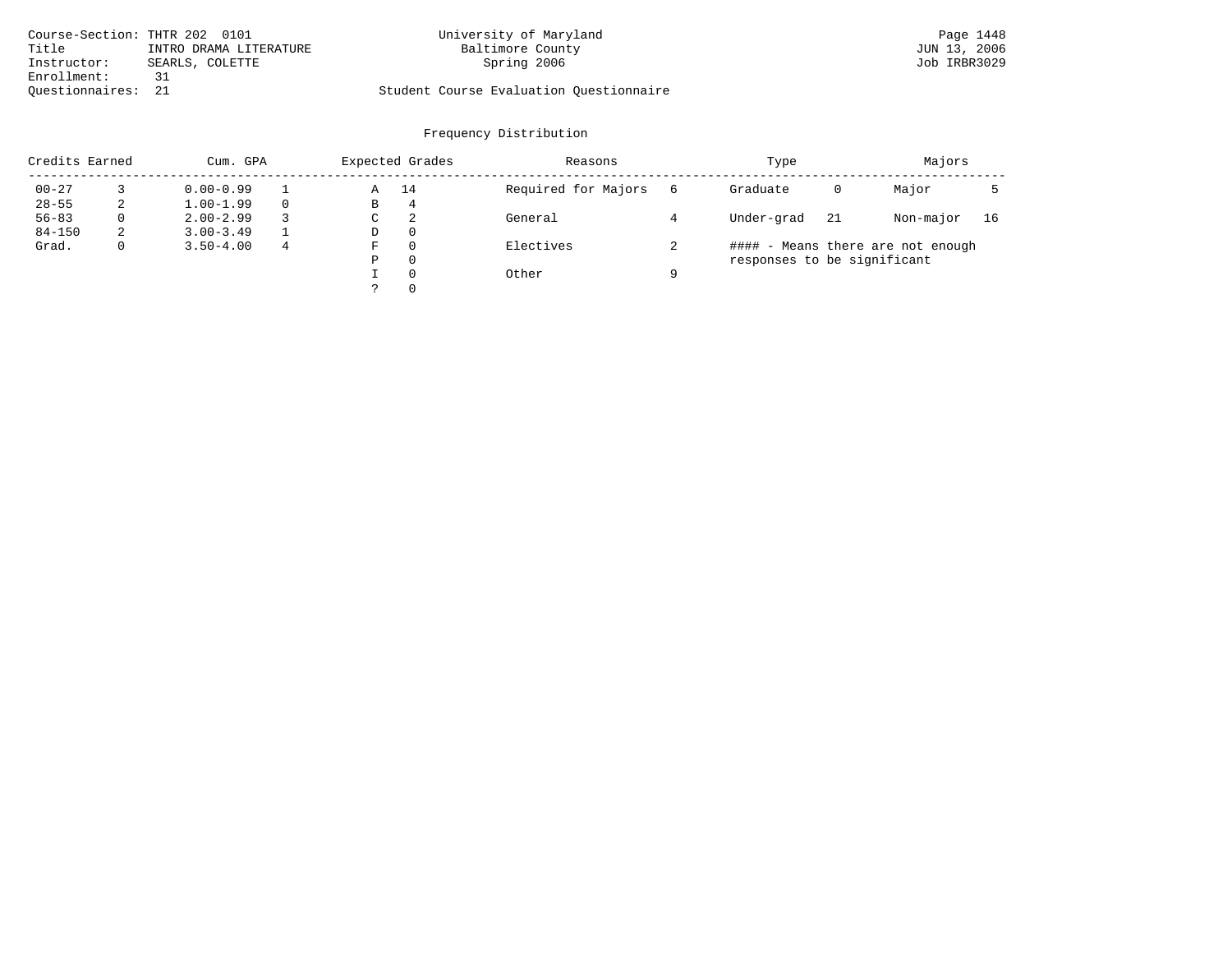|                                                           | Frequencies    |              |              |                |                |          |              | Instructor | Course Dept        |      | UMBC Level |      | Sect |             |
|-----------------------------------------------------------|----------------|--------------|--------------|----------------|----------------|----------|--------------|------------|--------------------|------|------------|------|------|-------------|
| Ouestions                                                 | NR             | ΝA           | 1.           | $\mathcal{L}$  | 3              |          | 5.           | Mean       | Rank               |      | Mean Mean  | Mean | Mean | Mean        |
| General                                                   |                |              |              |                |                |          |              |            |                    |      |            |      |      |             |
| 1. Did you gain new insights, skills from this course     | $\Omega$       | U            | O            |                |                |          | 13           | 4.45       | 613/1481           | 4.45 | 4.67       | 4.29 | 4.40 | 4.45        |
| 2. Did the instructor make clear the expected goals       | $\Omega$       | $\Omega$     | $\Omega$     | 1              | 2              |          | 12           | 4.36       | 704/1481           | 4.36 | 4.29       | 4.23 | 4.29 | 4.36        |
| 3. Did the exam questions reflect the expected goals      | $\Omega$       | $\Omega$     | $\Omega$     | $\Omega$       | $\overline{2}$ | 11       | 9            | 4.32       | 695/1249           | 4.32 | 4.61       | 4.27 | 4.36 | 4.32        |
| 4. Did other evaluations reflect the expected goals       | $\Omega$       | <sup>n</sup> | $\Omega$     |                | $\mathfrak{D}$ |          | 11           | 4.32       | 671/1424           | 4.32 | 4.43       | 4.21 | 4.28 | 4.32        |
| 5. Did assigned readings contribute to what you learned   | 1              | $\Omega$     | $\Omega$     | $\overline{a}$ | $\mathfrak{D}$ | 5        | 12           | 4.29       | 476/1396           | 4.29 | 4.07       | 3.98 | 3.94 | 4.29        |
| 6. Did written assignments contribute to what you learned | 1              | 0            | 1            | $\mathbf{1}$   | 1              | 10       | <sup>8</sup> | 4.10       | 701/1342           | 4.10 | 4.08       | 4.07 | 4.05 | 4.10        |
| 7. Was the grading system clearly explained               | $\mathbf{1}$   | $\Omega$     | $\Omega$     | $\mathbf{1}$   | $\overline{a}$ |          | 10           | 4.29       | 749/1459           | 4.29 | 4.14       | 4.16 | 4.17 | 4.29        |
| 8. How many times was class cancelled                     | $\mathbf{1}$   | $\Omega$     | $\Omega$     | $\Omega$       | $\Omega$       | 17       | 4            | 4.19       | 1260/1480          | 4.19 | 4.70       | 4.68 | 4.68 | 4.19        |
| 9. How would you grade the overall teaching effectiveness | 1              | $\cap$       | 1            | $\Omega$       | $\overline{4}$ | 9        | 7            | 4.00       | 836/1450           | 4.00 | 4.29       | 4.09 | 4.15 | 4.00        |
| Lecture                                                   |                |              |              |                |                |          |              |            |                    |      |            |      |      |             |
| 1. Were the instructor's lectures well prepared           |                | 0            | 0            | O              | 0              |          | 14           | 4.67       | 559/1409           | 4.67 | 4.48       | 4.42 | 4.47 | 4.67        |
| 2. Did the instructor seem interested in the subject      | 1              | $\Omega$     | $\Omega$     | $\Omega$       | $\mathbf{1}$   | $\Omega$ | 20           | 4.90       | 500/1407           | 4.90 | 4.86       | 4.69 | 4.78 | 4.90        |
| 3. Was lecture material presented and explained clearly   | 1              | $\Omega$     | $\mathbf 0$  | $\overline{a}$ | 3              | 4        | 12           | 4.24       | 846/1399           | 4.24 | 4.37       | 4.26 | 4.29 | 4.24        |
| 4. Did the lectures contribute to what you learned        | 1              | $\Omega$     | $\mathbf{1}$ | $\Omega$       | $\mathbf{1}$   |          | 16           | 4.57       | 521/1400           | 4.57 | 4.50       | 4.27 | 4.34 | 4.57        |
| 5. Did audiovisual techniques enhance your understanding  | $\overline{a}$ |              | $\Omega$     | $\mathbf{1}$   | $\mathfrak{D}$ | 5        | 8            | 4.25       | 442/1179           | 4.25 | 4.31       | 3.96 | 4.05 | 4.25        |
| Discussion                                                |                |              |              |                |                |          |              |            |                    |      |            |      |      |             |
| 1. Did class discussions contribute to what you learned   | 12             | <sup>0</sup> |              | $\Omega$       | 3              |          |              | 3.90       | 797/1262           | 3.90 | 4.41       | 4.05 | 4.11 | 3.90        |
| 2. Were all students actively encouraged to participate   | 12             | $\Omega$     | 1            | $\mathbf 0$    | $\mathbf{1}$   | 4        | 4            | 4.00       | 895/1259           | 4.00 | 4.36       | 4.29 | 4.34 | 4.00        |
| 3. Did the instructor encourage fair and open discussion  | 12             | $\Omega$     | $\Omega$     | $\Omega$       | 3              | $\Omega$ |              | 4.40       | 680/1256           | 4.40 | 4.40       | 4.30 | 4.28 | 4.40        |
| 4. Were special techniques successful                     | 12             | 5            | 1            | $\cap$         | $\Omega$       |          | 3            | 4.00       | $***/788$          | **** | 4.68       | 4.00 | 3.98 | ****        |
| Seminar                                                   |                |              |              |                |                |          |              |            |                    |      |            |      |      |             |
| 1. Were assigned topics relevant to the announced theme   | 21             | 0            | 0            | $\Omega$       | $\Omega$       |          |              |            | $5.00$ ****/<br>68 | **** | 5.00       | 4.49 | 5.00 | ****        |
| 2. Was the instructor available for individual attention  | 21             | 0            | 0            | $\mathbf 0$    | $\mathbf 0$    | $\Omega$ |              |            | $5.00$ ****/<br>69 | **** | 5.00       | 4.53 | 4.83 | $***$ * * * |
| 3. Did research projects contribute to what you learned   | 21             | $\Omega$     | $\mathbf 0$  | $\mathbf 0$    | $\mathbf 0$    | $\Omega$ |              |            | $5.00$ ****/<br>63 | **** | 5.00       | 4.44 | 4.00 | ****        |
| 4. Did presentations contribute to what you learned       | 21             | $\Omega$     | $\Omega$     | $\Omega$       | $\Omega$       | $\cap$   |              |            | 69<br>$5.00$ ****/ | **** | 4.73       | 4.35 | 4.72 | ****        |
| 5. Were criteria for grading made clear                   | 21             |              | $\Omega$     | $\cap$         | $\Omega$       |          |              |            | $5.00$ ****/<br>68 | **** | 4.58       | 3.92 | 3.55 | ****        |

| Credits Earned |   | Cum. GPA      |   |   | Expected Grades | Reasons             |    | Type                        |    | Majors                            |    |
|----------------|---|---------------|---|---|-----------------|---------------------|----|-----------------------------|----|-----------------------------------|----|
| $00 - 27$      |   | $0.00 - 0.99$ |   | Α |                 | Required for Majors |    | Graduate                    | 0  | Major                             |    |
| $28 - 55$      | 4 | $1.00 - 1.99$ |   | B | 11              |                     |    |                             |    |                                   |    |
| $56 - 83$      |   | $2.00 - 2.99$ |   | C |                 | General             |    | Under-grad                  | 22 | Non-major                         | 16 |
| $84 - 150$     |   | $3.00 - 3.49$ |   | D | $\Omega$        |                     |    |                             |    |                                   |    |
| Grad.          | 0 | $3.50 - 4.00$ | 5 | F | $\Omega$        | Electives           |    |                             |    | #### - Means there are not enough |    |
|                |   |               |   | P | $\Omega$        |                     |    | responses to be significant |    |                                   |    |
|                |   |               |   |   | $\Omega$        | Other               | 16 |                             |    |                                   |    |
|                |   |               |   |   |                 |                     |    |                             |    |                                   |    |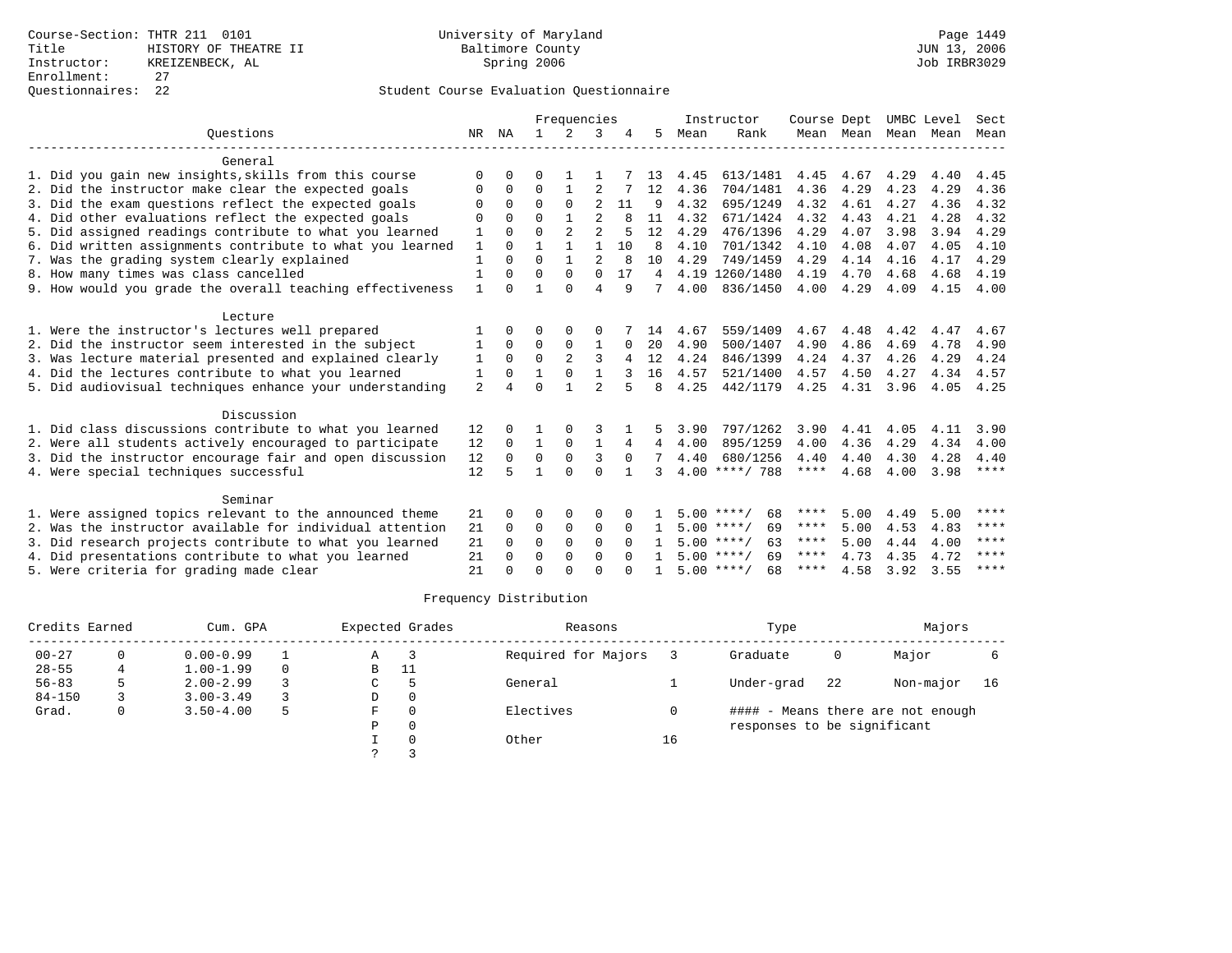|                                                           |                |             |          |          | Frequencies |          |     |      | Instructor     | Course Dept |      | UMBC Level |      | Sect |
|-----------------------------------------------------------|----------------|-------------|----------|----------|-------------|----------|-----|------|----------------|-------------|------|------------|------|------|
| Ouestions                                                 | NR.            | ΝA          |          |          |             | 4        | 5.  | Mean | Rank           | Mean        | Mean | Mean       | Mean | Mean |
| General                                                   |                |             |          |          |             |          |     |      |                |             |      |            |      |      |
| 1. Did you gain new insights, skills from this course     |                |             |          |          |             |          |     | 5.00 | 1/1481         | 5.00        | 4.67 | 4.29       | 4.40 | 5.00 |
| 2. Did the instructor make clear the expected goals       | 0              | $\mathbf 0$ | $\Omega$ | $\Omega$ | $\Omega$    |          | 10  | 4.77 | 219/1481       | 4.77        | 4.29 | 4.23       | 4.29 | 4.77 |
| 3. Did the exam questions reflect the expected goals      |                |             | $\Omega$ | $\Omega$ |             | $\Omega$ |     | 4.75 | 245/1249       | 4.75        | 4.61 | 4.27       | 4.36 | 4.75 |
| 4. Did other evaluations reflect the expected goals       | $\Omega$       | $\Omega$    | 0        | $\Omega$ | $\Omega$    |          | 1 N | 4.77 | 209/1424       | 4.77        | 4.43 | 4.21       | 4.28 | 4.77 |
| 5. Did assigned readings contribute to what you learned   |                |             |          | $\Omega$ | $\Omega$    |          | 4   | 4.17 | 584/1396       | 4.17        | 4.07 | 3.98       | 3.94 | 4.17 |
| 6. Did written assignments contribute to what you learned |                | $\Omega$    | $\Omega$ | $\Omega$ |             |          |     | 4.42 | 394/1342       | 4.42        | 4.08 | 4.07       | 4.05 | 4.42 |
| 7. Was the grading system clearly explained               |                | $\Omega$    | $\Omega$ | $\Omega$ |             |          |     | 4.58 | 367/1459       | 4.58        | 4.14 | 4.16       | 4.17 | 4.58 |
| 8. How many times was class cancelled                     |                | $\Omega$    | $\Omega$ | $\Omega$ | $\Omega$    | 9        | 3   |      | 4.25 1215/1480 | 4.25        | 4.70 | 4.68       | 4.68 | 4.25 |
| 9. How would you grade the overall teaching effectiveness | $\mathfrak{D}$ |             | U        | ∩        | U           |          | q   | 4.90 | 99/1450        | 4.90        | 4.29 | 4.09       | 4.15 | 4.90 |
| Discussion                                                |                |             |          |          |             |          |     |      |                |             |      |            |      |      |
| 1. Did class discussions contribute to what you learned   | 0              |             |          |          |             |          | 12  | 4.92 | 101/1262       | 4.92        | 4.41 | 4.05       | 4.11 | 4.92 |
| 2. Were all students actively encouraged to participate   | 0              | $\Omega$    | $\Omega$ | $\Omega$ |             | $\cap$   | 12  | 4.85 | 266/1259       | 4.85        | 4.36 | 4.29       | 4.34 | 4.85 |
| 3. Did the instructor encourage fair and open discussion  | 0              | $\Omega$    |          | $\Omega$ |             |          | 11  | 4.77 | 345/1256       | 4.77        | 4.40 | 4.30       | 4.28 | 4.77 |
| 4. Were special techniques successful                     | $\mathbf 0$    |             |          |          |             |          | 11  | 5.00 | 1/788          | 5.00        | 4.68 | 4.00       | 3.98 | 5.00 |
| Self Paced                                                |                |             |          |          |             |          |     |      |                |             |      |            |      |      |
| 1. Did self-paced system contribute to what you learned   | 4              | 0           | 0        | $\Omega$ |             |          |     | 4.67 | 55<br>36/      | 4.67        | 4.67 | 4.55       | 4.44 | 4.67 |
| 2. Did study questions make clear the expected goal       | 4              |             | $\Omega$ | $\Omega$ | $\Omega$    |          |     | 4.88 | 24/<br>31      | 4.88        | 4.88 | 4.75       | 4.50 | 4.88 |
| 3. Were your contacts with the instructor helpful         |                | 0           | 0        | $\Omega$ | $\Omega$    | $\Omega$ | 9   | 5.00 | 1/<br>51       | 5.00        | 5.00 | 4.65       | 4.66 | 5.00 |
| 4. Was the feedback/tutoring by proctors helpful          |                |             | $\Omega$ | $\Omega$ |             | $\Omega$ |     | 4.71 | 29/<br>34      | 4.71        | 4.71 | 4.83       | 4.43 | 4.71 |
| 5. Were there enough proctors for all the students        |                |             |          |          |             |          |     | 5.00 | 1/<br>24       | 5.00        | 5.00 | 4.82       | 5.00 | 5.00 |

| Credits Earned |   | Cum. GPA      |   | Expected Grades |          | Reasons             | Type                        |    | Majors                            |  |
|----------------|---|---------------|---|-----------------|----------|---------------------|-----------------------------|----|-----------------------------------|--|
| $00 - 27$      |   | $0.00 - 0.99$ |   | Α               | 8        | Required for Majors | Graduate                    | 0  | Major                             |  |
| $28 - 55$      | 2 | $1.00 - 1.99$ |   | B               | 2        |                     |                             |    |                                   |  |
| $56 - 83$      |   | $2.00 - 2.99$ |   | ◡               |          | General             | Under-grad                  | 13 | Non-major                         |  |
| $84 - 150$     |   | $3.00 - 3.49$ |   | D               | 0        |                     |                             |    |                                   |  |
| Grad.          | 0 | $3.50 - 4.00$ | 6 | F               | 0        | Electives           |                             |    | #### - Means there are not enough |  |
|                |   |               |   | Ρ               | 0        |                     | responses to be significant |    |                                   |  |
|                |   |               |   |                 | $\Omega$ | Other               |                             |    |                                   |  |
|                |   |               |   |                 |          |                     |                             |    |                                   |  |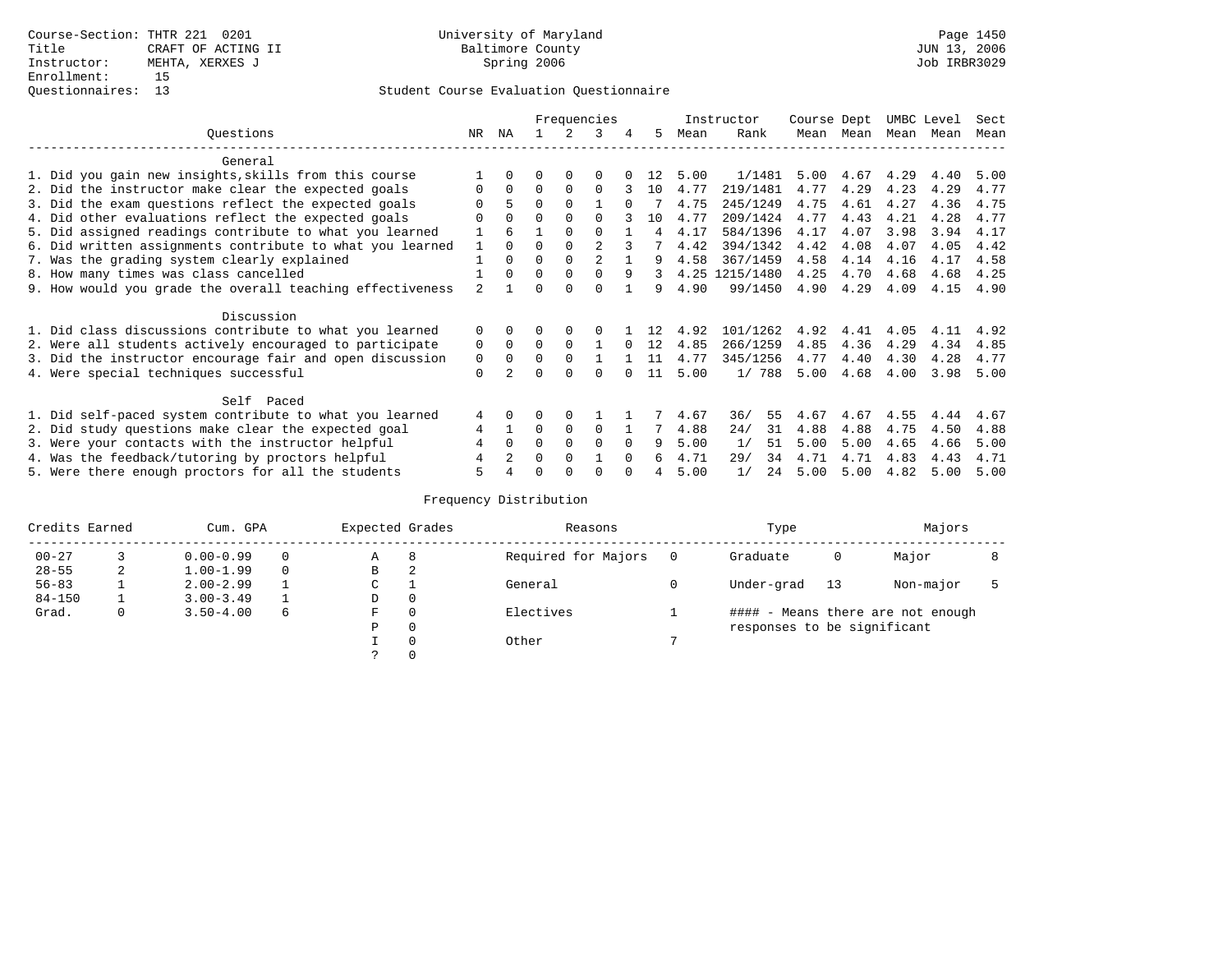|                                                           | Frequencies    |              |             |                |                | Instructor | Course Dept    |      | UMBC Level         |             | Sect      |      |      |             |
|-----------------------------------------------------------|----------------|--------------|-------------|----------------|----------------|------------|----------------|------|--------------------|-------------|-----------|------|------|-------------|
| Ouestions                                                 | NR             | ΝA           |             | $\overline{2}$ | 3              |            | 5              | Mean | Rank               |             | Mean Mean | Mean | Mean | Mean        |
| General                                                   |                |              |             |                |                |            |                |      |                    |             |           |      |      |             |
| 1. Did you gain new insights, skills from this course     | ∩              | <sup>n</sup> | U           | ∩              | ∩              |            | 12             | 4.80 | 233/1481           | 4.80        | 4.67      | 4.29 | 4.40 | 4.80        |
| 2. Did the instructor make clear the expected goals       | 0              | $\Omega$     | $\Omega$    | $\Omega$       | $\overline{2}$ |            | 6              | 4.27 | 811/1481           | 4.27        | 4.29      | 4.23 | 4.29 | 4.27        |
| 3. Did the exam questions reflect the expected goals      | $\Omega$       | 5            | $\Omega$    | $\Omega$       | $\Omega$       |            | 8              | 4.80 | 203/1249           | 4.80        | 4.61      | 4.27 | 4.36 | 4.80        |
| 4. Did other evaluations reflect the expected goals       | $\Omega$       | $\Omega$     | $\Omega$    | $\mathbf{1}$   | $\mathbf{1}$   |            | 9              | 4.40 | 557/1424           | 4.40        | 4.43      | 4.21 | 4.28 | 4.40        |
| 5. Did assigned readings contribute to what you learned   | $\overline{2}$ | $\Omega$     | $\Omega$    |                | $\overline{a}$ |            | $\overline{4}$ | 4.15 | 594/1396           | 4.15        | 4.07      | 3.98 | 3.94 | 4.15        |
| 6. Did written assignments contribute to what you learned | $\mathbf{1}$   | $\Omega$     | $\Omega$    | $\overline{a}$ | $\mathbf{1}$   |            | 6              | 4.07 | 713/1342           | 4.07        | 4.08      | 4.07 | 4.05 | 4.07        |
| 7. Was the grading system clearly explained               | 1              | $\Omega$     | $\Omega$    | $\mathbf{1}$   | $\overline{a}$ |            | 6              | 4.14 | 872/1459           | 4.14        | 4.14      | 4.16 | 4.17 | 4.14        |
| 8. How many times was class cancelled                     |                | U            | $\Omega$    | $\Omega$       | $\Omega$       |            | 13             | 4.93 | 561/1480           | 4.93        | 4.70      | 4.68 | 4.68 | 4.93        |
| 9. How would you grade the overall teaching effectiveness | 1              |              | $\Omega$    | $\cap$         | $\mathfrak{D}$ |            | 4              | 4.15 | 732/1450           | 4.15        | 4.29      | 4.09 | 4.15 | 4.15        |
| Lecture                                                   |                |              |             |                |                |            |                |      |                    |             |           |      |      |             |
| 1. Were the instructor's lectures well prepared           |                | <sup>0</sup> | O           | 0              |                |            |                | 4.57 | 682/1409           | 4.57        | 4.48      | 4.42 | 4.47 | 4.57        |
| 2. Did the instructor seem interested in the subject      | 1              | $\Omega$     | $\Omega$    | $\Omega$       | $\Omega$       |            | 13             | 4.93 | 400/1407           | 4.93        | 4.86      | 4.69 | 4.78 | 4.93        |
| 3. Was lecture material presented and explained clearly   | 1              | $\Omega$     | $\Omega$    | $\Omega$       | $\overline{2}$ |            | 10             | 4.57 | 491/1399           | 4.57        | 4.37      | 4.26 | 4.29 | 4.57        |
| 4. Did the lectures contribute to what you learned        | 1              | $\Omega$     | $\Omega$    | $\Omega$       | $\overline{a}$ | 3          | 9              | 4.50 | 591/1400           | 4.50        | 4.50      | 4.27 | 4.34 | 4.50        |
| 5. Did audiovisual techniques enhance your understanding  | 3              | 3            | $\Omega$    | $\overline{a}$ | $\cap$         |            | 6              | 4.22 | 464/1179           | 4.22        | 4.31      | 3.96 | 4.05 | 4.22        |
| Discussion                                                |                |              |             |                |                |            |                |      |                    |             |           |      |      |             |
| 1. Did class discussions contribute to what you learned   | 3              | 0            | 0           | 0              | 0              |            | 8              | 4.67 | 264/1262           | 4.67        | 4.41      | 4.05 | 4.11 | 4.67        |
| 2. Were all students actively encouraged to participate   | 3              | $\Omega$     | $\mathbf 0$ | $\mathbf 0$    | $\mathbf{1}$   |            | 8              | 4.58 | 524/1259           | 4.58        | 4.36      | 4.29 | 4.34 | 4.58        |
| 3. Did the instructor encourage fair and open discussion  | 3              | $\Omega$     | $\Omega$    | $\Omega$       | $\mathbf{1}$   | 4          | 7              | 4.50 | 571/1256           | 4.50        | 4.40      | 4.30 | 4.28 | 4.50        |
| 4. Were special techniques successful                     | 3              | 0            | $\Omega$    |                |                |            | 8              | 4.42 | 213/788            | 4.42        | 4.68      | 4.00 | 3.98 | 4.42        |
| Self Paced                                                |                |              |             |                |                |            |                |      |                    |             |           |      |      |             |
| 1. Did self-paced system contribute to what you learned   | 14             | 0            | 0           | 0              | 0              |            |                |      | 55<br>$5.00$ ****/ | ****        | 4.67      | 4.55 | 4.44 | ****        |
| 2. Did study questions make clear the expected goal       | 14             | $\Omega$     | 0           | $\mathbf 0$    | $\Omega$       | $\Omega$   |                |      | 31<br>$5.00$ ****/ | $***$ * *   | 4.88      | 4.75 | 4.50 | $* * * * *$ |
| 3. Were your contacts with the instructor helpful         | 14             | $\Omega$     | $\Omega$    | $\Omega$       | $\Omega$       | $\Omega$   |                |      | $5.00$ ****/<br>51 | $***$ * * * | 5.00      | 4.65 | 4.66 | ****        |
| 4. Was the feedback/tutoring by proctors helpful          | 14             |              | $\Omega$    | $\cap$         | $\cap$         |            |                |      | $5.00$ ****/<br>34 | ****        | 4.71      | 4.83 | 4.43 | ****        |
|                                                           |                |              |             |                |                |            |                |      |                    |             |           |      |      |             |

| Credits Earned | Cum. GPA      |   |   | Expected Grades | Reasons             |    | Type                        |    | Majors                            |    |
|----------------|---------------|---|---|-----------------|---------------------|----|-----------------------------|----|-----------------------------------|----|
| $00 - 27$      | $0.00 - 0.99$ | 0 | Α | - 11            | Required for Majors |    | Graduate                    | 0  | Major                             | 11 |
| $28 - 55$      | $1.00 - 1.99$ | 0 | В |                 |                     |    |                             |    |                                   |    |
| $56 - 83$      | $2.00 - 2.99$ |   | C |                 | General             |    | Under-grad                  | 15 | Non-major                         |    |
| $84 - 150$     | $3.00 - 3.49$ |   | D | 0               |                     |    |                             |    |                                   |    |
| Grad.          | $3.50 - 4.00$ | 4 | F |                 | Electives           |    |                             |    | #### - Means there are not enough |    |
|                |               |   | Ρ | $\Omega$        |                     |    | responses to be significant |    |                                   |    |
|                |               |   |   |                 | Other               | 12 |                             |    |                                   |    |
|                |               |   |   |                 |                     |    |                             |    |                                   |    |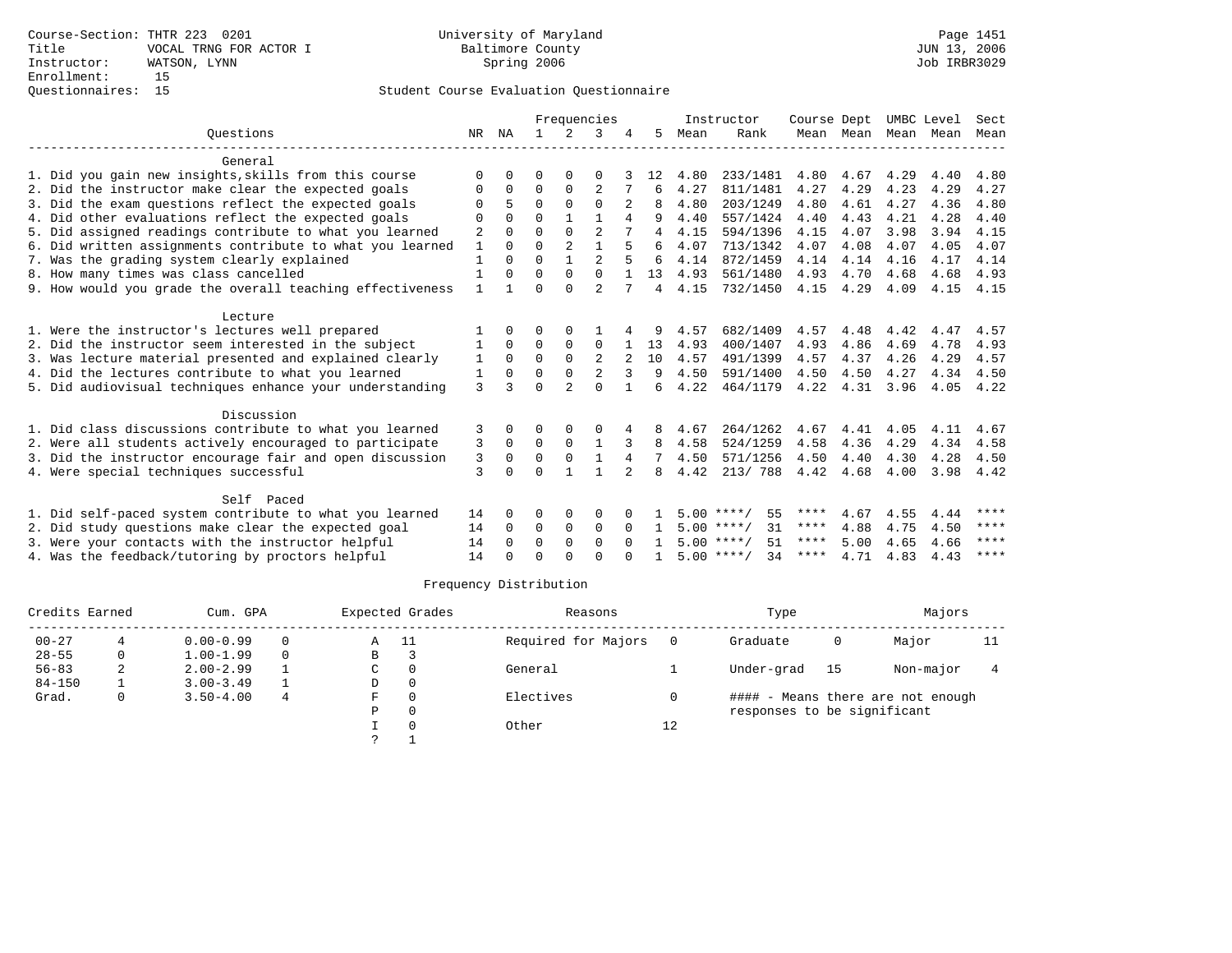|                                                                       |    |              |              |              | Frequencies    |                |                |        | Instructor          | Course Dept UMBC Level |      |                     |      | Sect  |
|-----------------------------------------------------------------------|----|--------------|--------------|--------------|----------------|----------------|----------------|--------|---------------------|------------------------|------|---------------------|------|-------|
| Ouestions                                                             |    | NR NA        | 1            | 2            | 3              | 4              |                | 5 Mean | Rank                |                        |      | Mean Mean Mean Mean |      | Mean  |
|                                                                       |    |              |              |              |                |                |                |        |                     |                        |      |                     |      |       |
| General                                                               |    |              |              |              |                |                |                |        |                     |                        |      |                     |      |       |
| 1. Did you gain new insights, skills from this course                 | 5  | $\mathbf 0$  | 0            | $\Omega$     | 0              | 4              | 2              | 4.33   | 749/1481            | 4.33                   | 4.67 | 4.29                | 4.40 | 4.33  |
| 2. Did the instructor make clear the expected goals                   | 5  | $\mathbf 0$  | $\mathbf 0$  | $\mathbf{0}$ | $\overline{3}$ | $\mathbf{1}$   | $\overline{2}$ |        | 3.83 1160/1481      | 3.83                   | 4.29 | 4.23                | 4.29 | 3.83  |
| 4. Did other evaluations reflect the expected goals                   | 5  | 2            | $\mathbf 0$  | $\mathbf{1}$ | $\mathbf{1}$   | 1              | $\mathbf{1}$   |        | 3.50 1275/1424      | 3.50                   | 4.43 | 4.21                | 4.28 | 3.50  |
| 5. Did assigned readings contribute to what you learned               | 5  | $\mathbf 0$  | 2            | $\mathbf{1}$ | 1              | 0              | 2              |        | 2.83 1337/1396      | 2.83                   | 4.07 | 3.98                | 3.94 | 2.83  |
| 6. Did written assignments contribute to what you learned             | 5  | 4            | $\mathbf 0$  | $\mathbf{1}$ | $\mathbf 0$    | 1              | $\Omega$       |        | $3.00$ ****/1342    | $***$ * * *            | 4.08 | 4.07                | 4.05 | $***$ |
| 7. Was the grading system clearly explained                           | 5  | $\Omega$     | $\mathbf{1}$ | $\mathbf{1}$ | 2              | $\Omega$       | 2              |        | 3.17 1356/1459      | 3.17                   | 4.14 | 4.16                | 4.17 | 3.17  |
| 8. How many times was class cancelled                                 | 5  | $\Omega$     | $\mathbf 0$  | $\Omega$     | $\Omega$       | $\Omega$       | 6              | 5.00   | 1/1480              | 5.00                   | 4.70 | 4.68                | 4.68 | 5.00  |
| 9. How would you grade the overall teaching effectiveness             | 6  | $\mathbf{1}$ | $\mathbf{1}$ | $\mathbf{1}$ | $\Omega$       | $\overline{2}$ | $\Omega$       |        | 2.75 1406/1450      | 2.75                   | 4.29 | 4.09                | 4.15 | 2.75  |
|                                                                       |    |              |              |              |                |                |                |        |                     |                        |      |                     |      |       |
| Lecture                                                               |    |              |              |              |                |                |                |        |                     |                        |      |                     |      |       |
| 1. Were the instructor's lectures well prepared                       | 6  | $\mathbf 0$  | 2            | 1            | 1              | 1              | 0              |        | 2.20 1404/1409      | 2.20                   | 4.48 | 4.42                | 4.47 | 2.20  |
| 2. Did the instructor seem interested in the subject                  | 5  | $\mathbf 0$  | $\mathbf 0$  | 2            | 0              | 1              | 3              |        | 3.83 1334/1407      | 3.83                   | 4.86 | 4.69                | 4.78 | 3.83  |
| 3. Was lecture material presented and explained clearly               | 6  | 0            | 2            | $\mathbf{1}$ | $\mathbf 0$    | 1              | 1              |        | 2.60 1375/1399      | 2.60                   | 4.37 | 4.26                | 4.29 | 2.60  |
| 4. Did the lectures contribute to what you learned                    | 6  | $\mathbf 0$  | 3            | $\mathbf 0$  | 0              | 1              |                |        | 1 2.40 1376/1400    | 2.40                   | 4.50 | 4.27                | 4.34 | 2.40  |
| 5. Did audiovisual techniques enhance your understanding              | 6  | $\mathbf{1}$ | $\Omega$     | $\Omega$     | $\mathbf{1}$   | $\overline{2}$ |                |        | 1 4.00 590/1179     | 4.00                   | 4.31 | 3.96                | 4.05 | 4.00  |
| Discussion                                                            |    |              |              |              |                |                |                |        |                     |                        |      |                     |      |       |
| 1. Did class discussions contribute to what you learned               | 7  | $\mathbf 0$  | 0            | 3            | $\mathbf{1}$   | 0              | 0              |        | 2.25 1239/1262      | 2.25                   | 4.41 | 4.05                | 4.11 | 2.25  |
| 2. Were all students actively encouraged to participate               | 7  | $\mathbf 0$  | $\mathbf 0$  | 3            | $\mathbf{1}$   | 0              | 0              |        | 2.25 1240/1259      | 2.25                   | 4.36 | 4.29                | 4.34 | 2.25  |
| 3. Did the instructor encourage fair and open discussion              | 7  | 0            | 2            | 2            | 0              | 0              | $\mathbf 0$    |        | 1.50 1252/1256      | 1.50                   | 4.40 | 4.30                | 4.28 | 1.50  |
| 4. Were special techniques successful                                 | 7  | 3            | $\Omega$     | $\mathbf{1}$ | $\Omega$       | $\Omega$       | $\Omega$       |        | $2.00$ ****/ 788    | $***$ * * *            | 4.68 | 4.00                | 3.98 | ****  |
|                                                                       |    |              |              |              |                |                |                |        |                     |                        |      |                     |      |       |
| Laboratory                                                            |    |              |              |              |                |                |                |        |                     |                        |      |                     |      |       |
| 1. Did the lab increase understanding of the material                 | 10 | $\Omega$     | 0            | $\Omega$     | 0              | 1              | $\Omega$       |        | $4.00$ ****/ 246    | ****                   | 3.94 | 4.20                | 4.51 | $***$ |
| 2. Were you provided with adequate background information             | 10 | $\mathbf 0$  | $\mathbf 0$  | $\mathsf 0$  | $\mathbf{1}$   | $\mathbf 0$    | 0              |        | $3.00$ ****/ 249    | $***$ * * *            | 3.67 | 4.11                | 4.32 | $***$ |
| 3. Were necessary materials available for lab activities              | 10 | $\mathbf 0$  | 0            | 1            | $\mathbf 0$    | $\mathbf 0$    |                |        | $2.00$ ****/ 242    | ****                   | 4.54 | 4.40                | 4.63 | ****  |
| 4. Did the lab instructor provide assistance                          | 10 | $\mathbf 0$  | $\mathbf 0$  | $\mathbf{0}$ | $\mathbf{1}$   | $\Omega$       | $\Omega$       |        | $3.00$ ****/ 240    | $***$ * * *            | 4.77 | 4.20                | 4.58 | ****  |
| 5. Were requirements for lab reports clearly specified                | 10 | $\Omega$     | $\mathbf{1}$ | $\Omega$     | $\Omega$       | $\Omega$       | $\Omega$       |        | $1.00$ ****/ 217    | $***$ * * *            | 4.17 | 4.04                | 4.28 | ****  |
| Seminar                                                               |    |              |              |              |                |                |                |        |                     |                        |      |                     |      |       |
| 1. Were assigned topics relevant to the announced theme               | 10 | 0            | 0            | 1            | 0              | $\Omega$       | $\Omega$       |        | $2.00$ ****/<br>68  | ****                   | 5.00 | 4.49                | 5.00 | ****  |
| 2. Was the instructor available for individual attention              | 10 | $\mathbf 0$  | $\mathbf 0$  | $\mathsf 0$  | $\mathbf 0$    | $\mathbf{1}$   | 0              |        | $4.00$ ****/<br>69  | ****                   | 5.00 |                     | 4.83 | ****  |
|                                                                       | 10 | $\mathbf 0$  | $\mathbf 0$  | $\mathsf 0$  | $\mathbf{1}$   | $\mathbf 0$    | 0              |        | $3.00$ ****/<br>63  | ****                   | 5.00 | 4.53                | 4.00 | ****  |
| 3. Did research projects contribute to what you learned               |    | $\Omega$     | $\Omega$     | $\Omega$     | $\mathbf{1}$   | $\Omega$       |                |        | $3.00$ ****/        | ****                   |      | 4.44                |      | $***$ |
| 5. Were criteria for grading made clear                               | 10 |              |              |              |                |                | $\Omega$       |        | 68                  |                        | 4.58 | 3.92                | 3.55 |       |
| Field Work                                                            |    |              |              |              |                |                |                |        |                     |                        |      |                     |      |       |
| 1. Did field experience contribute to what you learned                | 10 | 0            | 0            | 0            | 1              | 0              | 0              |        | $3.00$ ****/<br>59  |                        | 4.60 | 4.30                | 4.67 | ****  |
| 2. Did you clearly understand your evaluation criteria                | 10 | $\mathbf 0$  | $\mathbf 0$  | $\mathbf{1}$ | $\mathbf 0$    | $\Omega$       | $\Omega$       | 2.00   | 51<br>$***$ /       | ****                   | 3.90 | 4.00                | 4.07 | ****  |
| 3. Was the instructor available for consultation                      | 10 | $\mathbf 0$  | $\mathbf 0$  | $\,1$        | $\mathbf 0$    | $\Omega$       | $\Omega$       |        | $2.00$ ****/<br>36  | $***$ * *              | 4.70 | 4.60                | 4.64 | ****  |
| 5. Did conferences help you carry out field activities                | 10 | $\Omega$     | $\Omega$     | $\mathbf{1}$ | $\Omega$       | $\Omega$       | $\Omega$       |        | $2.00$ ****/<br>31  | ****                   | 5.00 | 4.42                | 4.80 | $***$ |
|                                                                       |    |              |              |              |                |                |                |        |                     |                        |      |                     |      |       |
| Self Paced<br>1. Did self-paced system contribute to what you learned | 10 | 0            | 0            | 0            | 1              | 0              | 0              | 3.00   | 55<br>$***$ /       | ****                   | 4.67 | 4.55                | 4.44 |       |
| 2. Did study questions make clear the expected goal                   | 10 | $\Omega$     | 1            | $\mathbf 0$  | $\mathbf 0$    | 0              | $\Omega$       | 1.00   | 31<br>$***$ /       | ****                   | 4.88 | 4.75                | 4.50 | ****  |
| 3. Were your contacts with the instructor helpful                     | 10 | $\Omega$     | $\Omega$     | $\Omega$     | $\mathbf{0}$   | $\mathbf{1}$   | $\Omega$       |        | $4.00$ ****/<br>51  | $***$ * * *            | 5.00 | 4.65                | 4.66 | ****  |
| 5. Were there enough proctors for all the students                    | 10 | $\Omega$     | $\Omega$     | $\Omega$     | $\mathbf{1}$   | $\cap$         | $\Omega$       |        | $3.00$ ****/<br>2.4 | $***$ * * *            | 5.00 | 4.82                | 5.00 | $***$ |
|                                                                       |    |              |              |              |                |                |                |        |                     |                        |      |                     |      |       |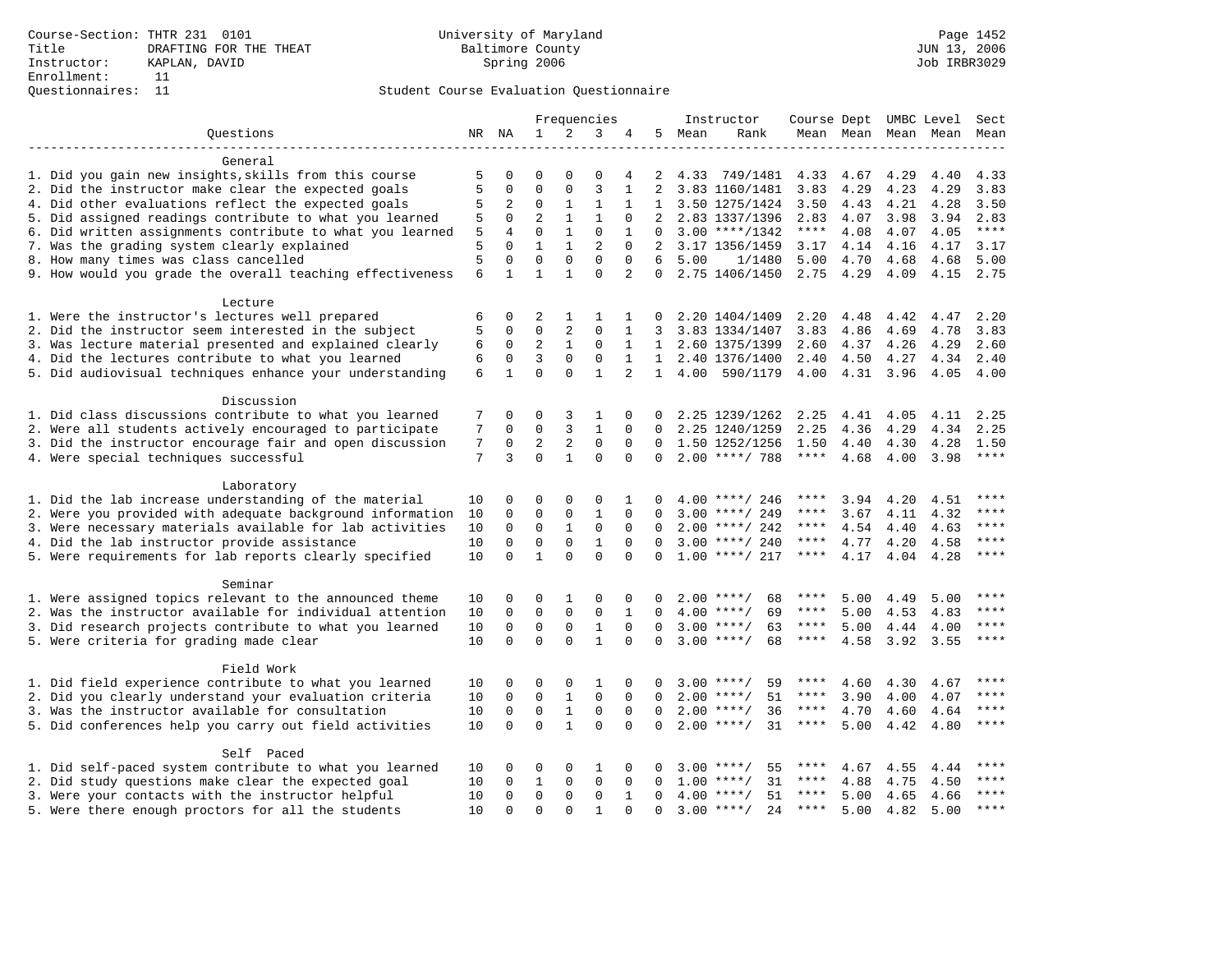| Course-Section: THTR 231 0101 |                        | University of Maryland                  | Page 1452    |
|-------------------------------|------------------------|-----------------------------------------|--------------|
| Title                         | DRAFTING FOR THE THEAT | Baltimore County                        | JUN 13, 2006 |
| Instructor:                   | KAPLAN, DAVID          | Spring 2006                             | Job IRBR3029 |
| Enrollment:                   |                        |                                         |              |
| Ouestionnaires:               |                        | Student Course Evaluation Ouestionnaire |              |

| Credits Earned |              | Cum. GPA      |          | Expected Grades |          | Reasons             |  | Type                        |    | Majors                            |  |
|----------------|--------------|---------------|----------|-----------------|----------|---------------------|--|-----------------------------|----|-----------------------------------|--|
| $00 - 27$      |              | $0.00 - 0.99$ |          | Α               |          | Required for Majors |  | Graduate                    | 0  | Major                             |  |
| $28 - 55$      |              | $1.00 - 1.99$ |          | В               | З        |                     |  |                             |    |                                   |  |
| $56 - 83$      |              | $2.00 - 2.99$ |          | C               | $\Omega$ | General             |  | Under-grad                  | 11 | Non-major                         |  |
| $84 - 150$     |              | $3.00 - 3.49$ | $\Omega$ | D               | $\Omega$ |                     |  |                             |    |                                   |  |
| Grad.          | $\mathbf{0}$ | $3.50 - 4.00$ | -2       | F               | $\Omega$ | Electives           |  |                             |    | #### - Means there are not enough |  |
|                |              |               |          | Ρ               | $\Omega$ |                     |  | responses to be significant |    |                                   |  |
|                |              |               |          |                 | $\Omega$ | Other               |  |                             |    |                                   |  |
|                |              |               |          |                 | $\Omega$ |                     |  |                             |    |                                   |  |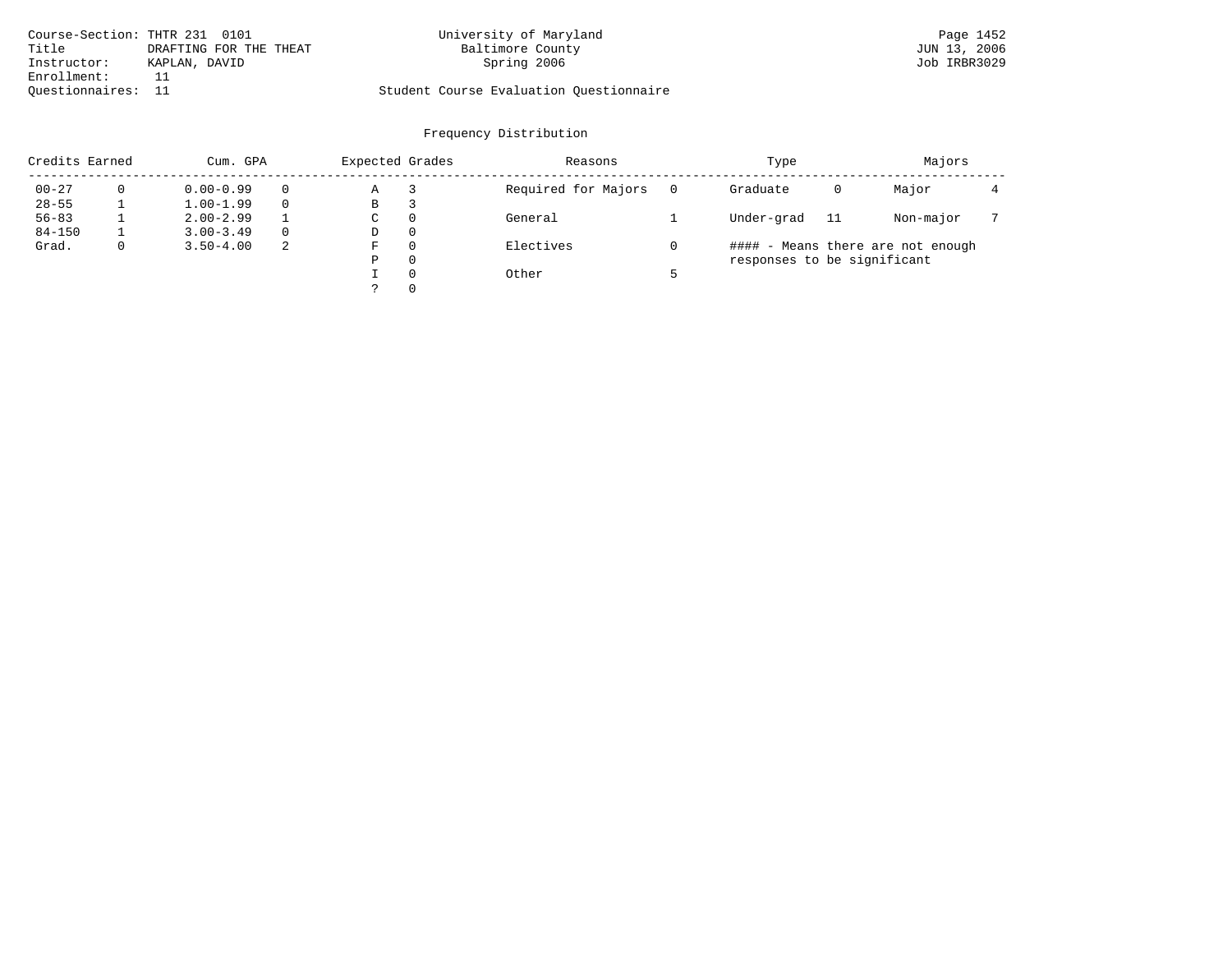|                                                           | Frequencies    |                |          |          |             |          |    |      | Instructor       | Course Dept |           | UMBC Level |      | Sect        |
|-----------------------------------------------------------|----------------|----------------|----------|----------|-------------|----------|----|------|------------------|-------------|-----------|------------|------|-------------|
| Ouestions                                                 | NR.            | ΝA             |          | 2        | 3           |          | 5. | Mean | Rank             |             | Mean Mean | Mean       | Mean | Mean        |
| General                                                   |                |                |          |          |             |          |    |      |                  |             |           |            |      |             |
| 1. Did you gain new insights, skills from this course     |                | <sup>0</sup>   | O        | $\Omega$ | $\Omega$    |          |    | 4.88 | 181/1481         | 4.88        | 4.67      | 4.29       | 4.40 | 4.88        |
| 2. Did the instructor make clear the expected goals       |                | $\Omega$       | $\Omega$ | $\Omega$ |             |          | 3. | 4.25 | 822/1481         | 4.25        | 4.29      | 4.23       | 4.29 | 4.25        |
| 3. Did the exam questions reflect the expected goals      |                |                | $\Omega$ | $\Omega$ | $\Omega$    | $\cap$   |    | 5.00 | $***/1249$       | $***$ * * * | 4.61      | 4.27       | 4.36 | $***$ * * * |
| 4. Did other evaluations reflect the expected goals       |                |                | $\Omega$ | $\Omega$ | $\Omega$    |          |    | 4.71 | 248/1424         | 4.71        | 4.43      | 4.21       | 4.28 | 4.71        |
| 5. Did assigned readings contribute to what you learned   |                | 6              | $\Omega$ | $\Omega$ | $\Omega$    | $\Omega$ |    |      | $5.00$ ****/1396 | ****        | 4.07      | 3.98       | 3.94 | $***$ * * * |
| 6. Did written assignments contribute to what you learned |                | 6              | $\Omega$ |          | $\Omega$    | $\Omega$ |    |      | $5.00$ ****/1342 | $***$ * * * | 4.08      | 4.07       | 4.05 | $* * * * *$ |
| 7. Was the grading system clearly explained               |                | $\overline{2}$ | $\Omega$ |          |             |          |    |      | 3.50 1256/1459   | 3.50        | 4.14      | 4.16       | 4.17 | 3.50        |
| 8. How many times was class cancelled                     |                | $\Omega$       | $\Omega$ | $\Omega$ | $\Omega$    | $\Omega$ | 8  | 5.00 | 1/1480           | 5.00        | 4.70      | 4.68       | 4.68 | 5.00        |
| 9. How would you grade the overall teaching effectiveness |                |                | ∩        | ∩        | $\Omega$    |          | б. | 4.75 | 164/1450         | 4.75        | 4.29      | 4.09       | 4.15 | 4.75        |
| Lecture                                                   |                |                |          |          |             |          |    |      |                  |             |           |            |      |             |
| 1. Were the instructor's lectures well prepared           |                |                |          | $\Omega$ | $\Omega$    |          |    | 4.71 | 483/1409         | 4.71        | 4.48      | 4.42       | 4.47 | 4.71        |
| 2. Did the instructor seem interested in the subject      | $\overline{2}$ | $\Omega$       | $\Omega$ | $\Omega$ | $\Omega$    | $\Omega$ |    | 5.00 | 1/1407           | 5.00        | 4.86      | 4.69       | 4.78 | 5.00        |
| 3. Was lecture material presented and explained clearly   | 2              | 0              | $\Omega$ |          | $\Omega$    |          | 5. | 4.71 | 311/1399         | 4.71        | 4.37      | 4.26       | 4.29 | 4.71        |
| 4. Did the lectures contribute to what you learned        |                |                | $\Omega$ | $\Omega$ | $\Omega$    |          | 5. | 4.71 | 361/1400         | 4.71        | 4.50      | 4.27       | 4.34 | 4.71        |
| 5. Did audiovisual techniques enhance your understanding  | $\overline{a}$ |                | ∩        |          | $\cap$      |          |    | 4.75 | 134/1179         | 4.75        | 4.31      | 3.96       | 4.05 | 4.75        |
| Discussion                                                |                |                |          |          |             |          |    |      |                  |             |           |            |      |             |
| 1. Did class discussions contribute to what you learned   | 4              | 0              | 0        | $\Omega$ | $\Omega$    |          | 5  | 5.00 | 1/1262           | 5.00        | 4.41      | 4.05       | 4.11 | 5.00        |
| 2. Were all students actively encouraged to participate   | 4              | $\Omega$       | $\Omega$ | 0        | $\mathbf 0$ | $\Omega$ | 5  | 5.00 | 1/1259           | 5.00        | 4.36      | 4.29       | 4.34 | 5.00        |
| 3. Did the instructor encourage fair and open discussion  | 4              |                | O        | $\Omega$ | $\Omega$    | $\Omega$ |    | 5.00 | 1/1256           | 5.00        | 4.40      | 4.30       | 4.28 | 5.00        |
| 4. Were special techniques successful                     | $\overline{4}$ |                | U        |          | ∩           |          |    | 5.00 | 1/ 788           | 5.00        | 4.68      | 4.00       | 3.98 | 5.00        |

| Credits Earned |   | Cum. GPA      |   | Expected Grades |          | Reasons             |   | Type                        |   | Majors                            |  |
|----------------|---|---------------|---|-----------------|----------|---------------------|---|-----------------------------|---|-----------------------------------|--|
| $00 - 27$      | 2 | $0.00 - 0.99$ |   | Α               | 5        | Required for Majors | 0 | Graduate                    | 0 | Major                             |  |
| $28 - 55$      | ᅩ | $1.00 - 1.99$ |   | В               | 2        |                     |   |                             |   |                                   |  |
| $56 - 83$      |   | $2.00 - 2.99$ | 2 | $\sim$<br>◡     | 0        | General             |   | Under-grad                  | 9 | Non-major                         |  |
| $84 - 150$     | 2 | $3.00 - 3.49$ | 2 | D               | 0        |                     |   |                             |   |                                   |  |
| Grad.          | 0 | $3.50 - 4.00$ |   | F               | 0        | Electives           |   |                             |   | #### - Means there are not enough |  |
|                |   |               |   | Ρ               | 0        |                     |   | responses to be significant |   |                                   |  |
|                |   |               |   |                 | $\Omega$ | Other               |   |                             |   |                                   |  |
|                |   |               |   |                 |          |                     |   |                             |   |                                   |  |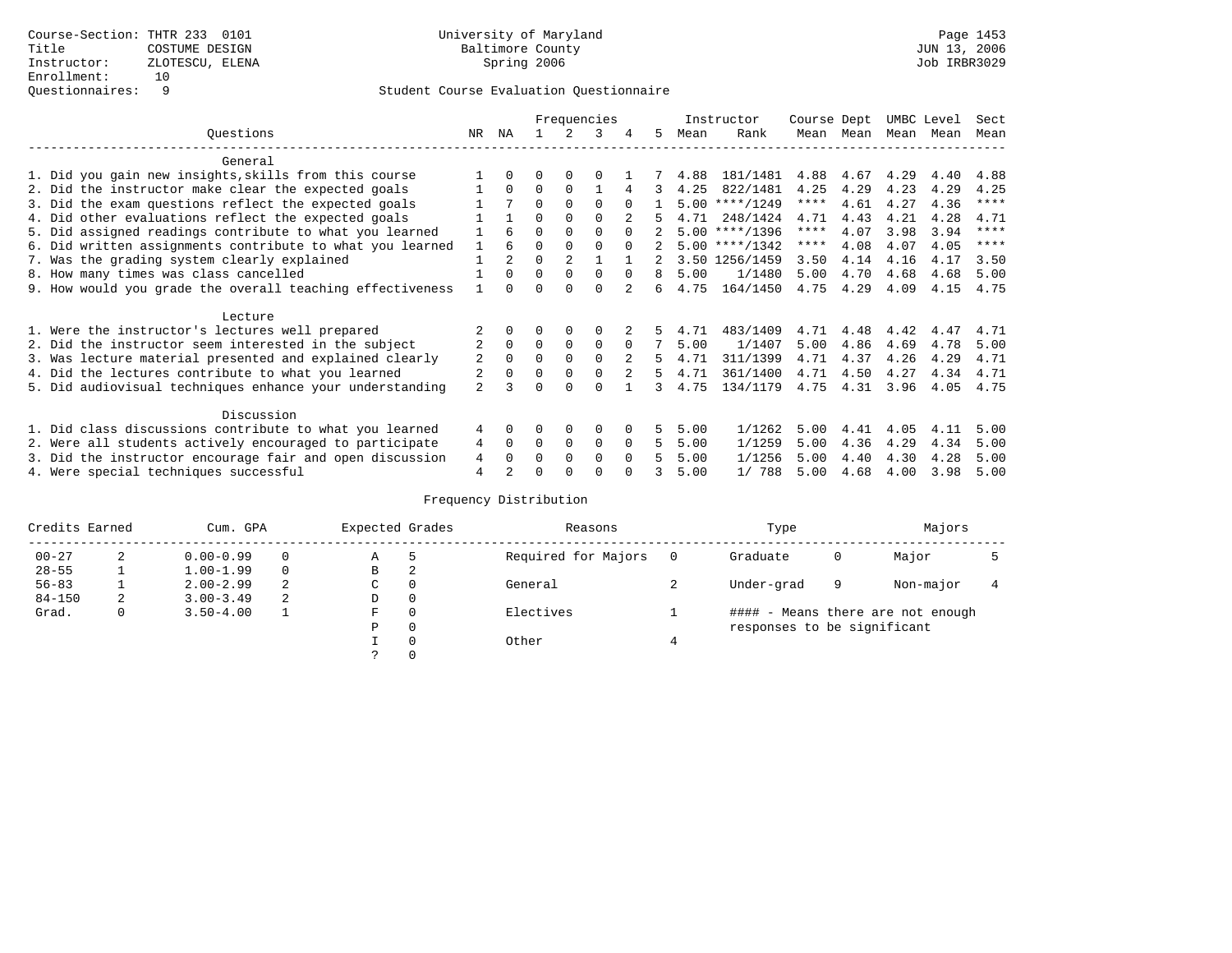|                                                           |              |                |              | Frequencies  |                |              |                |      | Instructor         | Course Dept UMBC Level |                |             |                | Sect        |
|-----------------------------------------------------------|--------------|----------------|--------------|--------------|----------------|--------------|----------------|------|--------------------|------------------------|----------------|-------------|----------------|-------------|
| Ouestions                                                 |              | NR NA          | $\mathbf{1}$ | 2            | 3              | 4            | 5              | Mean | Rank               |                        | Mean Mean Mean |             | Mean           | Mean        |
|                                                           |              |                |              |              |                |              |                |      |                    |                        |                |             |                |             |
| General                                                   |              |                |              |              |                |              |                |      |                    |                        |                |             |                |             |
| 1. Did you gain new insights, skills from this course     | 0            | $\mathbf 0$    | 0            | 0            | $\Omega$       |              | 12             | 4.75 | 292/1481           | 4.75                   | 4.67           | 4.29        | 4.40           | 4.75        |
| 2. Did the instructor make clear the expected goals       | $\Omega$     | 0              | $\Omega$     | $\mathbf{0}$ | $\mathbf{1}$   | 4            | 11             | 4.63 | 374/1481           | 4.63                   | 4.29           | 4.23        | 4.29           | 4.63        |
| 3. Did the exam questions reflect the expected goals      | $\mathbf{1}$ | 12             | 0            | $\Omega$     | $\Omega$       | 2            | $\mathbf{1}$   |      | $4.33$ ****/1249   | ****                   | 4.61           | 4.27        | 4.36           | $***$       |
| 4. Did other evaluations reflect the expected goals       | 0            | $\overline{4}$ | $\mathbf 0$  | $\Omega$     | 1              | 3            | 8              | 4.58 | 354/1424           | 4.58                   | 4.43           | 4.21        | 4.28           | 4.58        |
| 5. Did assigned readings contribute to what you learned   | 1            | 12             | $\Omega$     | $\Omega$     | $\mathbf{1}$   | $\Omega$     |                |      | $4.33$ ****/1396   | ****                   | 4.07           | 3.98        | 3.94           | $***$       |
| 6. Did written assignments contribute to what you learned | 1            | 13             | $\Omega$     | $\Omega$     | $\mathbf{1}$   | $\Omega$     |                |      | $4.00$ ****/1342   | ****                   | 4.08           | 4.07        | 4.05           | ****        |
| 7. Was the grading system clearly explained               | $\mathbf 0$  | $\overline{4}$ | $\mathbf{1}$ |              | $\overline{4}$ | 2            | 4              |      | 3.58 1233/1459     | 3.58                   | 4.14           | 4.16        | 4.17           | 3.58        |
| 8. How many times was class cancelled                     | $\mathbf 0$  | $\Omega$       | $\Omega$     | $\Omega$     | $\Omega$       | 14           | $2^{\circ}$    |      | 4.13 1309/1480     | 4.13                   | 4.70           | 4.68        | 4.68           | 4.13        |
| 9. How would you grade the overall teaching effectiveness | $\mathbf 0$  | $\Omega$       | $\Omega$     | $\cap$       | $\overline{2}$ | 9            | .5             | 4.19 | 702/1450           | 4.19                   | 4.29           | 4.09        | 4.15           | 4.19        |
|                                                           |              |                |              |              |                |              |                |      |                    |                        |                |             |                |             |
| Lecture                                                   |              |                |              |              |                |              |                |      |                    |                        |                |             |                |             |
| 1. Were the instructor's lectures well prepared           | 0            | 0              | 0            | 0            |                |              | 11             | 4.63 | 618/1409           | 4.63                   | 4.48           | 4.42        | 4.47           | 4.63        |
| 2. Did the instructor seem interested in the subject      | 0            | $\mathbf 0$    | $\mathbf 0$  | $\mathbf{0}$ | $\mathbf{1}$   |              | 13             | 4.75 | 823/1407           | 4.75                   | 4.86           | 4.69        | 4.78           | 4.75        |
| 3. Was lecture material presented and explained clearly   | $\mathbf 0$  | $\mathbf 0$    | $\Omega$     | $\Omega$     | 2              | 4            | 10             | 4.50 | 567/1399           | 4.50                   | 4.37           | 4.26        | 4.29           | 4.50        |
| 4. Did the lectures contribute to what you learned        | $\mathbf 0$  | $\mathbf 0$    | 0            | $\Omega$     | 3              | 3            | 10             | 4.44 | 670/1400           | 4.44                   | 4.50           | 4.27        | 4.34           | 4.44        |
| 5. Did audiovisual techniques enhance your understanding  | $\mathbf{1}$ | $\mathbf{1}$   | $\Omega$     | $\Omega$     | 1              | 4            | 9              | 4.57 | 223/1179           |                        | 4.57 4.31 3.96 |             | 4.05 4.57      |             |
|                                                           |              |                |              |              |                |              |                |      |                    |                        |                |             |                |             |
| Discussion                                                |              |                |              |              |                |              |                |      |                    |                        |                |             |                |             |
| 1. Did class discussions contribute to what you learned   | 11           | 0              | $\Omega$     | $\Omega$     |                |              | 3              | 4.40 | 437/1262           | 4.40                   | 4.41           | 4.05        | 4.11           | 4.40        |
| 2. Were all students actively encouraged to participate   | 11           | $\mathbf 0$    | $\mathbf 0$  | $\Omega$     | $\mathbf{1}$   | $\mathbf 1$  | $\mathbf{3}$   | 4.40 | 680/1259           | 4.40                   | 4.36           | 4.29        | 4.34           | 4.40        |
| 3. Did the instructor encourage fair and open discussion  | 11           | $\mathbf 0$    | $\mathbf 0$  | $\mathbf 0$  | $\overline{2}$ | $\Omega$     | $\mathbf{3}$   | 4.20 | 809/1256           | 4.20                   | 4.40           | 4.30        | 4.28           | 4.20        |
| 4. Were special techniques successful                     | 11           | $\mathbf{1}$   | $\Omega$     | $\mathbf{1}$ | $\Omega$       | $\mathbf{1}$ | $\overline{2}$ | 4.00 | 394/788            | 4.00                   | 4.68           | 4.00        | 3.98 4.00      |             |
|                                                           |              |                |              |              |                |              |                |      |                    |                        |                |             |                |             |
| Laboratory                                                |              |                |              |              |                |              |                |      |                    |                        |                |             |                |             |
| 2. Were you provided with adequate background information | 15           | $\Omega$       | $\Omega$     | $\Omega$     | $\Omega$       |              | 1              |      | $5.00$ ****/ 249   | ****                   |                | $3.67$ 4.11 | 4.32           | $***$       |
| 3. Were necessary materials available for lab activities  | 15           | $\Omega$       | $\Omega$     | $\Omega$     | $\mathbf{1}$   | $\Omega$     | $\Omega$       |      | $3.00$ ****/ 242   | $***$ * *              | 4.54           | 4.40        | 4.63           | $* * * * *$ |
|                                                           |              |                |              |              |                |              |                |      |                    |                        |                |             |                |             |
| Seminar                                                   |              |                |              |              |                |              |                |      |                    |                        |                |             |                |             |
| 4. Did presentations contribute to what you learned       | 15           | $\Omega$       | $\Omega$     | $\Omega$     | $\Omega$       |              |                |      | $5.00$ ****/<br>69 | ****                   | 4.73           | 4.35        | 4.72           | $* * * *$   |
| 5. Were criteria for grading made clear                   | 15           | $\Omega$       | $\Omega$     | $\Omega$     | $\Omega$       | $\Omega$     | 1              |      | $5.00$ ****/<br>68 | ****                   | 4.58           |             | 3.92 3.55      | $***$ * * * |
|                                                           |              |                |              |              |                |              |                |      |                    |                        |                |             |                |             |
| Field Work                                                |              |                |              |              |                |              |                |      |                    |                        |                |             |                |             |
| 1. Did field experience contribute to what you learned    | 15           | $\Omega$       | $\Omega$     | $\Omega$     | $\Omega$       |              | 1.             |      | $5.00$ ****/<br>59 | ****                   | 4.60           | 4.30        | 4.67           | $* * * *$   |
| 2. Did you clearly understand your evaluation criteria    | 15           | $\Omega$       | $\Omega$     | $\Omega$     | $\Omega$       | $\Omega$     | $\mathbf{1}$   |      | $5.00$ ****/<br>51 | ****                   | 3.90           | 4.00        | 4.07           | ****        |
|                                                           |              |                |              |              |                |              |                |      |                    |                        |                |             |                |             |
| Self Paced                                                |              |                |              |              |                |              |                |      |                    |                        |                |             |                |             |
| 1. Did self-paced system contribute to what you learned   | 15           | <sup>0</sup>   | $\Omega$     | $\Omega$     | $\Omega$       | $\Omega$     | 1              |      | $5.00$ ****/<br>55 | ****                   |                |             | 4.67 4.55 4.44 | ****        |

| Credits Earned |   | Cum. GPA      |          |   | Expected Grades | Reasons             |     | Type                        |    | Majors                            |    |
|----------------|---|---------------|----------|---|-----------------|---------------------|-----|-----------------------------|----|-----------------------------------|----|
| $00 - 27$      | 0 | $0.00 - 0.99$ | 0        | Α | 14              | Required for Majors | - 0 | Graduate                    | 0  | Major                             |    |
| $28 - 55$      |   | $1.00 - 1.99$ | $\Omega$ | В |                 |                     |     |                             |    |                                   |    |
| $56 - 83$      |   | $2.00 - 2.99$ | 0        | C | 0               | General             |     | Under-grad                  | 16 | Non-major                         | 10 |
| $84 - 150$     |   | $3.00 - 3.49$ | 2        | D | 0               |                     |     |                             |    |                                   |    |
| Grad.          | 0 | $3.50 - 4.00$ | 5        | F | $\Omega$        | Electives           |     |                             |    | #### - Means there are not enough |    |
|                |   |               |          | Ρ | 0               |                     |     | responses to be significant |    |                                   |    |
|                |   |               |          |   | $\Omega$        | Other               | 15  |                             |    |                                   |    |
|                |   |               |          |   | $\Omega$        |                     |     |                             |    |                                   |    |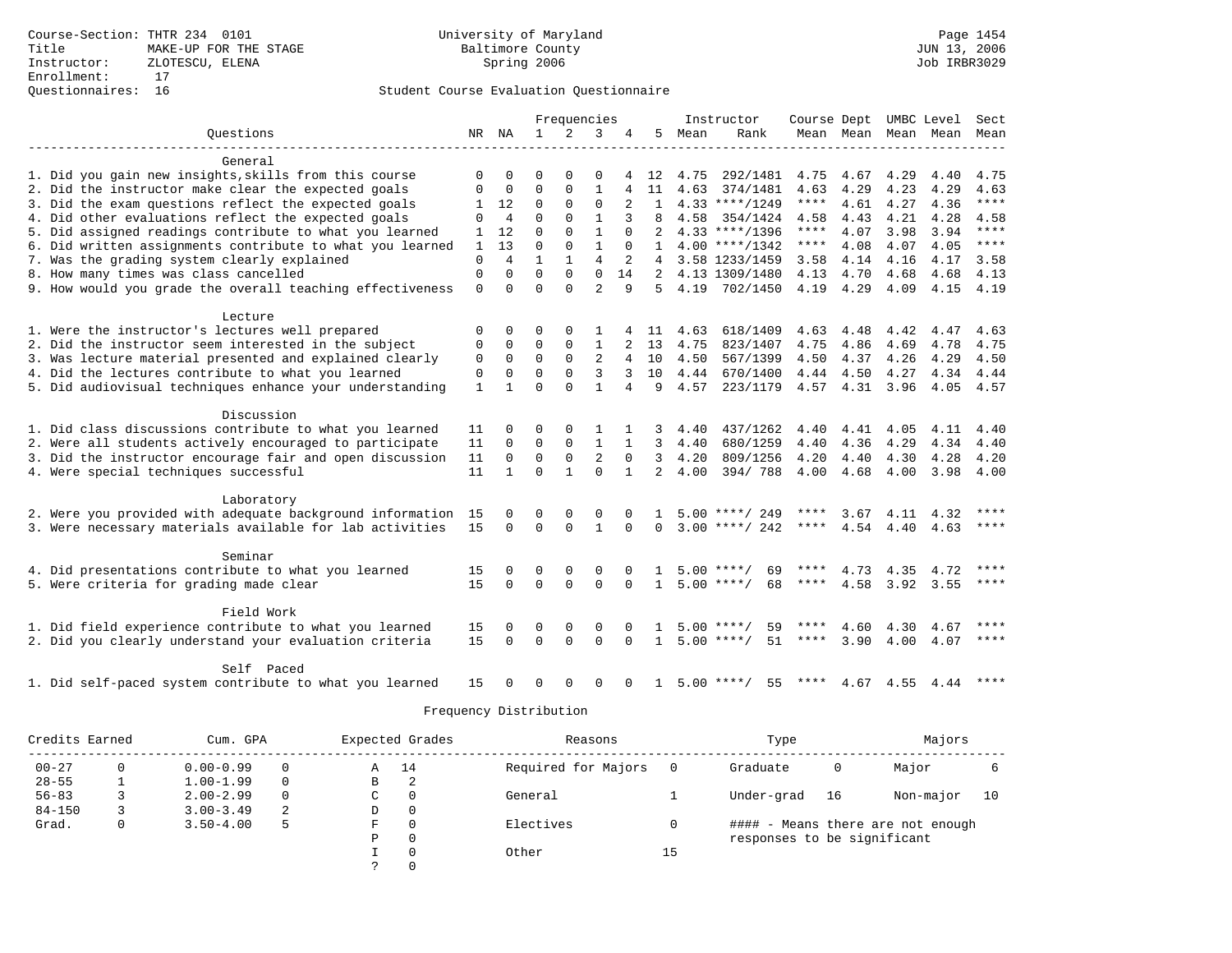|                                                           |                |                |          |             | Frequencies    |              |      | Instructor     | Course Dept |           | UMBC Level |      | Sect |
|-----------------------------------------------------------|----------------|----------------|----------|-------------|----------------|--------------|------|----------------|-------------|-----------|------------|------|------|
| Ouestions                                                 | NR.            | ΝA             |          |             | 3              | 5.           | Mean | Rank           | Mean        | Mean      | Mean       | Mean | Mean |
| General                                                   |                |                |          |             |                |              |      |                |             |           |            |      |      |
| 1. Did you gain new insights, skills from this course     |                | $\cap$         | O        | $\Omega$    | O              |              | 4.71 | 340/1481       |             | 4.76 4.67 | 4.29       | 4.40 | 4.71 |
| 2. Did the instructor make clear the expected goals       | O              | $\Omega$       | $\Omega$ | $\Omega$    | $\Omega$       | 5.           | 4.71 | 264/1481       | 4.76        | 4.29      | 4.23       | 4.29 | 4.71 |
| 3. Did the exam questions reflect the expected goals      |                |                | 0        | $\Omega$    | 2              | 3            | 4.17 | 810/1249       | 4.33        | 4.61      | 4.27       | 4.36 | 4.17 |
| 4. Did other evaluations reflect the expected goals       | O              | $\mathfrak{D}$ | $\Omega$ | $\Omega$    | $\Omega$       |              | 4.60 | 334/1424       | 4.63        | 4.43      | 4.21       | 4.28 | 4.60 |
| 5. Did assigned readings contribute to what you learned   | $\mathbf 0$    |                | $\Omega$ |             | $\mathfrak{D}$ |              | 4.00 | 707/1396       | 4.43        | 4.07      | 3.98       | 3.94 | 4.00 |
| 6. Did written assignments contribute to what you learned | $\mathbf 0$    | $\Omega$       |          |             | $\mathfrak{D}$ |              | 3.86 | 920/1342       | 4.00        | 4.08      | 4.07       | 4.05 | 3.86 |
| 7. Was the grading system clearly explained               | $\Omega$       | $\Omega$       | $\Omega$ | $\Omega$    |                |              | 4.00 | 961/1459       | 4.29        | 4.14      | 4.16       | 4.17 | 4.00 |
| 8. How many times was class cancelled                     | $\Omega$       | $\Omega$       | $\Omega$ | $\Omega$    |                |              |      | 4.00 1349/1480 | 4.32        | 4.70      | 4.68       | 4.68 | 4.00 |
| 9. How would you grade the overall teaching effectiveness | 2              | <sup>n</sup>   | U        | ∩           | U              |              | 4.20 | 692/1450       | 4.45        | 4.29      | 4.09       | 4.15 | 4.20 |
| Lecture                                                   |                |                |          |             |                |              |      |                |             |           |            |      |      |
| 1. Were the instructor's lectures well prepared           |                |                |          |             |                |              | 4.33 | 968/1409       | 4.50        | 4.48      | 4.42       | 4.47 | 4.33 |
| 2. Did the instructor seem interested in the subject      | $\overline{4}$ | $\Omega$       | $\Omega$ | $\Omega$    | $\Omega$       | 2            | 4.67 | 963/1407       | 4.83        | 4.86      | 4.69       | 4.78 | 4.67 |
| 3. Was lecture material presented and explained clearly   | 4              | $\Omega$       | $\Omega$ | $\Omega$    | $\Omega$       | $\Omega$     | 4.00 | 1002/1399      | 4.42        | 4.37      | 4.26       | 4.29 | 4.00 |
| 4. Did the lectures contribute to what you learned        | 4              | $\Omega$       | $\Omega$ | $\Omega$    |                |              | 4.33 | 791/1400       | 4.54        | 4.50      | 4.27       | 4.34 | 4.33 |
| 5. Did audiovisual techniques enhance your understanding  | $\overline{4}$ |                |          |             | U              | <sup>n</sup> | 4.00 | 590/1179       | 4.38        | 4.31      | 3.96       | 4.05 | 4.00 |
| Discussion                                                |                |                |          |             |                |              |      |                |             |           |            |      |      |
| 1. Did class discussions contribute to what you learned   |                | $\Omega$       | U        | $\Omega$    | $\Omega$       |              | 4.33 | 507/1262       | 4.67        | 4.41      | 4.05       | 4.11 | 4.33 |
| 2. Were all students actively encouraged to participate   |                | $\Omega$       | $\Omega$ | $\mathbf 0$ | $\Omega$       | 5.           | 4.83 | 276/1259       | 4.92        | 4.36      | 4.29       | 4.34 | 4.83 |
| 3. Did the instructor encourage fair and open discussion  | 1              | $\Omega$       | 0        | $\Omega$    | $\Omega$       |              | 4.67 | 457/1256       | 4.83        | 4.40      | 4.30       | 4.28 | 4.67 |
| 4. Were special techniques successful                     |                |                |          |             |                |              | 4.33 | 254/788        | 4.51        | 4.68      | 4.00       | 3.98 | 4.33 |

| Credits Earned |          | Cum. GPA      |   | Expected Grades |          | Reasons             |   | Type                        |   | Majors                            |  |
|----------------|----------|---------------|---|-----------------|----------|---------------------|---|-----------------------------|---|-----------------------------------|--|
| $00 - 27$      | $\Omega$ | $0.00 - 0.99$ |   | А               |          | Required for Majors | 0 | Graduate                    | 0 | Major                             |  |
| $28 - 55$      | ᅩ        | $1.00 - 1.99$ |   | В               | 5        |                     |   |                             |   |                                   |  |
| $56 - 83$      | 0        | $2.00 - 2.99$ |   | $\sim$<br>◡     | 0        | General             |   | Under-grad                  |   | Non-major                         |  |
| $84 - 150$     |          | $3.00 - 3.49$ | 2 | D               | 0        |                     |   |                             |   |                                   |  |
| Grad.          | 0        | $3.50 - 4.00$ |   | F               | 0        | Electives           |   |                             |   | #### - Means there are not enough |  |
|                |          |               |   | Ρ               | 0        |                     |   | responses to be significant |   |                                   |  |
|                |          |               |   |                 | $\Omega$ | Other               |   |                             |   |                                   |  |
|                |          |               |   | C               |          |                     |   |                             |   |                                   |  |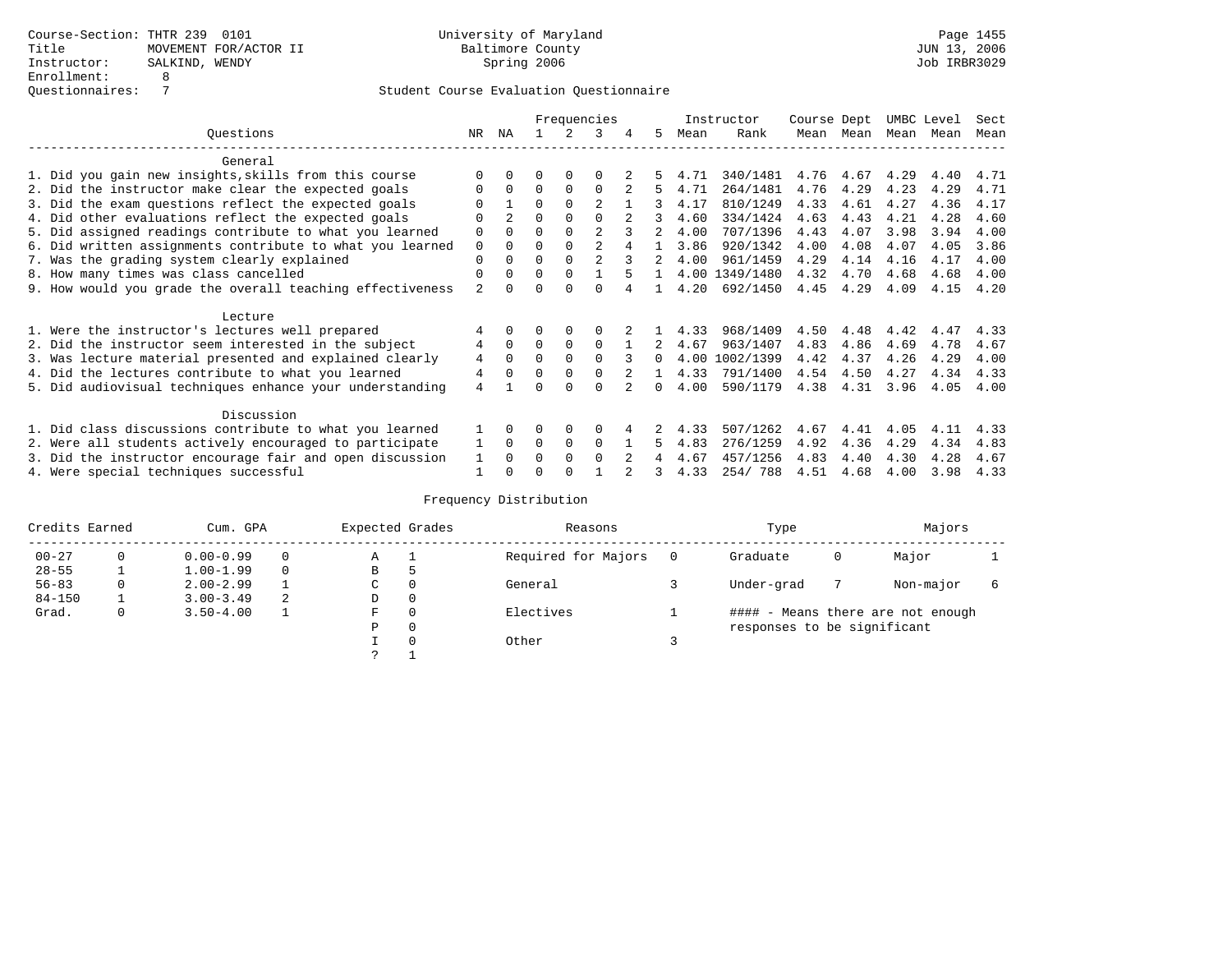|                                                           |              |              |              |             | Frequencies  |                |    |      | Instructor         | Course Dept |           | UMBC Level |      | Sect        |
|-----------------------------------------------------------|--------------|--------------|--------------|-------------|--------------|----------------|----|------|--------------------|-------------|-----------|------------|------|-------------|
| Ouestions                                                 | NR           | ΝA           |              |             | 3            |                | 5. | Mean | Rank               |             | Mean Mean | Mean       | Mean | Mean        |
| General                                                   |              |              |              |             |              |                |    |      |                    |             |           |            |      |             |
| 1. Did you gain new insights, skills from this course     | $\Omega$     | <sup>n</sup> | O            | $\Omega$    | O            |                | 12 | 4.80 | 233/1481           |             | 4.76 4.67 | 4.29       | 4.40 | 4.80        |
| 2. Did the instructor make clear the expected goals       | 0            | $\mathbf 0$  | $\Omega$     | $\Omega$    | $\Omega$     |                | 12 | 4.80 | 183/1481           | 4.76        | 4.29      | 4.23       | 4.29 | 4.80        |
| 3. Did the exam questions reflect the expected goals      | 0            | $\mathbf{1}$ | $\mathbf{1}$ | $\Omega$    | $\Omega$     |                | 10 | 4.50 | 498/1249           | 4.33        | 4.61      | 4.27       | 4.36 | 4.50        |
| 4. Did other evaluations reflect the expected goals       | $\Omega$     | $\Omega$     | $\Omega$     | $\Omega$    | $\mathbf{1}$ |                | 11 | 4.67 | 287/1424           | 4.63        | 4.43      | 4.21       | 4.28 | 4.67        |
| 5. Did assigned readings contribute to what you learned   | 1            | $\Omega$     | $\Omega$     | $\Omega$    | $\Omega$     |                | 12 | 4.86 | 96/1396            | 4.43        | 4.07      | 3.98       | 3.94 | 4.86        |
| 6. Did written assignments contribute to what you learned | $\mathbf{1}$ | $\Omega$     | $\Omega$     | $\Omega$    | ς            | 6              | 5  | 4.14 | 649/1342           | 4.00        | 4.08      | 4.07       | 4.05 | 4.14        |
| 7. Was the grading system clearly explained               | $\mathbf{1}$ | $\Omega$     | $\Omega$     | $\Omega$    | $\Omega$     |                | 8  | 4.57 | 378/1459           | 4.29        | 4.14      | 4.16       | 4.17 | 4.57        |
| 8. How many times was class cancelled                     |              | U            | $\Omega$     | $\Omega$    | $\Omega$     | 5              | 9  | 4.64 | 966/1480           | 4.32        | 4.70      | 4.68       | 4.68 | 4.64        |
| 9. How would you grade the overall teaching effectiveness | $\mathbf{1}$ |              | $\Omega$     | $\cap$      | $\Omega$     | 4              | 9  | 4.69 | 196/1450           | 4.45        | 4.29      | 4.09       | 4.15 | 4.69        |
| Lecture                                                   |              |              |              |             |              |                |    |      |                    |             |           |            |      |             |
| 1. Were the instructor's lectures well prepared           | 3            | $\Omega$     | 0            | 0           | 0            |                | 8  | 4.67 | 559/1409           | 4.50        | 4.48      | 4.42       | 4.47 | 4.67        |
| 2. Did the instructor seem interested in the subject      | 3            | $\Omega$     | $\Omega$     | $\Omega$    | $\Omega$     | $\Omega$       | 12 | 5.00 | 1/1407             | 4.83        | 4.86      | 4.69       | 4.78 | 5.00        |
| 3. Was lecture material presented and explained clearly   | 3            | $\Omega$     | $\Omega$     | $\Omega$    | $\Omega$     |                | 10 | 4.83 | 187/1399           | 4.42        | 4.37      | 4.26       | 4.29 | 4.83        |
| 4. Did the lectures contribute to what you learned        | 3            | $\Omega$     | $\Omega$     | $\Omega$    | $\Omega$     | 3              | 9  | 4.75 | 312/1400           | 4.54        | 4.50      | 4.27       | 4.34 | 4.75        |
| 5. Did audiovisual techniques enhance your understanding  | 4            | 3            | $\cap$       | $\cap$      | $\cap$       | $\overline{a}$ | 6  | 4.75 | 134/1179           |             | 4.38 4.31 | 3.96       | 4.05 | 4.75        |
| Discussion                                                |              |              |              |             |              |                |    |      |                    |             |           |            |      |             |
| 1. Did class discussions contribute to what you learned   | 1            | $\Omega$     | $\Omega$     | $\Omega$    | $\Omega$     |                | 14 | 5.00 | 1/1262             | 4.67        | 4.41      | 4.05       | 4.11 | 5.00        |
| 2. Were all students actively encouraged to participate   | 1            | $\mathbf 0$  | 0            | $\mathbf 0$ | $\mathbf 0$  | 0              | 14 | 5.00 | 1/1259             | 4.92        | 4.36      | 4.29       | 4.34 | 5.00        |
| 3. Did the instructor encourage fair and open discussion  | 1            | 0            | $\Omega$     | $\mathbf 0$ | $\mathbf 0$  | $\Omega$       | 14 | 5.00 | 1/1256             | 4.83        | 4.40      | 4.30       | 4.28 | 5.00        |
| 4. Were special techniques successful                     | 1            |              | $\Omega$     | $\Omega$    | $\mathbf{1}$ |                | 10 | 4.69 | 124/788            | 4.51        | 4.68      | 4.00       | 3.98 | 4.69        |
|                                                           |              |              |              |             |              |                |    |      |                    |             |           |            |      |             |
| Self Paced                                                |              |              |              |             |              |                |    |      |                    |             |           |            |      |             |
| 1. Did self-paced system contribute to what you learned   | 14           | 0            | 0            | 0           | 0            |                |    |      | $5.00$ ****/<br>55 | ****        | 4.67      | 4.55       | 4.44 | ****        |
| 2. Did study questions make clear the expected goal       | 14           | 0            | 0            | $\mathbf 0$ | $\mathbf 0$  | $\Omega$       |    |      | 31<br>$5.00$ ****/ | $***$ * * * | 4.88      | 4.75       | 4.50 | $* * * * *$ |
| 3. Were your contacts with the instructor helpful         | 14           | $\Omega$     | $\Omega$     | $\Omega$    | $\Omega$     | $\Omega$       |    |      | $5.00$ ****/<br>51 | ****        | 5.00      | 4.65       | 4.66 | ****        |
| 4. Was the feedback/tutoring by proctors helpful          | 14           |              | $\Omega$     | $\cap$      | $\cap$       |                |    |      | $5.00$ ****/<br>34 | ****        | 4.71      | 4.83       | 4.43 | ****        |

| Credits Earned |   | Cum. GPA      |          |   | Expected Grades | Reasons             |     | Type                        |    | Majors                            |  |
|----------------|---|---------------|----------|---|-----------------|---------------------|-----|-----------------------------|----|-----------------------------------|--|
| $00 - 27$      |   | $0.00 - 0.99$ | 0        | Α | 11              | Required for Majors | - 0 | Graduate                    | 0  | Major                             |  |
| $28 - 55$      |   | $1.00 - 1.99$ | 0        | В | 4               |                     |     |                             |    |                                   |  |
| $56 - 83$      |   | $2.00 - 2.99$ | $\Omega$ | C | $\Omega$        | General             |     | Under-grad                  | 15 | Non-major                         |  |
| $84 - 150$     | 0 | $3.00 - 3.49$ | 2        | D | 0               |                     |     |                             |    |                                   |  |
| Grad.          | 0 | $3.50 - 4.00$ |          | F | $\Omega$        | Electives           |     |                             |    | #### - Means there are not enough |  |
|                |   |               |          | Ρ | 0               |                     |     | responses to be significant |    |                                   |  |
|                |   |               |          |   |                 | Other               | 13  |                             |    |                                   |  |
|                |   |               |          |   |                 |                     |     |                             |    |                                   |  |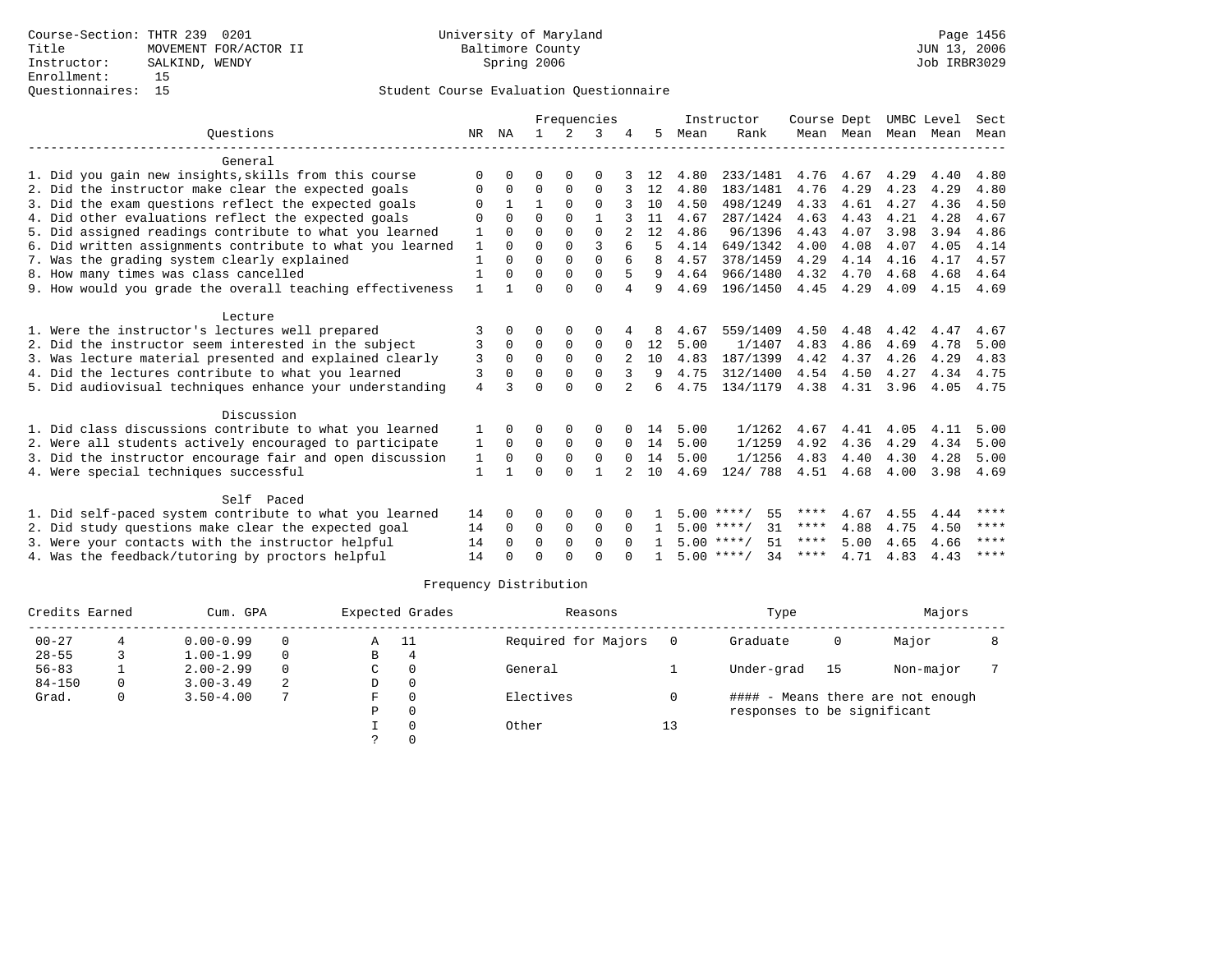|                                                           |             |              |          |          | Frequencies    |          |             |      | Instructor | Course Dept |      | UMBC Level |      | Sect |
|-----------------------------------------------------------|-------------|--------------|----------|----------|----------------|----------|-------------|------|------------|-------------|------|------------|------|------|
| Ouestions                                                 | NR.         | ΝA           |          |          | 3              |          | 5.          | Mean | Rank       | Mean        | Mean | Mean       | Mean | Mean |
| General                                                   |             |              |          |          |                |          |             |      |            |             |      |            |      |      |
| 1. Did you gain new insights, skills from this course     | ∩           |              | O        | ∩        |                |          |             | 4.50 | 549/1481   | 4.50        | 4.67 | 4.29       | 4.40 | 4.50 |
| 2. Did the instructor make clear the expected goals       | $\Omega$    | $\Omega$     | $\Omega$ | $\Omega$ |                |          | 9           | 4.67 | 324/1481   | 4.67        | 4.29 | 4.23       | 4.29 | 4.67 |
| 3. Did the exam questions reflect the expected goals      |             | 9            | $\Omega$ | $\Omega$ |                | $\Omega$ |             | 4.33 | 679/1249   | 4.33        | 4.61 | 4.27       | 4.36 | 4.33 |
| 4. Did other evaluations reflect the expected goals       | $\Omega$    |              | $\Omega$ |          |                |          |             | 4.33 | 645/1424   | 4.33        | 4.43 | 4.21       | 4.28 | 4.33 |
| 5. Did assigned readings contribute to what you learned   | 0           |              | $\Omega$ |          | 4              |          |             | 3.80 | 877/1396   | 3.80        | 4.07 | 3.98       | 3.94 | 3.80 |
| 6. Did written assignments contribute to what you learned | $\mathbf 0$ |              | $\Omega$ |          | $\overline{4}$ |          | $2^{\circ}$ | 3.75 | 987/1342   | 3.75        | 4.08 | 4.07       | 4.05 | 3.75 |
| 7. Was the grading system clearly explained               | $\Omega$    |              | $\Omega$ |          |                | 5        | 6           | 4.42 | 595/1459   | 4.42        | 4.14 | 4.16       | 4.17 | 4.42 |
| 8. How many times was class cancelled                     | $\Omega$    | <sup>0</sup> | $\Omega$ | $\Omega$ | $\Omega$       | $\cap$   | 12          | 5.00 | 1/1480     | 5.00        | 4.70 | 4.68       | 4.68 | 5.00 |
| 9. How would you grade the overall teaching effectiveness |             |              | U        | ∩        | $\cap$         |          |             | 4.64 | 238/1450   | 4.64        | 4.29 | 4.09       | 4.15 | 4.64 |
| Lecture                                                   |             |              |          |          |                |          |             |      |            |             |      |            |      |      |
| 1. Were the instructor's lectures well prepared           |             |              |          |          | $\Omega$       |          | 1 O         | 4.83 | 290/1409   | 4.83        | 4.48 | 4.42       | 4.47 | 4.83 |
| 2. Did the instructor seem interested in the subject      | 0           | $\Omega$     | $\Omega$ | $\Omega$ | $\Omega$       |          | 11          | 4.92 | 450/1407   | 4.92        | 4.86 | 4.69       | 4.78 | 4.92 |
| 3. Was lecture material presented and explained clearly   | $\mathbf 0$ | $\Omega$     | $\Omega$ |          | $\Omega$       |          | 1 O         | 4.83 | 187/1399   | 4.83        | 4.37 | 4.26       | 4.29 | 4.83 |
| 4. Did the lectures contribute to what you learned        | 0           |              | $\Omega$ |          | $\cap$         |          | 11          | 4.92 | 131/1400   | 4.92        | 4.50 | 4.27       | 4.34 | 4.92 |
| 5. Did audiovisual techniques enhance your understanding  | $\Omega$    |              | U        |          | $\cap$         |          |             | 4.50 | 259/1179   | 4.50        | 4.31 | 3.96       | 4.05 | 4.50 |
| Discussion                                                |             |              |          |          |                |          |             |      |            |             |      |            |      |      |
| 1. Did class discussions contribute to what you learned   | 3           |              | O        | $\Omega$ | $\Omega$       |          | 5           | 4.56 | 320/1262   | 4.56        | 4.41 | 4.05       | 4.11 | 4.56 |
| 2. Were all students actively encouraged to participate   | 3           | $\Omega$     | $\Omega$ | 0        | $\Omega$       |          | 8           | 4.89 | 229/1259   | 4.89        | 4.36 | 4.29       | 4.34 | 4.89 |
| 3. Did the instructor encourage fair and open discussion  | 3           |              | O        | $\Omega$ | $\Omega$       | $\Omega$ |             | 5.00 | 1/1256     | 5.00        | 4.40 | 4.30       | 4.28 | 5.00 |
| 4. Were special techniques successful                     | 3           |              |          |          | ∩              |          |             | 4.67 | 133/ 788   | 4.67        | 4.68 | 4.00       | 3.98 | 4.67 |

| Credits Earned |   | Cum. GPA      |   | Expected Grades |          | Reasons             | Type                        |    | Majors                            |  |
|----------------|---|---------------|---|-----------------|----------|---------------------|-----------------------------|----|-----------------------------------|--|
| $00 - 27$      |   | $0.00 - 0.99$ |   | Α               | 9        | Required for Majors | Graduate                    | 0  | Major                             |  |
| $28 - 55$      |   | $1.00 - 1.99$ |   | В               |          |                     |                             |    |                                   |  |
| $56 - 83$      |   | $2.00 - 2.99$ | 0 | $\sim$<br>◡     | $\Omega$ | General             | Under-grad                  | 12 | Non-major                         |  |
| $84 - 150$     |   | $3.00 - 3.49$ |   | D               | 0        |                     |                             |    |                                   |  |
| Grad.          | 0 | $3.50 - 4.00$ |   | F               | 0        | Electives           |                             |    | #### - Means there are not enough |  |
|                |   |               |   | Ρ               | 0        |                     | responses to be significant |    |                                   |  |
|                |   |               |   |                 | 0        | Other               |                             |    |                                   |  |
|                |   |               |   | $\mathcal{L}$   |          |                     |                             |    |                                   |  |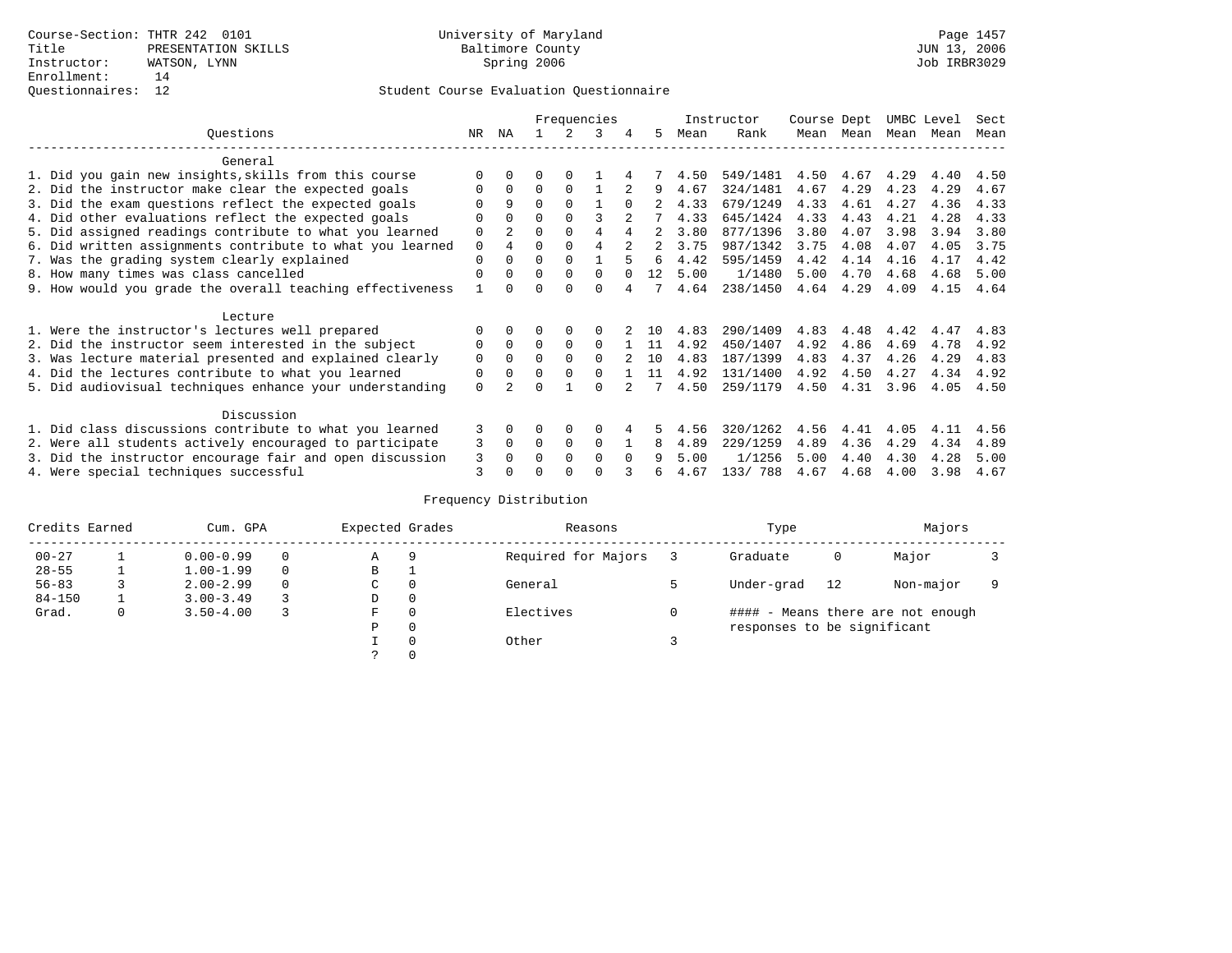|                                                           |          |          |          |          | Frequencies  |          |   |      | Instructor | Course Dept |      |      | UMBC Level | Sect |
|-----------------------------------------------------------|----------|----------|----------|----------|--------------|----------|---|------|------------|-------------|------|------|------------|------|
| Ouestions                                                 | NR.      | ΝA       |          |          |              | 4        | 5 | Mean | Rank       | Mean        | Mean | Mean | Mean       | Mean |
| General                                                   |          |          |          |          |              |          |   |      |            |             |      |      |            |      |
| 1. Did you gain new insights, skills from this course     |          |          |          | $\Omega$ | 0            |          | 4 | 5.00 | 1/1481     | 4.50        | 4.67 | 4.29 | 4.40       | 5.00 |
| 2. Did the instructor make clear the expected goals       | $\Omega$ | $\Omega$ |          | $\Omega$ | $\Omega$     | $\Omega$ | 4 | 5.00 | 1/1481     | 4.30        | 4.29 | 4.23 | 4.29       | 5.00 |
| 3. Did the exam questions reflect the expected goals      |          |          | 0        | $\Omega$ | $\Omega$     | $\Omega$ | 2 | 5.00 | 1/1249     | 5.00        | 4.61 | 4.27 | 4.36       | 5.00 |
| 4. Did other evaluations reflect the expected goals       | 0        |          | 0        | $\Omega$ | $\Omega$     | $\Omega$ |   | 5.00 | 1/1424     | 5.00        | 4.43 | 4.21 | 4.28       | 5.00 |
| 5. Did assigned readings contribute to what you learned   | 0        |          |          | $\Omega$ | 0            | $\Omega$ |   | 5.00 | 1/1396     | 5.00        | 4.07 | 3.98 | 3.94       | 5.00 |
| 6. Did written assignments contribute to what you learned |          |          |          | $\Omega$ | $\Omega$     | $\cap$   |   | 5.00 | 1/1342     | 5.00        | 4.08 | 4.07 | 4.05       | 5.00 |
| 7. Was the grading system clearly explained               | $\Omega$ | $\Omega$ | $\Omega$ | $\Omega$ | $\Omega$     | $\Omega$ |   | 5.00 | 1/1459     | 4.25        | 4.14 | 4.16 | 4.17       | 5.00 |
| 8. How many times was class cancelled                     | O        | $\Omega$ | $\Omega$ | $\Omega$ |              |          |   | 4.25 | 1215/1480  | 4.53        | 4.70 | 4.68 | 4.68       | 4.25 |
| 9. How would you grade the overall teaching effectiveness | $\Omega$ |          |          |          |              |          |   | 4.75 | 164/1450   | 4.38        | 4.29 | 4.09 | 4.15       | 4.75 |
| Field Work                                                |          |          |          |          |              |          |   |      |            |             |      |      |            |      |
| 1. Did field experience contribute to what you learned    | $\Omega$ |          |          | $\Omega$ | 0            |          | 4 | 5.00 | 59<br>1/   | 4.00        | 4.60 | 4.30 | 4.67       | 5.00 |
| 2. Did you clearly understand your evaluation criteria    | $\Omega$ | $\Omega$ | $\Omega$ | $\Omega$ | $\Omega$     | $\Omega$ | 4 | 5.00 | 1/<br>51   | 4.25        | 3.90 | 4.00 | 4.07       | 5.00 |
| 3. Was the instructor available for consultation          |          | $\Omega$ | $\Omega$ | $\Omega$ | $\Omega$     | $\Omega$ | 4 | 5.00 | 1/<br>36   | 4.75        | 4.70 | 4.60 | 4.64       | 5.00 |
| 4. To what degree could you discuss your evaluations      |          |          | $\Omega$ | $\Omega$ | $\Omega$     | $\Omega$ |   | 5.00 | 1/<br>41   | 5.00        | 5.00 | 4.26 | 4.69       | 5.00 |
| 5. Did conferences help you carry out field activities    |          |          |          | $\Omega$ | <sup>0</sup> |          |   | 5.00 | 31         | 5.00        | 5.00 | 4.42 | 4.80       | 5.00 |

| Credits Earned |    | Cum. GPA      |          | Expected Grades | Reasons             | Type                        |   | Majors                            |  |
|----------------|----|---------------|----------|-----------------|---------------------|-----------------------------|---|-----------------------------------|--|
| $00 - 27$      |    | $0.00 - 0.99$ | 0        | Α               | Required for Majors | Graduate                    | O | Major                             |  |
| $28 - 55$      | 0  | $1.00 - 1.99$ | $\Omega$ | В               |                     |                             |   |                                   |  |
| $56 - 83$      | z. | $2.00 - 2.99$ | $\Omega$ | C               | General             | Under-grad                  | 4 | Non-major                         |  |
| $84 - 150$     | 0. | $3.00 - 3.49$ | $\Omega$ | D               |                     |                             |   |                                   |  |
| Grad.          |    | $3.50 - 4.00$ | 2        | F               | Electives           |                             |   | #### - Means there are not enough |  |
|                |    |               |          | P               |                     | responses to be significant |   |                                   |  |
|                |    |               |          |                 | Other               |                             |   |                                   |  |
|                |    |               |          |                 |                     |                             |   |                                   |  |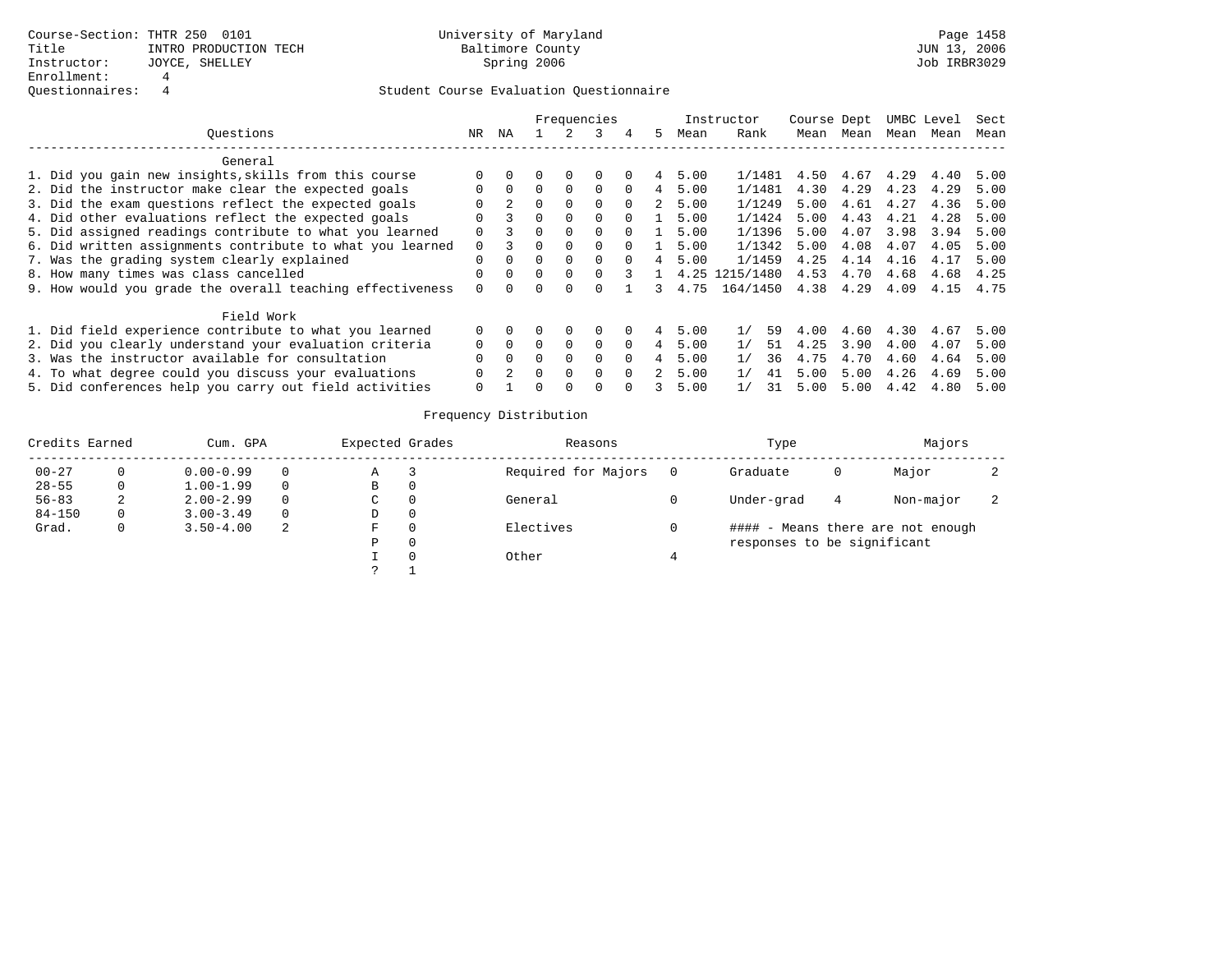|                                                           |                |              |              |                | Frequencies  |                |                |      | Instructor          |      |           |                     | Course Dept UMBC Level | Sect        |
|-----------------------------------------------------------|----------------|--------------|--------------|----------------|--------------|----------------|----------------|------|---------------------|------|-----------|---------------------|------------------------|-------------|
| Ouestions                                                 |                | NR NA        | $\mathbf{1}$ | $\mathfrak{D}$ | 3            |                | 5              | Mean | Rank                |      |           | Mean Mean Mean Mean |                        | Mean        |
| General                                                   |                |              |              |                |              |                |                |      |                     |      |           |                     |                        |             |
| 1. Did you gain new insights, skills from this course     | 0              | $\Omega$     | 0            | $\Omega$       | 2            | 1              | 2              |      | 4.00 1069/1481      |      | 4.50 4.67 | 4.29                | 4.40                   | 4.00        |
| 2. Did the instructor make clear the expected goals       | 0              | 0            | $\mathbf{1}$ | $\mathbf{0}$   | $\mathbf{1}$ | 1              | 2              |      | 3.60 1286/1481      | 4.30 | 4.29      | 4.23                | 4.29                   | 3.60        |
| 4. Did other evaluations reflect the expected goals       | 0              | 4            | $\mathbf 0$  | $\mathbf 0$    | 0            | $\Omega$       | $\mathbf{1}$   |      | $5.00$ ****/1424    | 5.00 | 4.43      | 4.21                | 4.28                   | ****        |
| 7. Was the grading system clearly explained               | 0              | $\mathbf{1}$ | $\Omega$     | $\Omega$       | 3            | $\Omega$       | $\mathbf{1}$   |      | 3.50 1256/1459      | 4.25 | 4.14      | 4.16                | 4.17                   | 3.50        |
| 8. How many times was class cancelled                     | $\mathbf 0$    | $\Omega$     | $\Omega$     | $\Omega$       | $\Omega$     | $\mathbf{1}$   | 4              | 4.80 | 839/1480            | 4.53 | 4.70      | 4.68                | 4.68                   | 4.80        |
| 9. How would you grade the overall teaching effectiveness | $\mathbf{1}$   | $\Omega$     | $\Omega$     | $\Omega$       | $\mathbf{1}$ | $\overline{a}$ | $\mathbf{1}$   | 4.00 | 836/1450            | 4.38 | 4.29      | 4.09                | 4.15                   | 4.00        |
| Lecture                                                   |                |              |              |                |              |                |                |      |                     |      |           |                     |                        |             |
| 1. Were the instructor's lectures well prepared           | 1              | 0            | 0            | 0              | 1            |                |                |      | 4.25 1031/1409      | 4.25 | 4.48      | 4.42                | 4.47                   | 4.25        |
| 2. Did the instructor seem interested in the subject      | $\overline{2}$ | $\mathbf 0$  | $\Omega$     | $\Omega$       | $\Omega$     | $\mathbf{1}$   | $\overline{2}$ | 4.67 | 963/1407            | 4.67 | 4.86      | 4.69                | 4.78                   | 4.67        |
| 3. Was lecture material presented and explained clearly   | 2              | $\mathbf 0$  | $\mathbf 0$  | $\mathbf{1}$   | $\Omega$     | 2              | $\Omega$       |      | 3.33 1277/1399      | 3.33 | 4.37      | 4.26                | 4.29                   | 3.33        |
| 4. Did the lectures contribute to what you learned        | 2              | $\mathbf 0$  | $\Omega$     | $\mathbf{1}$   | $\Omega$     | $\mathbf{1}$   | $\mathbf{1}$   |      | 3.67 1183/1400      | 3.67 | 4.50      | 4.27                | 4.34                   | 3.67        |
| 5. Did audiovisual techniques enhance your understanding  | 2              | $\mathbf{1}$ | $\Omega$     | $\Omega$       | $\Omega$     | $\Omega$       | $\overline{2}$ | 5.00 | 1/1179              | 5.00 | 4.31      | 3.96                | 4.05                   | 5.00        |
| Discussion                                                |                |              |              |                |              |                |                |      |                     |      |           |                     |                        |             |
| 1. Did class discussions contribute to what you learned   | 1              | $\Omega$     | 1            | 0              | 0            |                | 1              | 3.50 | 995/1262            | 3.50 | 4.41      | 4.05                | 4.11                   | 3.50        |
| 2. Were all students actively encouraged to participate   | 1              | $\Omega$     | 1            | 0              | $\mathbf 0$  | 2              | 1              |      | 3.50 1094/1259      | 3.50 | 4.36      | 4.29                | 4.34                   | 3.50        |
| 3. Did the instructor encourage fair and open discussion  | $\mathbf{1}$   | $\Omega$     | $\mathbf{1}$ | $\Omega$       | $\mathbf{1}$ | $\overline{a}$ | $\Omega$       |      | 3.00 1167/1256      | 3.00 | 4.40      | 4.30                | 4.28                   | 3.00        |
| Laboratory                                                |                |              |              |                |              |                |                |      |                     |      |           |                     |                        |             |
| 1. Did the lab increase understanding of the material     | 3              | 1            | 0            | 1              | 0            | 0              | 0              |      | $2.00$ ****/ 246    | **** | 3.94      | 4.20                | 4.51                   | ****        |
| 2. Were you provided with adequate background information | 4              | $\mathbf 0$  | $\mathbf 0$  | $\mathbf 0$    | $\mathbf 0$  | 1              | $\Omega$       |      | $4.00$ ****/ 249    | **** | 3.67      | 4.11                | 4.32                   | $* * * *$   |
| 3. Were necessary materials available for lab activities  | $\overline{4}$ | $\mathbf 0$  | $\Omega$     | $\Omega$       | $\Omega$     | $\Omega$       | $\mathbf{1}$   |      | $5.00$ ****/ 242    | **** | 4.54      | 4.40                | 4.63                   | $* * * *$   |
| 5. Were requirements for lab reports clearly specified    | 3              | $\mathbf{1}$ | $\Omega$     | $\Omega$       | $\Omega$     | $\Omega$       | $\mathbf{1}$   |      | $5.00$ ****/ 217    | **** | 4.17      | 4.04                | 4.28                   | ****        |
| Seminar                                                   |                |              |              |                |              |                |                |      |                     |      |           |                     |                        |             |
| 2. Was the instructor available for individual attention  | 3              | $\mathbf{1}$ | $\Omega$     | $\mathbf{1}$   | $\Omega$     | $\Omega$       | $\Omega$       |      | $2.00$ ****/<br>69  |      |           | $5.00 \quad 4.53$   | 4.83                   | ****        |
| Field Work                                                |                |              |              |                |              |                |                |      |                     |      |           |                     |                        |             |
| 1. Did field experience contribute to what you learned    | 3              | 0            | 1            | 0              | 0            | $\Omega$       | $\mathbf{1}$   | 3.00 | 53/<br>59           | 4.00 | 4.60      | 4.30                | 4.67                   | 3.00        |
| 2. Did you clearly understand your evaluation criteria    | 3              | $\mathbf 0$  | $\Omega$     | $\mathbf{1}$   | $\Omega$     | $\Omega$       | $\overline{1}$ | 3.50 | 51<br>40/           | 4.25 | 3.90      | 4.00                | 4.07                   | 3.50        |
| 3. Was the instructor available for consultation          | 3              | $\mathbf 0$  | 0            | $\Omega$       | $\mathbf 0$  | -1             | $\mathbf{1}$   | 4.50 | 24/<br>36           | 4.75 | 4.70      | 4.60                | 4.64                   | 4.50        |
| 4. To what degree could you discuss your evaluations      | 3              | $\mathbf{1}$ | $\Omega$     | $\Omega$       | $\Omega$     | $\mathbf{1}$   | $\Omega$       |      | $4.00$ ****/<br>41  | 5.00 | 5.00      | 4.26                | 4.69                   | $***$ * * * |
| Self Paced                                                |                |              |              |                |              |                |                |      |                     |      |           |                     |                        |             |
| 1. Did self-paced system contribute to what you learned   | 4              | 0            | 0            | 0              | 0            | $\Omega$       | 1              |      | $5.00$ ****/<br>55  | **** | 4.67      | 4.55                | 4.44                   |             |
| 4. Was the feedback/tutoring by proctors helpful          | 3              | 1            | $\mathbf 0$  | $\mathbf{1}$   | 0            | $\Omega$       | $\Omega$       |      | $2.00$ ****/<br>34  | **** | 4.71      | 4.83                | 4.43                   | ****        |
| 5. Were there enough proctors for all the students        | 3              | $\mathbf{1}$ | 0            | $\Omega$       | $\mathbf{1}$ | $\Omega$       | $\Omega$       |      | 2.4<br>$3.00$ ****/ | **** | 5.00      | 4.82                | 5.00                   | ****        |

| Credits Earned |              | Cum. GPA      |          | Expected Grades |          | Reasons             |     | Type                        |   | Majors                            |  |
|----------------|--------------|---------------|----------|-----------------|----------|---------------------|-----|-----------------------------|---|-----------------------------------|--|
| $00 - 27$      | 0            | $0.00 - 0.99$ | 0        | Α               | 4        | Required for Majors | - 0 | Graduate                    | 0 | Major                             |  |
| $28 - 55$      | 0            | $1.00 - 1.99$ | $\Omega$ | В               |          |                     |     |                             |   |                                   |  |
| $56 - 83$      |              | $2.00 - 2.99$ | $\Omega$ | C               | 0        | General             |     | Under-grad                  | 5 | Non-major                         |  |
| $84 - 150$     | 0            | $3.00 - 3.49$ | 2        | D               | 0        |                     |     |                             |   |                                   |  |
| Grad.          | $\mathbf{0}$ | $3.50 - 4.00$ |          | F.              | $\Omega$ | Electives           |     |                             |   | #### - Means there are not enough |  |
|                |              |               |          | Ρ               | 0        |                     |     | responses to be significant |   |                                   |  |
|                |              |               |          |                 | $\Omega$ | Other               |     |                             |   |                                   |  |
|                |              |               |          |                 | $\Omega$ |                     |     |                             |   |                                   |  |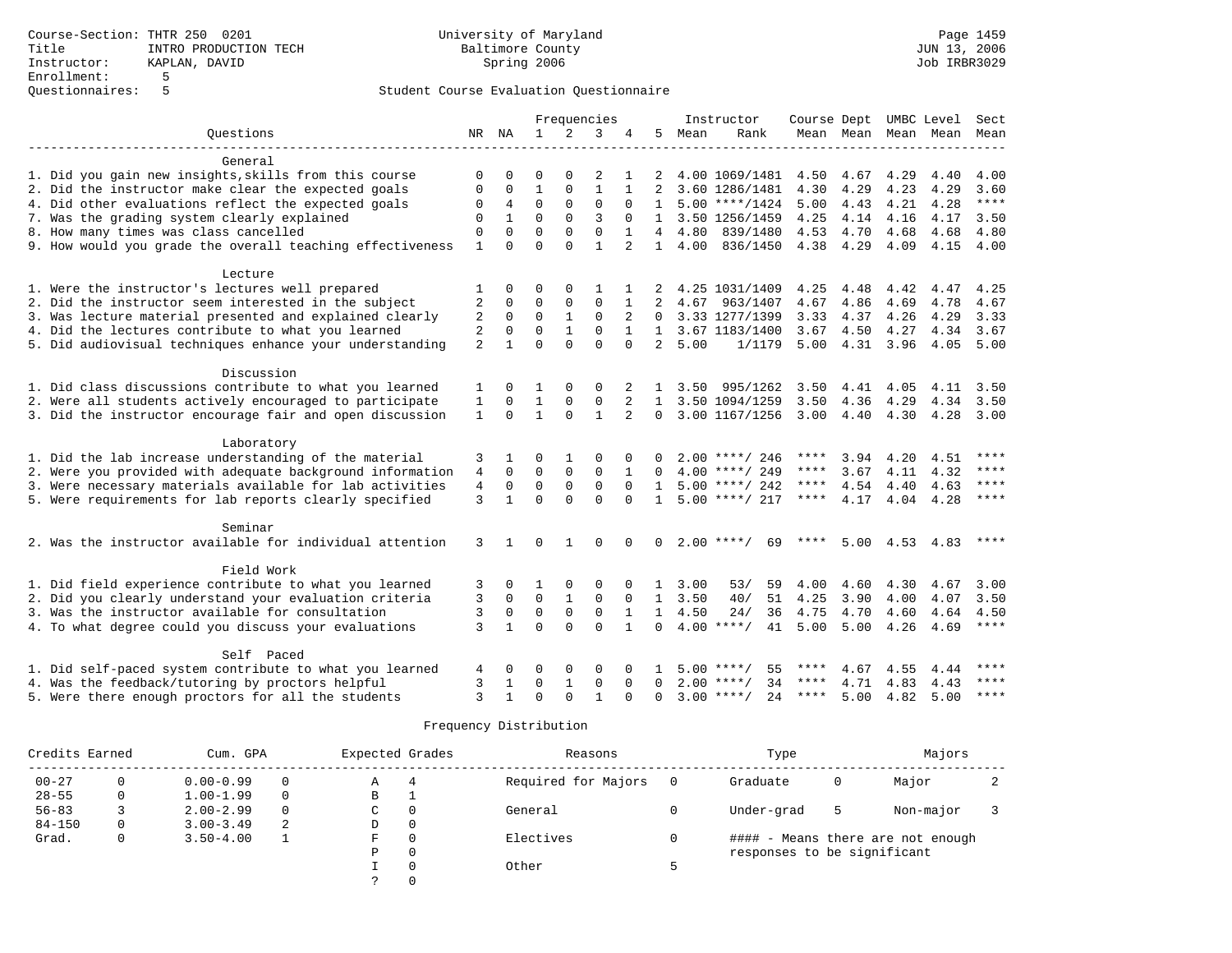|                                                           |    |    |                 | Frequencies |  |                    | Instructor                                                 | Course Dept UMBC Level Sect |      |      |           |  |
|-----------------------------------------------------------|----|----|-----------------|-------------|--|--------------------|------------------------------------------------------------|-----------------------------|------|------|-----------|--|
| Ouestions                                                 | NR | NA | $1 \t2 \t3 \t4$ |             |  | Mean               | Rank                                                       | Mean                        | Mean | Mean | Mean Mean |  |
| General                                                   |    |    |                 |             |  |                    |                                                            |                             |      |      |           |  |
| 1. Did you gain new insights, skills from this course     |    |    |                 |             |  |                    | 0 0 0 0 0 0 1 5.00 1/1481 5.00 4.67 4.29 4.40 5.00         |                             |      |      |           |  |
| 2. Did the instructor make clear the expected goals       |    |    |                 |             |  |                    | 0 0 0 0 1 0 0 3.00 1420/1481 3.00 4.29 4.23 4.29 3.00      |                             |      |      |           |  |
| 8. How many times was class cancelled                     |    |    |                 |             |  |                    | 0 0 0 0 0 0 1 5.00 $1/1480$ 5.00 $4.70$ $4.68$ $4.68$ 5.00 |                             |      |      |           |  |
| 9. How would you grade the overall teaching effectiveness |    |    |                 |             |  | 0 0 0 0 0 0 1 5.00 | 1/1450 5.00 4.29 4.09 4.15 5.00                            |                             |      |      |           |  |

| Credits Earned |   | Cum. GPA      |          | Expected Grades |          | Reasons             | Type                        |   | Majors                            |  |
|----------------|---|---------------|----------|-----------------|----------|---------------------|-----------------------------|---|-----------------------------------|--|
| $00 - 27$      |   | $0.00 - 0.99$ | 0        | Α               |          | Required for Majors | Graduate                    | 0 | Major                             |  |
| $28 - 55$      | 0 | $1.00 - 1.99$ | $\Omega$ | В               | 0        |                     |                             |   |                                   |  |
| $56 - 83$      | 0 | $2.00 - 2.99$ | $\Omega$ | C               | 0        | General             | Under-grad                  |   | Non-major                         |  |
| $84 - 150$     | 0 | $3.00 - 3.49$ | $\Omega$ | D               | 0        |                     |                             |   |                                   |  |
| Grad.          | 0 | $3.50 - 4.00$ |          | F               | $\Omega$ | Electives           |                             |   | #### - Means there are not enough |  |
|                |   |               |          | Ρ               | 0        |                     | responses to be significant |   |                                   |  |
|                |   |               |          |                 | $\Omega$ | Other               |                             |   |                                   |  |
|                |   |               |          |                 |          |                     |                             |   |                                   |  |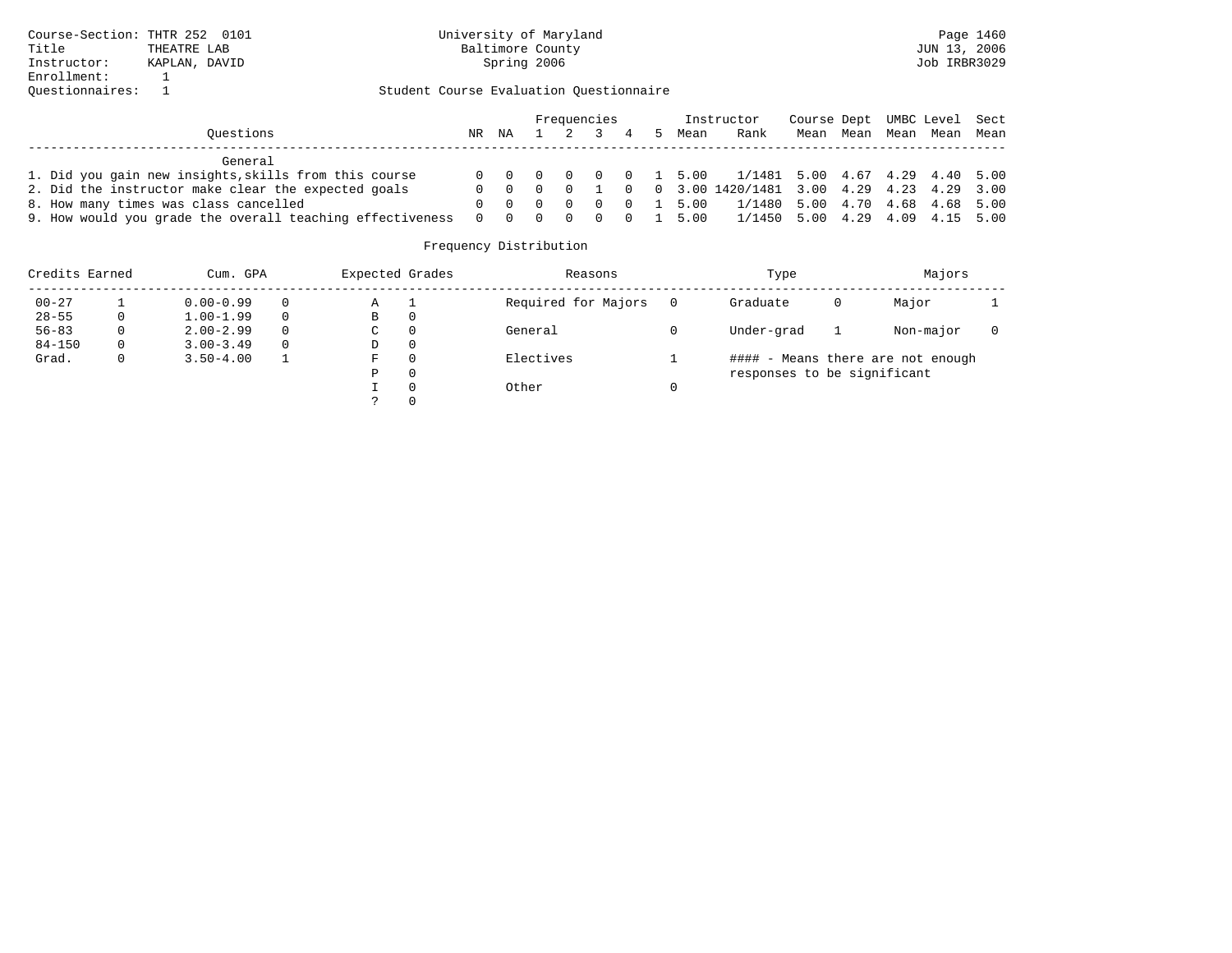|             |                        |              |          |                                   |                         |             |      |                      |                                                                                                                                                          |                                          |                                     |                                   | Sect                                       |
|-------------|------------------------|--------------|----------|-----------------------------------|-------------------------|-------------|------|----------------------|----------------------------------------------------------------------------------------------------------------------------------------------------------|------------------------------------------|-------------------------------------|-----------------------------------|--------------------------------------------|
| NR          | NA                     | $\mathbf{1}$ | $2^{1}$  | 3                                 |                         | 5.          | Mean | Rank                 |                                                                                                                                                          |                                          | Mean                                | Mean                              | Mean                                       |
|             |                        |              |          |                                   |                         |             |      |                      |                                                                                                                                                          |                                          |                                     |                                   |                                            |
| $\Omega$    |                        | $\Omega$     | $\Omega$ | O                                 |                         | -11         | 4.92 | 143/1481             | 4.92                                                                                                                                                     | 4.67                                     | 4.29                                | 4.29                              | 4.92                                       |
| 0           | $\Omega$               | $\Omega$     | $\Omega$ | $\Omega$                          |                         | 10          | 4.83 | 162/1481             | 4.83                                                                                                                                                     | 4.29                                     | 4.23                                | 4.23                              | 4.83                                       |
| O           |                        | $\Omega$     | $\Omega$ | $\Omega$                          | $\Omega$                | 5           | 5.00 | 1/1249               | 5.00                                                                                                                                                     | 4.61                                     | 4.27                                | 4.28                              | 5.00                                       |
| $\Omega$    | $\Omega$               | $\Omega$     | $\Omega$ | $\Omega$                          |                         | 11          | 4.92 | 122/1424             | 4.92                                                                                                                                                     | 4.43                                     | 4.21                                | 4.27                              | 4.92                                       |
|             | $\Omega$               | $\Omega$     | $\Omega$ | $\Omega$                          |                         | 11          | 5.00 | 1/1396               | 5.00                                                                                                                                                     | 4.07                                     | 3.98                                | 4.00                              | 5.00                                       |
| 1           | $\cap$                 | $\Omega$     | $\Omega$ | $\Omega$                          |                         | 10          | 4.91 | 86/1342              | 4.91                                                                                                                                                     | 4.08                                     | 4.07                                | 4.12                              | 4.91                                       |
|             | $\Omega$               | $\Omega$     | $\Omega$ | $\Omega$                          |                         | 1 O         | 4.91 | 101/1459             |                                                                                                                                                          | 4.14                                     | 4.16                                | 4.17                              | 4.91                                       |
|             | $\Omega$               | $\Omega$     | $\Omega$ | $\Omega$                          | $\Omega$                | 11          | 5.00 | 1/1480               | 5.00                                                                                                                                                     | 4.70                                     | 4.68                                | 4.65                              | 5.00                                       |
|             | $\cap$                 | $\Omega$     |          |                                   |                         | 9           |      |                      |                                                                                                                                                          |                                          |                                     |                                   | 4.82                                       |
|             |                        |              |          |                                   |                         |             |      |                      |                                                                                                                                                          |                                          |                                     |                                   |                                            |
| 10          |                        | ∩            | $\Omega$ | $\Omega$                          |                         |             |      |                      | ****                                                                                                                                                     | 4.48                                     | 4.42                                | 4.43                              | ****                                       |
| 10          | $\Omega$               | 0            | 0        | $\Omega$                          | $\Omega$                |             |      |                      | $***$ * * *                                                                                                                                              | 4.86                                     | 4.69                                | 4.67                              | ****                                       |
| 10          | $\Omega$               | $\Omega$     | $\Omega$ | $\Omega$                          | $\Omega$                |             |      |                      | ****                                                                                                                                                     | 4.37                                     | 4.26                                | 4.27                              | $* * * * *$                                |
| 10          | $\Omega$               | $\Omega$     | $\Omega$ | $\Omega$                          | $\Omega$                |             |      |                      | ****                                                                                                                                                     | 4.50                                     | 4.27                                | 4.28                              | ****                                       |
| 10          |                        | $\cap$       | $\cap$   | $\Omega$                          | $\cap$                  |             |      |                      | ****                                                                                                                                                     | 4.31                                     | 3.96                                | 4.02                              | ****                                       |
|             |                        |              |          |                                   |                         |             |      |                      |                                                                                                                                                          |                                          |                                     |                                   |                                            |
| 0           |                        | $\Omega$     | $\Omega$ | <sup>0</sup>                      |                         | 11          | 4.92 |                      | 4.92                                                                                                                                                     | 4.41                                     | 4.05                                | 4.14                              | 4.92                                       |
| 0           | $\Omega$               | $\Omega$     | $\Omega$ | $\Omega$                          |                         | 11          | 4.92 | 190/1259             | 4.92                                                                                                                                                     | 4.36                                     | 4.29                                | 4.34                              | 4.92                                       |
| 0           | $\Omega$               | $\Omega$     | $\Omega$ | $\Omega$                          |                         | 11          | 4.92 | 194/1256             | 4.92                                                                                                                                                     | 4.40                                     | 4.30                                | 4.34                              | 4.92                                       |
| $\mathbf 0$ | $\mathfrak{D}$         | $\Omega$     | $\Omega$ | $\Omega$                          |                         | 9           | 4.90 | 78/ 788              | 4.90                                                                                                                                                     | 4.68                                     | 4.00                                | 4.07                              | 4.90                                       |
|             |                        |              |          |                                   |                         |             |      |                      |                                                                                                                                                          |                                          |                                     |                                   |                                            |
|             |                        | $\Omega$     |          | $\Omega$                          |                         | 11          |      |                      |                                                                                                                                                          |                                          |                                     |                                   | 5.00                                       |
|             |                        |              |          |                                   | $\Omega$                |             |      |                      |                                                                                                                                                          |                                          |                                     |                                   | 5.00                                       |
| $\Omega$    |                        | $\Omega$     | $\Omega$ | $\Omega$                          | $\Omega$                | 11          | 5.00 | 63                   | 5.00                                                                                                                                                     | 5.00                                     | 4.44                                |                                   | 5.00                                       |
| $\Omega$    | $\Omega$               | $\Omega$     | $\Omega$ | $\Omega$                          |                         | 11          | 4.92 | 24/<br>69            | 4.92                                                                                                                                                     | 4.73                                     | 4.35                                | 4.48                              | 4.92                                       |
| $\Omega$    |                        | ∩            | $\cap$   | $\cap$                            | $\mathcal{L}$           | 10          | 4.83 | 21/<br>68            | 4.83                                                                                                                                                     | 4.58                                     | 3.92                                | 4.43                              | 4.83                                       |
|             | $\mathbf{1}$<br>0<br>0 |              | 0        | $\cap$<br>$\Omega$<br>$\mathbf 0$ | $\Omega$<br>$\mathbf 0$ | Frequencies | 11   | 4.82<br>5.00<br>5.00 | Instructor<br>135/1450<br>$5.00$ ****/1409<br>$5.00$ ****/1407<br>$5.00$ ****/1399<br>$5.00$ ****/1400<br>$5.00$ ****/1179<br>1/<br>68<br>1/<br>69<br>1/ | 4.91<br>4.82<br>113/1262<br>5.00<br>5.00 | Course Dept<br>4.29<br>5.00<br>5.00 | Mean Mean<br>4.09<br>4.49<br>4.53 | UMBC Level<br>4.10<br>4.70<br>4.66<br>4.56 |

| Credits Earned |   | Cum. GPA      |   | Expected Grades |          | Reasons             |    | Type                        |    | Majors                            |  |
|----------------|---|---------------|---|-----------------|----------|---------------------|----|-----------------------------|----|-----------------------------------|--|
| $00 - 27$      |   | $0.00 - 0.99$ |   | Α               | 8        | Required for Majors |    | Graduate                    | 0  | Major                             |  |
| $28 - 55$      | 0 | $1.00 - 1.99$ |   | В               |          |                     |    |                             |    |                                   |  |
| $56 - 83$      |   | $2.00 - 2.99$ |   | C               |          | General             |    | Under-grad                  | 12 | Non-major                         |  |
| $84 - 150$     |   | $3.00 - 3.49$ |   | D               | 0        |                     |    |                             |    |                                   |  |
| Grad.          | 0 | $3.50 - 4.00$ | 4 | F               | $\Omega$ | Electives           |    |                             |    | #### - Means there are not enough |  |
|                |   |               |   | Ρ               | 0        |                     |    | responses to be significant |    |                                   |  |
|                |   |               |   |                 | $\Omega$ | Other               | 10 |                             |    |                                   |  |
|                |   |               |   |                 |          |                     |    |                             |    |                                   |  |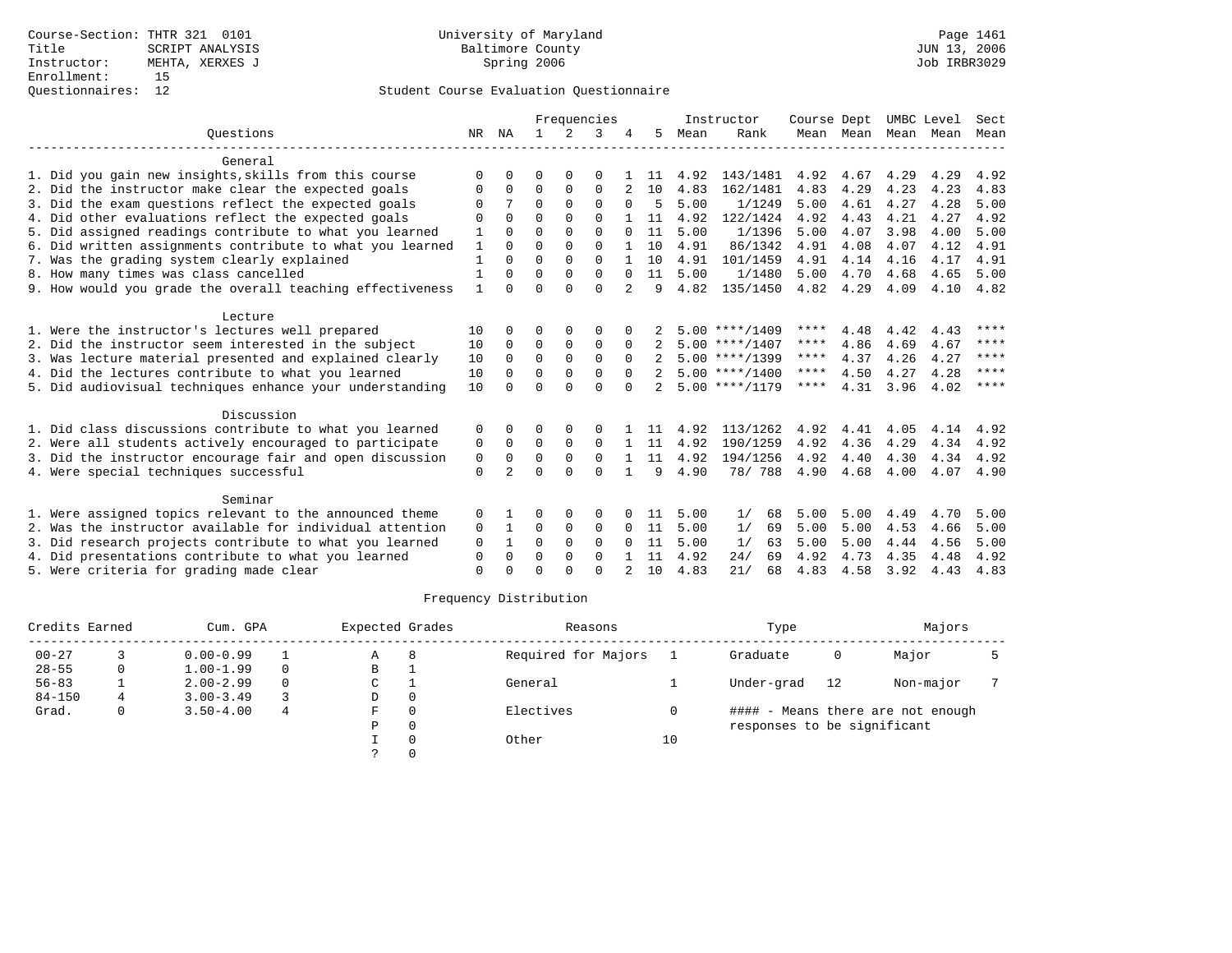|                                                           |          |              |          |          | Frequencies |          |    |      | Instructor | Course Dept |      | UMBC Level |      | Sect |
|-----------------------------------------------------------|----------|--------------|----------|----------|-------------|----------|----|------|------------|-------------|------|------------|------|------|
| Ouestions                                                 | NR       | ΝA           |          |          | २           | 4        | 5  | Mean | Rank       | Mean        | Mean | Mean Mean  |      | Mean |
| General                                                   |          |              |          |          |             |          |    |      |            |             |      |            |      |      |
| 1. Did you gain new insights, skills from this course     |          |              |          | $\Omega$ |             |          | 8  | 5.00 | 1/1481     | 5.00        | 4.67 | 4.29       | 4.29 | 5.00 |
| 2. Did the instructor make clear the expected goals       |          | $\Omega$     | 0        | $\Omega$ | 0           | $\Omega$ | 8  | 5.00 | 1/1481     | 5.00        | 4.29 | 4.23       | 4.23 | 5.00 |
| 3. Did the exam questions reflect the expected goals      |          | 6            | $\Omega$ | $\Omega$ | $\Omega$    | $\Omega$ |    | 5.00 | 1/1249     | 5.00        | 4.61 | 4.27       | 4.28 | 5.00 |
| 4. Did other evaluations reflect the expected goals       | 0        | $\Omega$     | $\Omega$ | $\Omega$ |             |          | б. | 4.63 | 318/1424   | 4.63        | 4.43 | 4.21       | 4.27 | 4.63 |
| 5. Did assigned readings contribute to what you learned   | 0        |              | 0        | $\Omega$ | $\Omega$    |          | 3  | 4.60 | 241/1396   | 4.60        | 4.07 | 3.98       | 4.00 | 4.60 |
| 6. Did written assignments contribute to what you learned | 0        |              | U        |          |             |          | 4  | 4.25 | 542/1342   | 4.25        | 4.08 | 4.07       | 4.12 | 4.25 |
| 7. Was the grading system clearly explained               | 0        |              | 0        | $\Omega$ | $\Omega$    |          | 5  | 4.71 | 224/1459   | 4.71        | 4.14 | 4.16       | 4.17 | 4.71 |
| 8. How many times was class cancelled                     | 0        | <sup>0</sup> | $\Omega$ | $\Omega$ | 0           | $\Omega$ | 8  | 5.00 | 1/1480     | 5.00        | 4.70 | 4.68       | 4.65 | 5.00 |
| 9. How would you grade the overall teaching effectiveness | $\Omega$ |              |          |          | U           |          |    | 4.88 | 111/1450   | 4.88        | 4.29 | 4.09       | 4.10 | 4.88 |
| Lecture                                                   |          |              |          |          |             |          |    |      |            |             |      |            |      |      |
| 1. Were the instructor's lectures well prepared           |          |              |          |          |             |          |    | 4.88 | 231/1409   | 4.88        | 4.48 | 4.42       | 4.43 | 4.88 |
| 2. Did the instructor seem interested in the subject      | 0        | $\mathbf 0$  | 0        | 0        | 0           | $\Omega$ | 8  | 5.00 | 1/1407     | 5.00        | 4.86 | 4.69       | 4.67 | 5.00 |
| 3. Was lecture material presented and explained clearly   | 0        | $\Omega$     | U        | $\Omega$ | $\Omega$    | $\Omega$ | 8  | 5.00 | 1/1399     | 5.00        | 4.37 | 4.26       | 4.27 | 5.00 |
| 4. Did the lectures contribute to what you learned        | 0        |              | 0        | $\Omega$ | 0           |          | 6  | 4.75 | 312/1400   | 4.75        | 4.50 | 4.27       | 4.28 | 4.75 |
| 5. Did audiovisual techniques enhance your understanding  | $\Omega$ |              |          |          |             |          | б. | 4.86 | 99/1179    | 4.86        | 4.31 | 3.96       | 4.02 | 4.86 |
| Discussion                                                |          |              |          |          |             |          |    |      |            |             |      |            |      |      |
| 1. Did class discussions contribute to what you learned   | $\Omega$ | 0            | 0        | $\Omega$ | 0           |          |    | 4.75 | 205/1262   | 4.75        | 4.41 | 4.05       | 4.14 | 4.75 |
| 2. Were all students actively encouraged to participate   | 0        | $\Omega$     | 0        | 0        | 0           | $\Omega$ | 8  | 5.00 | 1/1259     | 5.00        | 4.36 | 4.29       | 4.34 | 5.00 |
| 3. Did the instructor encourage fair and open discussion  | 0        |              |          | $\Omega$ | $\Omega$    |          |    | 4.88 | 240/1256   | 4.88        | 4.40 | 4.30       | 4.34 | 4.88 |
| 4. Were special techniques successful                     | 0        |              |          |          |             |          | 6  | 4.75 | 105/ 788   | 4.75        | 4.68 | 4.00       | 4.07 | 4.75 |

| Credits Earned |          | Cum. GPA      |   | Expected Grades |          | Reasons             |   | Type                        |   | Majors                            |  |
|----------------|----------|---------------|---|-----------------|----------|---------------------|---|-----------------------------|---|-----------------------------------|--|
| $00 - 27$      | $\Omega$ | $0.00 - 0.99$ |   | А               | 6        | Required for Majors | 0 | Graduate                    | 0 | Major                             |  |
| $28 - 55$      | ᅩ        | $1.00 - 1.99$ |   | В               | ÷        |                     |   |                             |   |                                   |  |
| $56 - 83$      |          | $2.00 - 2.99$ |   | $\sim$<br>◡     | 0        | General             |   | Under-grad                  | 8 | Non-major                         |  |
| $84 - 150$     |          | $3.00 - 3.49$ | 2 | D               | 0        |                     |   |                             |   |                                   |  |
| Grad.          | 0        | $3.50 - 4.00$ |   | F               | 0        | Electives           | 0 |                             |   | #### - Means there are not enough |  |
|                |          |               |   | Ρ               | 0        |                     |   | responses to be significant |   |                                   |  |
|                |          |               |   |                 | $\Omega$ | Other               | 8 |                             |   |                                   |  |
|                |          |               |   | C               |          |                     |   |                             |   |                                   |  |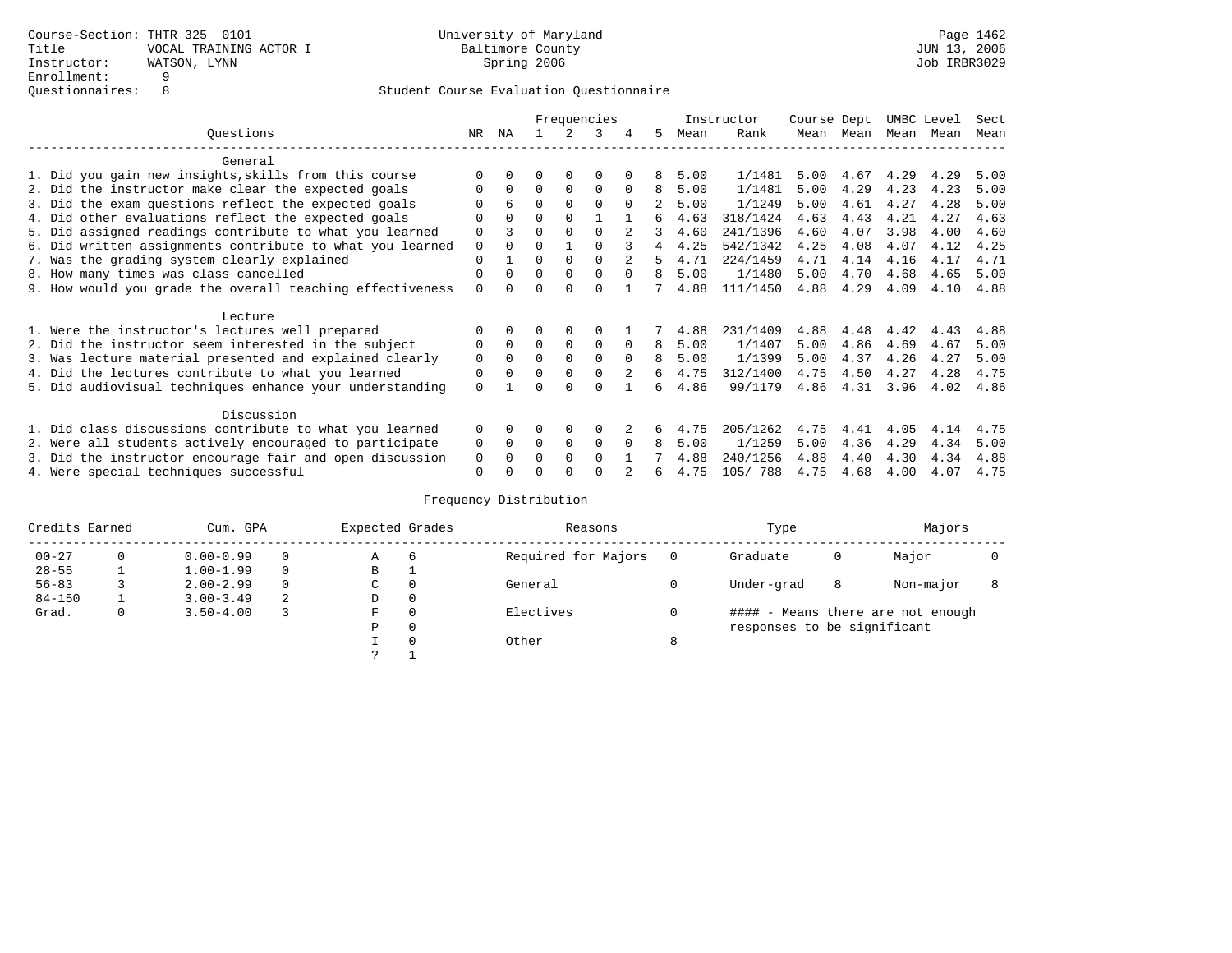|                                                           |             |          |          |          | Frequencies |          |                |      | Instructor     | Course Dept |                |      | UMBC Level | Sect |
|-----------------------------------------------------------|-------------|----------|----------|----------|-------------|----------|----------------|------|----------------|-------------|----------------|------|------------|------|
| Ouestions                                                 | NR          | ΝA       |          | 2        | 3           |          | 5              | Mean | Rank           |             | Mean Mean Mean |      | Mean       | Mean |
| General                                                   |             |          |          |          |             |          |                |      |                |             |                |      |            |      |
| 1. Did you gain new insights, skills from this course     | ∩           |          | O        |          | $\Omega$    |          | 2              | 5.00 | 1/1481         | 5.00        | 4.67           | 4.29 | 4.29       | 5.00 |
| 2. Did the instructor make clear the expected goals       | 0           | $\Omega$ | $\Omega$ | 0        | $\Omega$    |          |                | 4.50 | 517/1481       | 4.50        | 4.29           | 4.23 | 4.23       | 4.50 |
| 3. Did the exam questions reflect the expected goals      | $\Omega$    |          | $\Omega$ | $\Omega$ | $\mathbf 0$ | $\Omega$ | $\mathbf{1}$   | 5.00 | 1/1249         | 5.00        | 4.61           | 4.27 | 4.28       | 5.00 |
| 4. Did other evaluations reflect the expected goals       | $\Omega$    |          | $\Omega$ | $\Omega$ | ∩           |          |                | 5.00 | 1/1424         | 5.00        | 4.43           | 4.21 | 4.27       | 5.00 |
| 5. Did assigned readings contribute to what you learned   | 0           | $\Omega$ | $\Omega$ | $\Omega$ | $\Omega$    |          | 2              | 5.00 | 1/1396         | 5.00        | 4.07           | 3.98 | 4.00       | 5.00 |
| 6. Did written assignments contribute to what you learned | $\mathbf 0$ | $\Omega$ | $\Omega$ | $\Omega$ | $\Omega$    | $\Omega$ | 2              | 5.00 | 1/1342         | 5.00        | 4.08           | 4.07 | 4.12       | 5.00 |
| 7. Was the grading system clearly explained               | $\Omega$    |          | $\Omega$ | $\Omega$ | $\Omega$    | $\Omega$ | 2              | 5.00 | 1/1459         | 5.00        | 4.14           | 4.16 | 4.17       | 5.00 |
| 8. How many times was class cancelled                     | $\Omega$    |          | $\Omega$ | $\Omega$ | $\Omega$    |          | 0              |      | 4.00 1349/1480 | 4.00        | 4.70           | 4.68 | 4.65       | 4.00 |
| 9. How would you grade the overall teaching effectiveness | $\Omega$    | $\cap$   | $\Omega$ | $\cap$   | $\Omega$    | $\Omega$ | $2^{\circ}$    | 5.00 | 1/1450         | 5.00        | 4.29           | 4.09 | 4.10       | 5.00 |
| Lecture                                                   |             |          |          |          |             |          |                |      |                |             |                |      |            |      |
| 1. Were the instructor's lectures well prepared           | ∩           |          | ∩        |          | $\Omega$    |          | 2              | 5.00 | 1/1409         | 5.00        | 4.48           | 4.42 | 4.43       | 5.00 |
| 2. Did the instructor seem interested in the subject      | $\Omega$    | $\Omega$ | $\Omega$ | 0        | 0           | $\Omega$ | 2              | 5.00 | 1/1407         | 5.00        | 4.86           | 4.69 | 4.67       | 5.00 |
| 3. Was lecture material presented and explained clearly   | $\mathbf 0$ | $\Omega$ | $\Omega$ | $\Omega$ | $\Omega$    | $\Omega$ | $\overline{a}$ | 5.00 | 1/1399         | 5.00        | 4.37           | 4.26 | 4.27       | 5.00 |
| 4. Did the lectures contribute to what you learned        | $\Omega$    | $\cap$   | $\Omega$ | $\Omega$ | $\Omega$    | $\Omega$ | $\overline{2}$ | 5.00 | 1/1400         | 5.00        | 4.50           | 4.27 | 4.28       | 5.00 |
| 5. Did audiovisual techniques enhance your understanding  | $\Omega$    |          | $\cap$   | $\cap$   | $\Omega$    | $\cap$   | 2              | 5.00 | 1/1179         | 5.00        | 4.31           | 3.96 | 4.02       | 5.00 |
| Discussion                                                |             |          |          |          |             |          |                |      |                |             |                |      |            |      |
| 1. Did class discussions contribute to what you learned   | $\Omega$    |          | ∩        | $\Omega$ | $\Omega$    |          | 2              | 5.00 | 1/1262         | 5.00        | 4.41           | 4.05 | 4.14       | 5.00 |
| 2. Were all students actively encouraged to participate   | 0           | $\Omega$ | $\Omega$ | $\Omega$ | $\Omega$    | $\Omega$ | 2              | 5.00 | 1/1259         | 5.00        | 4.36           | 4.29 | 4.34       | 5.00 |
| 3. Did the instructor encourage fair and open discussion  | 0           | $\Omega$ | $\Omega$ | $\Omega$ | 0           | $\Omega$ | 2              | 5.00 | 1/1256         | 5.00        | 4.40           | 4.30 | 4.34       | 5.00 |
| 4. Were special techniques successful                     | $\Omega$    |          | $\Omega$ | $\Omega$ | $\Omega$    | $\Omega$ | 2              | 5.00 | 1/788          | 5.00        | 4.68           | 4.00 | 4.07       | 5.00 |
| Seminar                                                   |             |          |          |          |             |          |                |      |                |             |                |      |            |      |
| 1. Were assigned topics relevant to the announced theme   | 0           |          | $\Omega$ | $\Omega$ | $\Omega$    |          | 2              | 5.00 | 1/<br>68       | 5.00        | 5.00           | 4.49 | 4.70       | 5.00 |
| 2. Was the instructor available for individual attention  | 0           | $\Omega$ | 0        | 0        | 0           | 0        | 2              | 5.00 | 1/<br>69       | 5.00        | 5.00           | 4.53 | 4.66       | 5.00 |
| 3. Did research projects contribute to what you learned   | $\Omega$    | $\Omega$ | $\Omega$ | $\Omega$ | $\Omega$    | $\Omega$ | 2              | 5.00 | 1/<br>63       | 5.00        | 5.00           | 4.44 | 4.56       | 5.00 |
| 4. Did presentations contribute to what you learned       | $\Omega$    |          | $\Omega$ | $\Omega$ | $\Omega$    | $\Omega$ | $\mathfrak{D}$ | 5.00 | 1/<br>69       | 5.00        | 4.73           | 4.35 | 4.48       | 5.00 |
| 5. Were criteria for grading made clear                   | $\Omega$    |          | $\Omega$ | $\cap$   | $\cap$      |          | $\mathfrak{D}$ | 5.00 | 1/<br>68       | 5.00        | 4.58           | 3.92 | 4.43       | 5.00 |
|                                                           |             |          |          |          |             |          |                |      |                |             |                |      |            |      |

| Credits Earned |    | Cum. GPA      |          | Expected Grades |   | Reasons             | Type                        |    | Majors                            |  |
|----------------|----|---------------|----------|-----------------|---|---------------------|-----------------------------|----|-----------------------------------|--|
| $00 - 27$      |    | $0.00 - 0.99$ | $\Omega$ | Α               |   | Required for Majors | Graduate                    | 0  | Major                             |  |
| $28 - 55$      | 0  | $1.00 - 1.99$ | $\Omega$ | В               | 2 |                     |                             |    |                                   |  |
| $56 - 83$      | 0  | $2.00 - 2.99$ | $\Omega$ | С               |   | General             | Under-grad                  | -2 | Non-major                         |  |
| $84 - 150$     | 0. | $3.00 - 3.49$ | $\Omega$ | D               |   |                     |                             |    |                                   |  |
| Grad.          | 0  | $3.50 - 4.00$ | $\Omega$ | F               |   | Electives           |                             |    | #### - Means there are not enough |  |
|                |    |               |          | D               |   |                     | responses to be significant |    |                                   |  |
|                |    |               |          |                 |   | Other               |                             |    |                                   |  |
|                |    |               |          |                 |   |                     |                             |    |                                   |  |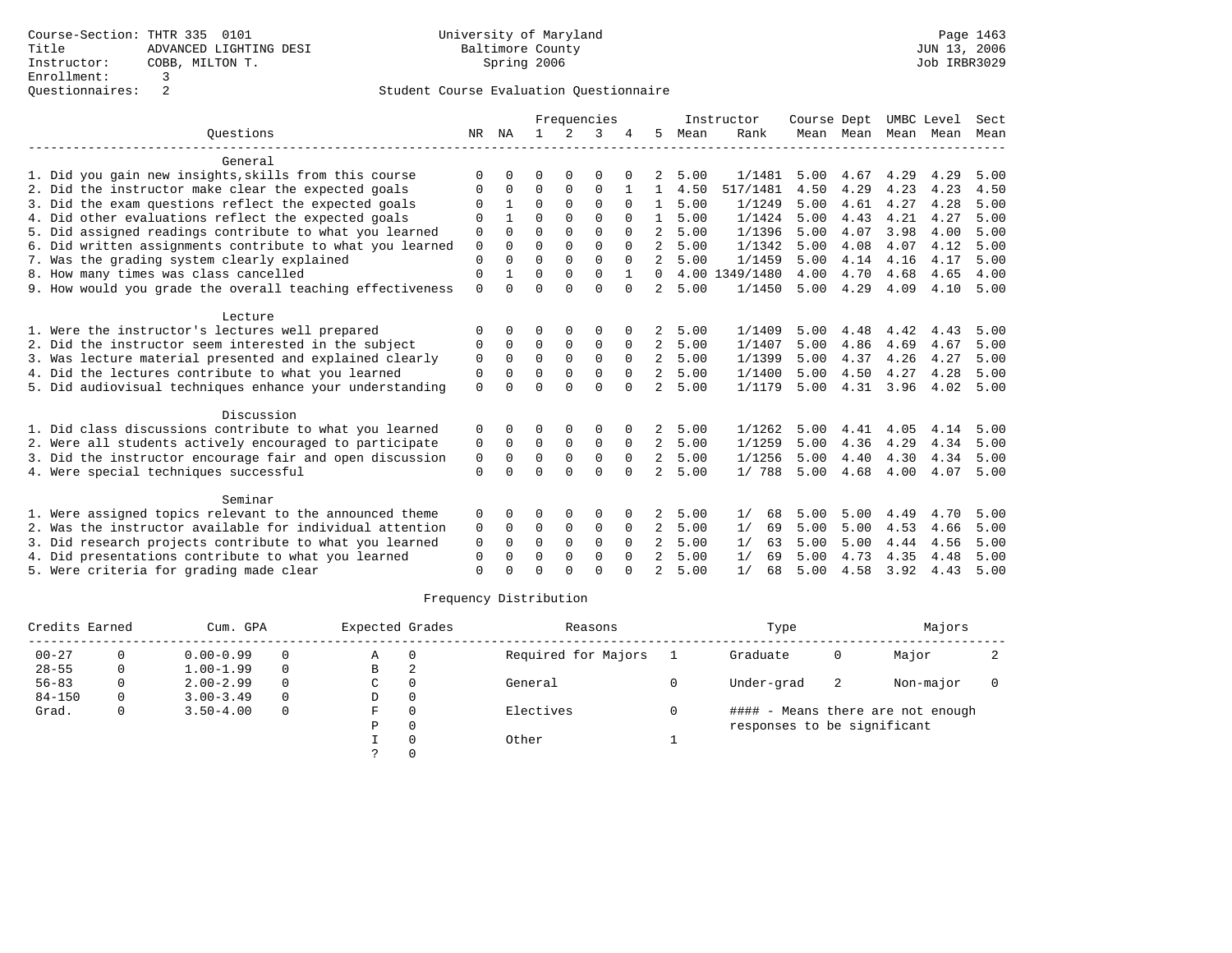|                                                           |              |             |              |                | Frequencies  |              |                |      | Instructor | Course Dept |      | UMBC Level          |      | Sect |
|-----------------------------------------------------------|--------------|-------------|--------------|----------------|--------------|--------------|----------------|------|------------|-------------|------|---------------------|------|------|
| Ouestions                                                 | NR           | NA          | $\mathbf{1}$ | $\overline{a}$ | 3            | 4            | 5              | Mean | Rank       |             |      | Mean Mean Mean Mean |      | Mean |
|                                                           |              |             |              |                |              |              |                |      |            |             |      |                     |      |      |
| General                                                   |              |             |              |                |              |              |                |      |            |             |      |                     |      |      |
| 1. Did you gain new insights, skills from this course     |              |             | ∩            |                | $\Omega$     |              | 3              | 5.00 | 1/1481     | 5.00        | 4.67 | 4.29                | 4.29 | 5.00 |
| 2. Did the instructor make clear the expected goals       | $\Omega$     | $\Omega$    | $\mathbf 0$  | 0              | $\Omega$     |              | 2              | 4.67 | 324/1481   | 4.67        | 4.29 | 4.23                | 4.23 | 4.67 |
| 3. Did the exam questions reflect the expected goals      | $\Omega$     | 1           | $\Omega$     | 0              | $\Omega$     | $\Omega$     | 2              | 5.00 | 1/1249     | 5.00        | 4.61 | 4.27                | 4.28 | 5.00 |
| 4. Did other evaluations reflect the expected goals       | $\Omega$     |             | $\Omega$     | $\Omega$       | $\Omega$     | $\Omega$     | $\overline{a}$ | 5.00 | 1/1424     | 5.00        | 4.43 | 4.21                | 4.27 | 5.00 |
| 5. Did assigned readings contribute to what you learned   | $\mathbf 0$  | $\Omega$    | $\Omega$     | $\Omega$       | $\Omega$     | $\Omega$     | 3              | 5.00 | 1/1396     | 5.00        | 4.07 | 3.98                | 4.00 | 5.00 |
| 6. Did written assignments contribute to what you learned | 0            | $\Omega$    | $\mathbf 0$  | $\mathbf 0$    | $\mathbf 0$  | $\Omega$     | 3              | 5.00 | 1/1342     | 5.00        | 4.08 | 4.07                | 4.12 | 5.00 |
| 7. Was the grading system clearly explained               | $\mathbf 0$  | $\Omega$    | $\Omega$     | $\Omega$       | $\mathbf{1}$ | $\Omega$     | 2              | 4.33 | 695/1459   | 4.33        | 4.14 | 4.16                | 4.17 | 4.33 |
| 8. How many times was class cancelled                     | $\mathbf 0$  | $\Omega$    | $\Omega$     | $\Omega$       | 0            | $\Omega$     | 3              | 5.00 | 1/1480     | 5.00        | 4.70 | 4.68                | 4.65 | 5.00 |
| 9. How would you grade the overall teaching effectiveness | $\Omega$     | $\cap$      | $\Omega$     | $\cap$         | $\Omega$     | $\mathbf{1}$ | 2              | 4.67 | 217/1450   | 4.67        | 4.29 | 4.09                | 4.10 | 4.67 |
|                                                           |              |             |              |                |              |              |                |      |            |             |      |                     |      |      |
| Lecture                                                   |              |             |              |                |              |              |                |      |            |             |      |                     |      |      |
| 1. Were the instructor's lectures well prepared           | $\Omega$     | $\Omega$    | $\Omega$     | 0              | $\Omega$     |              | 2              | 4.67 | 559/1409   | 4.67        | 4.48 | 4.42                | 4.43 | 4.67 |
| 2. Did the instructor seem interested in the subject      | $\Omega$     | $\Omega$    | 0            | $\mathbf 0$    | 0            | $\Omega$     | 3              | 5.00 | 1/1407     | 5.00        | 4.86 | 4.69                | 4.67 | 5.00 |
| 3. Was lecture material presented and explained clearly   | $\Omega$     | $\Omega$    | $\Omega$     | $\Omega$       | $\Omega$     | $\Omega$     | 3              | 5.00 | 1/1399     | 5.00        | 4.37 | 4.26                | 4.27 | 5.00 |
| 4. Did the lectures contribute to what you learned        | $\Omega$     | $\Omega$    | $\Omega$     | $\Omega$       | 1            | $\Omega$     | 2              | 4.33 | 791/1400   | 4.33        | 4.50 | 4.27                | 4.28 | 4.33 |
| 5. Did audiovisual techniques enhance your understanding  | $\Omega$     | $\cap$      | $\cap$       | $\cap$         | $\Omega$     | $\cap$       | 3              | 5.00 | 1/1179     | 5.00        | 4.31 | 3.96                | 4.02 | 5.00 |
|                                                           |              |             |              |                |              |              |                |      |            |             |      |                     |      |      |
| Discussion                                                |              |             |              |                |              |              |                |      |            |             |      |                     |      |      |
| 1. Did class discussions contribute to what you learned   | 1            | $\Omega$    | $\Omega$     | 0              | $\Omega$     | 0            | 2              | 5.00 | 1/1262     | 5.00        | 4.41 | 4.05                | 4.14 | 5.00 |
| 2. Were all students actively encouraged to participate   | 1            | $\Omega$    | 0            | 0              | 0            | 0            | $\overline{a}$ | 5.00 | 1/1259     | 5.00        | 4.36 | 4.29                | 4.34 | 5.00 |
| 3. Did the instructor encourage fair and open discussion  | 1            | 0           | $\mathbf 0$  | $\mathbf{0}$   | $\mathbf 0$  | $\mathbf 0$  | 2              | 5.00 | 1/1256     | 5.00        | 4.40 | 4.30                | 4.34 | 5.00 |
| 4. Were special techniques successful                     | 1            | $\Omega$    | $\Omega$     | $\Omega$       | $\Omega$     | $\Omega$     | 2              | 5.00 | 1/788      | 5.00        | 4.68 | 4.00                | 4.07 | 5.00 |
|                                                           |              |             |              |                |              |              |                |      |            |             |      |                     |      |      |
| Seminar                                                   |              |             |              |                |              |              |                |      |            |             |      |                     |      |      |
| 1. Were assigned topics relevant to the announced theme   | 1            | $\Omega$    | $\Omega$     | $\Omega$       | $\Omega$     | 0            | 2              | 5.00 | 1/<br>68   | 5.00        | 5.00 | 4.49                | 4.70 | 5.00 |
| 2. Was the instructor available for individual attention  | 1            | 0           | 0            | 0              | 0            | 0            | 2              | 5.00 | 1/<br>69   | 5.00        | 5.00 | 4.53                | 4.66 | 5.00 |
| 3. Did research projects contribute to what you learned   | 1            | $\mathbf 0$ | $\mathbf 0$  | $\mathbf 0$    | $\mathbf 0$  | $\mathbf 0$  | $\overline{a}$ | 5.00 | 1/<br>63   | 5.00        | 5.00 | 4.44                | 4.56 | 5.00 |
| 4. Did presentations contribute to what you learned       |              | $\Omega$    | $\mathbf 0$  | $\mathbf{0}$   | $\Omega$     | $\Omega$     | $\overline{a}$ | 5.00 | 69<br>1/   | 5.00        | 4.73 | 4.35                | 4.48 | 5.00 |
| 5. Were criteria for grading made clear                   | $\mathbf{1}$ | $\Omega$    | $\Omega$     | $\Omega$       | $\Omega$     | $\Omega$     | $\overline{2}$ | 5.00 | 1/<br>68   | 5.00        | 4.58 | 3.92                | 4.43 | 5.00 |
|                                                           |              |             |              |                |              |              |                |      |            |             |      |                     |      |      |
| Field Work                                                |              |             |              |                |              |              |                |      |            |             |      |                     |      |      |
| 1. Did field experience contribute to what you learned    |              |             | 0            | $\Omega$       | $\Omega$     | 0            | 2              | 5.00 | 59<br>1/   | 5.00        | 4.60 | 4.30                | 4.48 | 5.00 |
| 2. Did you clearly understand your evaluation criteria    |              | $\Omega$    | 0            | 0              | 0            | 0            | 2              | 5.00 | 51<br>1/   | 5.00        | 3.90 | 4.00                | 4.13 | 5.00 |
| 3. Was the instructor available for consultation          | 1            | $\Omega$    | $\mathbf 0$  | $\mathbf 0$    | $\mathbf 0$  | $\mathbf 0$  | 2              | 5.00 | 36<br>1/   | 5.00        | 4.70 | 4.60                | 4.33 | 5.00 |
| 5. Did conferences help you carry out field activities    | 1            |             | $\Omega$     | $\cap$         | $\Omega$     |              | $\overline{a}$ | 5.00 | 1/<br>31   | 5.00        | 5.00 | 4.42                | 4.00 | 5.00 |

| Credits Earned |   | Cum. GPA      |          | Expected Grades |   | Reasons             | Type                        |   | Majors                            |  |
|----------------|---|---------------|----------|-----------------|---|---------------------|-----------------------------|---|-----------------------------------|--|
| $00 - 27$      |   | $0.00 - 0.99$ | 0        | Α               | 2 | Required for Majors | Graduate                    | 0 | Major                             |  |
| $28 - 55$      | 0 | $1.00 - 1.99$ | $\Omega$ | В               |   |                     |                             |   |                                   |  |
| $56 - 83$      |   | $2.00 - 2.99$ | $\Omega$ | C               |   | General             | Under-grad                  |   | Non-major                         |  |
| $84 - 150$     | 0 | $3.00 - 3.49$ | $\Omega$ | D               |   |                     |                             |   |                                   |  |
| Grad.          | 0 | $3.50 - 4.00$ | $\Omega$ | F               |   | Electives           |                             |   | #### - Means there are not enough |  |
|                |   |               |          | Ρ               |   |                     | responses to be significant |   |                                   |  |
|                |   |               |          |                 |   | Other               |                             |   |                                   |  |
|                |   |               |          |                 |   |                     |                             |   |                                   |  |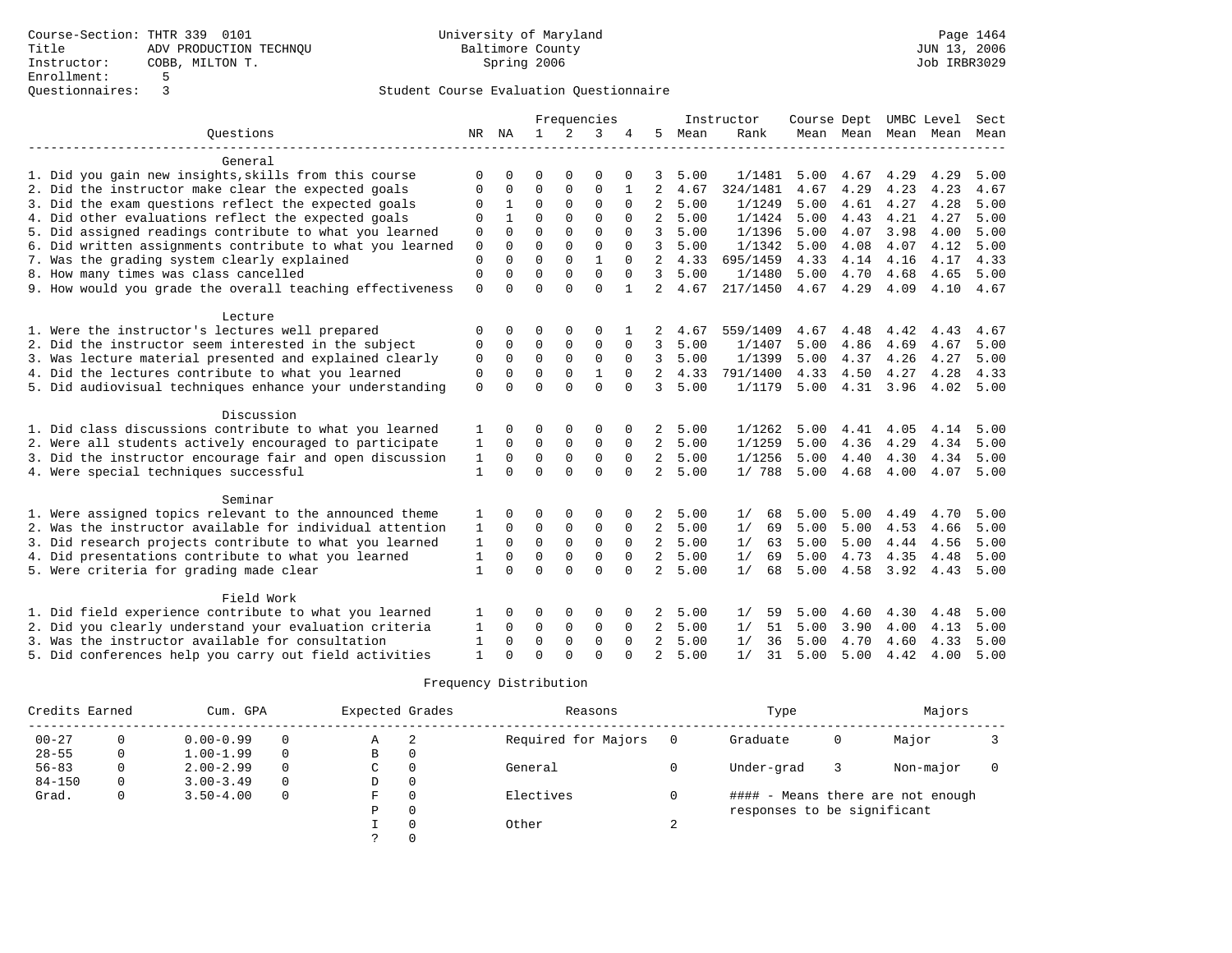|                                                           |                |              |          |             | Frequencies    |                |              |      | Instructor       | Course Dept |           | UMBC Level |      | Sect        |
|-----------------------------------------------------------|----------------|--------------|----------|-------------|----------------|----------------|--------------|------|------------------|-------------|-----------|------------|------|-------------|
| Ouestions                                                 | NR             | ΝA           |          | $2^{\circ}$ | 3              |                | 5            | Mean | Rank             |             | Mean Mean | Mean       | Mean | Mean        |
| General                                                   |                |              |          |             |                |                |              |      |                  |             |           |            |      |             |
| 1. Did you gain new insights, skills from this course     |                |              | U        | ∩           | O              |                |              | 5.00 | 1/1481           | 5.00        | 4.67      | 4.29       | 4.29 | 5.00        |
| 2. Did the instructor make clear the expected goals       | 2              | 0            | $\Omega$ | $\Omega$    | $\overline{2}$ |                |              |      | 3.83 1160/1481   | 3.83        | 4.29      | 4.23       | 4.23 | 3.83        |
| 3. Did the exam questions reflect the expected goals      |                | 5            | $\Omega$ | $\Omega$    | $\Omega$       | $\Omega$       |              |      | $5.00$ ****/1249 | $***$ * * * | 4.61      | 4.27       | 4.28 | $***$ * * * |
| 4. Did other evaluations reflect the expected goals       |                | 4            | $\Omega$ | $\Omega$    | $\cap$         | $\Omega$       |              | 5.00 | 1/1424           | 5.00        | 4.43      | 4.21       | 4.27 | 5.00        |
| 5. Did assigned readings contribute to what you learned   | 2              |              | $\Omega$ |             | $\mathfrak{D}$ |                | 1.           |      | 3.50 1083/1396   | 3.50        | 4.07      | 3.98       | 4.00 | 3.50        |
| 6. Did written assignments contribute to what you learned | $\overline{2}$ | 3            | 0        | $\Omega$    | $\mathbf{1}$   |                | $\mathbf{1}$ | 4.00 | 755/1342         | 4.00        | 4.08      | 4.07       | 4.12 | 4.00        |
| 7. Was the grading system clearly explained               | $\overline{c}$ | 4            | $\Omega$ | $\Omega$    | $\Omega$       |                | 1.           | 4.50 | 460/1459         | 4.50        | 4.14      | 4.16       | 4.17 | 4.50        |
| 8. How many times was class cancelled                     | $\overline{2}$ | $\Omega$     | $\Omega$ | $\Omega$    | $\Omega$       | $\Omega$       | 6            | 5.00 | 1/1480           | 5.00        | 4.70      | 4.68       | 4.65 | 5.00        |
| 9. How would you grade the overall teaching effectiveness | $\overline{4}$ | $\Omega$     | $\Omega$ | $\cap$      | $\cap$         | 3              | $\mathbf{1}$ | 4.25 | 630/1450         | 4.25        | 4.29      | 4.09       | 4.10 | 4.25        |
| Lecture                                                   |                |              |          |             |                |                |              |      |                  |             |           |            |      |             |
| 1. Were the instructor's lectures well prepared           | 6              | <sup>0</sup> | O        | 0           | $\Omega$       |                |              | 4.50 | 762/1409         | 4.50        | 4.48      | 4.42       | 4.43 | 4.50        |
| 2. Did the instructor seem interested in the subject      | 6              | $\Omega$     | $\Omega$ | $\Omega$    | $\Omega$       | $\Omega$       | 2            | 5.00 | 1/1407           | 5.00        | 4.86      | 4.69       | 4.67 | 5.00        |
| 3. Was lecture material presented and explained clearly   | 6              | $\Omega$     | $\Omega$ | $\Omega$    |                | $\Omega$       |              |      | 4.00 1002/1399   | 4.00        | 4.37      | 4.26       | 4.27 | 4.00        |
| 4. Did the lectures contribute to what you learned        | 6              | $\Omega$     | $\Omega$ | $\Omega$    | $\Omega$       |                |              | 4.50 | 591/1400         | 4.50        | 4.50      | 4.27       | 4.28 | 4.50        |
| 5. Did audiovisual techniques enhance your understanding  | 6              |              | U        | $\Omega$    | $\cap$         | $\cap$         | 1            |      | $5.00$ ****/1179 | ****        | 4.31      | 3.96       | 4.02 | ****        |
| Discussion                                                |                |              |          |             |                |                |              |      |                  |             |           |            |      |             |
| 1. Did class discussions contribute to what you learned   | 3              | 0            | 0        | 0           | $\Omega$       |                | 4            | 4.80 | 167/1262         | 4.80        | 4.41      | 4.05       | 4.14 | 4.80        |
| 2. Were all students actively encouraged to participate   | 3              | $\Omega$     | $\Omega$ | $\mathbf 0$ | 1              | $\Omega$       | 4            | 4.60 | 509/1259         | 4.60        | 4.36      | 4.29       | 4.34 | 4.60        |
| 3. Did the instructor encourage fair and open discussion  | 3              | $\Omega$     | $\Omega$ | $\Omega$    | $\Omega$       |                | 4            | 4.80 | 296/1256         | 4.80        | 4.40      | 4.30       | 4.34 | 4.80        |
| 4. Were special techniques successful                     | 3              | <sup>0</sup> | $\Omega$ | $\Omega$    | $\Omega$       |                | 3            | 4.60 | 152/ 788         | 4.60        | 4.68      | 4.00       | 4.07 | 4.60        |
| Field Work                                                |                |              |          |             |                |                |              |      |                  |             |           |            |      |             |
| 1. Did field experience contribute to what you learned    | 5              |              | O        | $\Omega$    | $\Omega$       |                |              | 5.00 | 1/<br>59         | 5.00        | 4.60      | 4.30       | 4.48 | 5.00        |
| 2. Did you clearly understand your evaluation criteria    | 5              | $\Omega$     | 1        | 1           |                | $\Omega$       | 0            | 2.00 | 47/<br>51        | 2.00        | 3.90      | 4.00       | 4.13 | 2.00        |
| 3. Was the instructor available for consultation          | 5              |              | $\Omega$ | $\Omega$    | $\Omega$       | $\overline{2}$ | 0            | 4.00 | 27/<br>36        | 4.00        | 4.70      | 4.60       | 4.33 | 4.00        |
| 5. Did conferences help you carry out field activities    | 5              |              | $\Omega$ | $\cap$      | $\cap$         |                | <sup>0</sup> | 4.00 | $***$ /<br>31    | ****        | 5.00      | 4.42       | 4.00 | $***$ * * * |
|                                                           |                |              |          |             |                |                |              |      |                  |             |           |            |      |             |

| Credits Earned |          | Cum. GPA      |          | Expected Grades |          | Reasons             |     | Type                        |   | Majors                            |  |
|----------------|----------|---------------|----------|-----------------|----------|---------------------|-----|-----------------------------|---|-----------------------------------|--|
| $00 - 27$      |          | $0.00 - 0.99$ |          | Α               |          | Required for Majors | - 0 | Graduate                    | 0 | Major                             |  |
| $28 - 55$      | 0        | $1.00 - 1.99$ | $\Omega$ | В               | 0        |                     |     |                             |   |                                   |  |
| $56 - 83$      |          | $2.00 - 2.99$ | $\Omega$ | C               | $\Omega$ | General             |     | Under-grad                  | 8 | Non-major                         |  |
| $84 - 150$     |          | $3.00 - 3.49$ | $\Omega$ | D               | 0        |                     |     |                             |   |                                   |  |
| Grad.          | $\Omega$ | $3.50 - 4.00$ | 2        | F.              | $\Omega$ | Electives           |     |                             |   | #### - Means there are not enough |  |
|                |          |               |          | Ρ               | 0        |                     |     | responses to be significant |   |                                   |  |
|                |          |               |          |                 |          | Other               |     |                             |   |                                   |  |
|                |          |               |          |                 |          |                     |     |                             |   |                                   |  |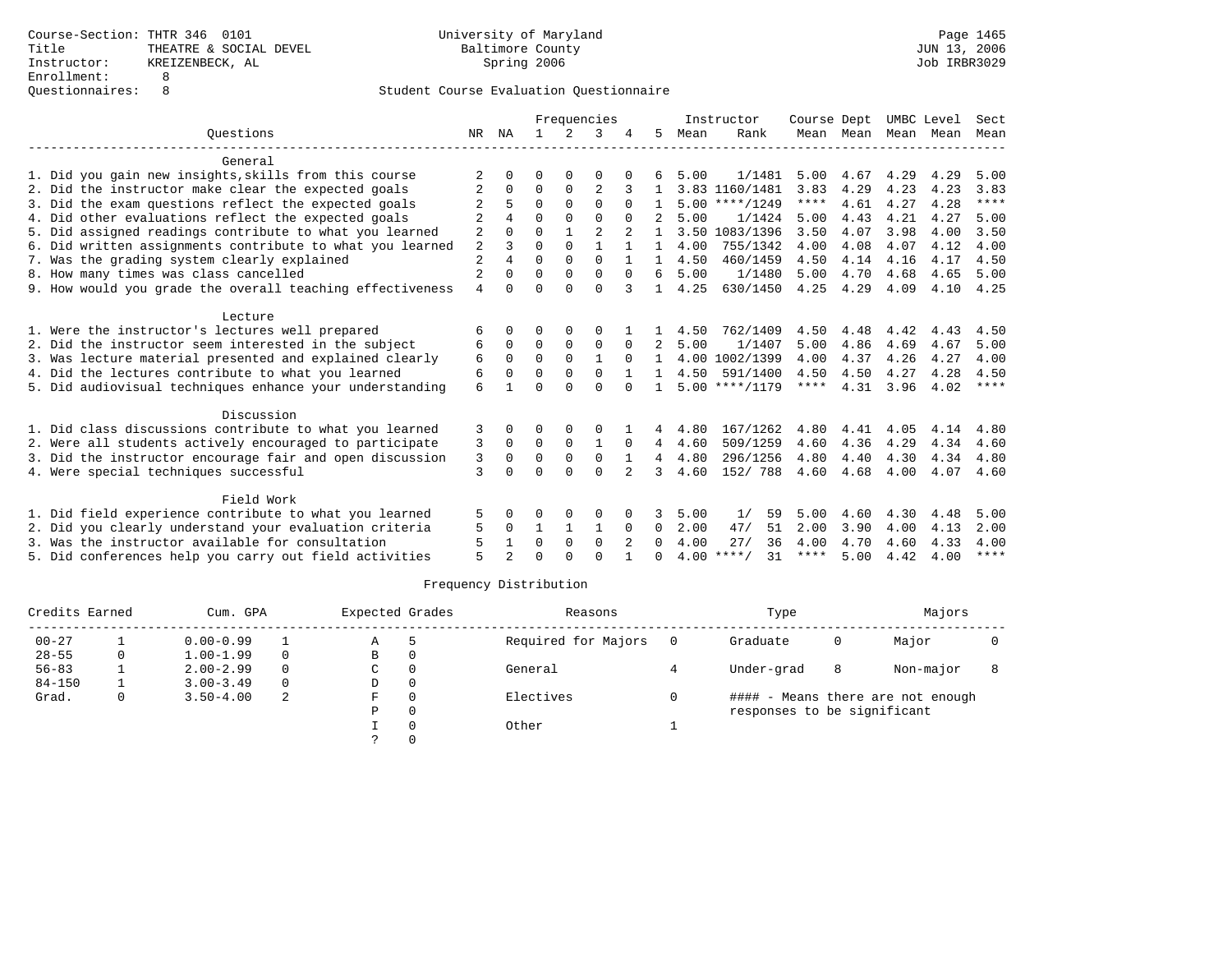|                                                           |                |              |                |                | Frequencies |          |    |      | Instructor     | Course Dept |      | UMBC Level |      | Sect        |
|-----------------------------------------------------------|----------------|--------------|----------------|----------------|-------------|----------|----|------|----------------|-------------|------|------------|------|-------------|
| Ouestions                                                 | NR.            | ΝA           |                |                | 3           |          | 5. | Mean | Rank           | Mean        | Mean | Mean       | Mean | Mean        |
| General                                                   |                |              |                |                |             |          |    |      |                |             |      |            |      |             |
| 1. Did you gain new insights, skills from this course     | ∩              |              | O              | $\Omega$       |             |          |    | 4.56 | 505/1481       | 4.56        | 4.67 | 4.29       | 4.29 | 4.56        |
| 2. Did the instructor make clear the expected goals       | $\Omega$       | $\Omega$     | $\Omega$       | $\Omega$       | 3           |          | 4  | 4.11 | 950/1481       | 4.11        | 4.29 | 4.23       | 4.23 | 4.11        |
| 3. Did the exam questions reflect the expected goals      |                | 8            | $\Omega$       | $\Omega$       | $\Omega$    | $\Omega$ |    | 5.00 | $***/1249$     | ****        | 4.61 | 4.27       | 4.28 | $***$ * * * |
| 4. Did other evaluations reflect the expected goals       | $\Omega$       |              | $\Omega$       |                |             |          |    |      | 3.88 1108/1424 | 3.88        | 4.43 | 4.21       | 4.27 | 3.88        |
| 5. Did assigned readings contribute to what you learned   | $\Omega$       |              |                |                |             | $\Omega$ |    |      | 3.56 1054/1396 | 3.56        | 4.07 | 3.98       | 4.00 | 3.56        |
| 6. Did written assignments contribute to what you learned | 1              |              | $\Omega$       |                |             |          |    | 3.88 | 905/1342       | 3.88        | 4.08 | 4.07       | 4.12 | 3.88        |
| 7. Was the grading system clearly explained               | $\Omega$       |              | $\overline{a}$ | $\mathfrak{D}$ |             |          |    |      | 2.88 1407/1459 | 2.88        | 4.14 | 4.16       | 4.17 | 2.88        |
| 8. How many times was class cancelled                     | $\Omega$       | <sup>0</sup> | $\Omega$       | $\Omega$       | $\Omega$    | $\Omega$ | 9  | 5.00 | 1/1480         | 5.00        | 4.70 | 4.68       | 4.65 | 5.00        |
| 9. How would you grade the overall teaching effectiveness | $\mathfrak{D}$ |              | U              |                | $\cap$      | २        | 3  | 4.14 | 741/1450       | 4.14        | 4.29 | 4.09       | 4.10 | 4.14        |
| Lecture                                                   |                |              |                |                |             |          |    |      |                |             |      |            |      |             |
| 1. Were the instructor's lectures well prepared           |                |              |                |                |             |          | 6  | 4.71 | 483/1409       | 4.71        | 4.48 | 4.42       | 4.43 | 4.71        |
| 2. Did the instructor seem interested in the subject      | 3              | $\Omega$     | $\Omega$       | 0              | $\mathbf 0$ | $\Omega$ | 6  | 5.00 | 1/1407         | 5.00        | 4.86 | 4.69       | 4.67 | 5.00        |
| 3. Was lecture material presented and explained clearly   | 3              | $\Omega$     | $\Omega$       |                | $\Omega$    |          | 4  | 4.67 | 376/1399       | 4.67        | 4.37 | 4.26       | 4.27 | 4.67        |
| 4. Did the lectures contribute to what you learned        | 3              |              | $\Omega$       | $\Omega$       | $\Omega$    |          | 4  | 4.67 | 421/1400       | 4.67        | 4.50 | 4.27       | 4.28 | 4.67        |
| 5. Did audiovisual techniques enhance your understanding  | 4              |              | U              |                | $\cap$      |          |    | 4.33 | 384/1179       | 4.33        | 4.31 | 3.96       | 4.02 | 4.33        |
| Discussion                                                |                |              |                |                |             |          |    |      |                |             |      |            |      |             |
| 1. Did class discussions contribute to what you learned   | 5              |              | O              | $\Omega$       | $\Omega$    |          | 4  | 5.00 | 1/1262         | 5.00        | 4.41 | 4.05       | 4.14 | 5.00        |
| 2. Were all students actively encouraged to participate   | 5              | 0            | 0              | 0              | $\Omega$    | $\Omega$ | 4  | 5.00 | 1/1259         | 5.00        | 4.36 | 4.29       | 4.34 | 5.00        |
| 3. Did the instructor encourage fair and open discussion  | 5              |              | O              | $\Omega$       | $\Omega$    | $\Omega$ |    | 5.00 | 1/1256         | 5.00        | 4.40 | 4.30       | 4.34 | 5.00        |
| 4. Were special techniques successful                     | 5              |              |                |                | ∩           |          |    | 5.00 | 1/ 788         | 5.00        | 4.68 | 4.00       | 4.07 | 5.00        |

| Credits Earned |   | Cum. GPA      | Expected Grades |             | Reasons  |                     | Type   | Majors                      |   |                                   |  |
|----------------|---|---------------|-----------------|-------------|----------|---------------------|--------|-----------------------------|---|-----------------------------------|--|
| $00 - 27$      | 2 | $0.00 - 0.99$ |                 | Α           | 5        | Required for Majors | 0      | Graduate                    |   | Major                             |  |
| $28 - 55$      | 0 | $1.00 - 1.99$ |                 | В           | 2        |                     |        |                             |   |                                   |  |
| $56 - 83$      | 0 | $2.00 - 2.99$ |                 | $\sim$<br>◡ |          | General             |        | Under-grad                  | 8 | Non-major                         |  |
| $84 - 150$     | 2 | $3.00 - 3.49$ | 2               | D           | 0        |                     |        |                             |   |                                   |  |
| Grad.          |   | $3.50 - 4.00$ | 2               | F           | 0        | Electives           |        |                             |   | #### - Means there are not enough |  |
|                |   |               |                 | Ρ           | 0        |                     |        | responses to be significant |   |                                   |  |
|                |   |               |                 |             | $\Omega$ | Other               | $\sim$ |                             |   |                                   |  |
|                |   |               |                 | っ           |          |                     |        |                             |   |                                   |  |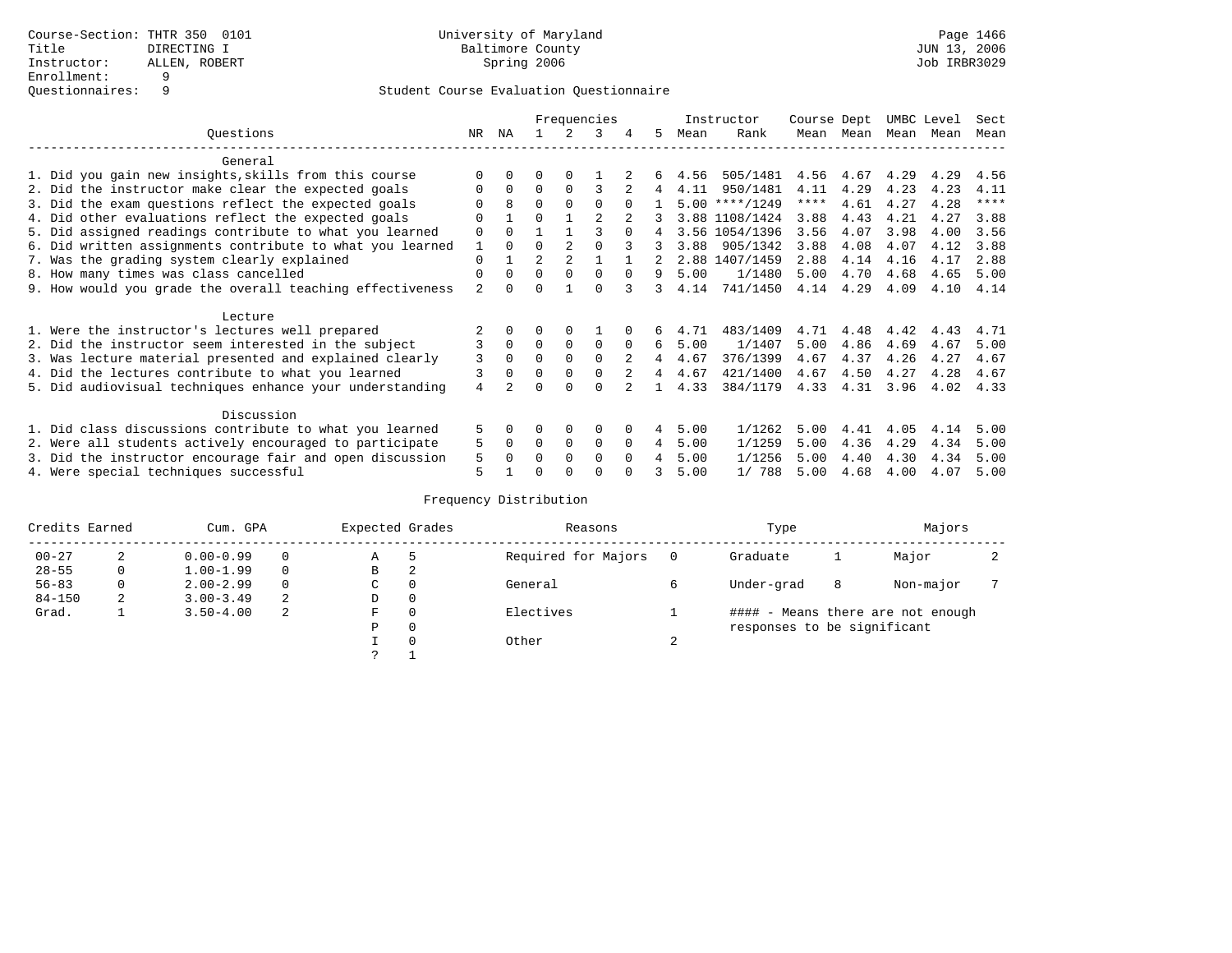|                                                           |             | Frequencies |          |          |          | Instructor | Course Dept |      | UMBC Level     |      | Sect      |      |      |      |
|-----------------------------------------------------------|-------------|-------------|----------|----------|----------|------------|-------------|------|----------------|------|-----------|------|------|------|
| Ouestions                                                 | NR.         | ΝA          |          |          | 3        | 4          | 5.          | Mean | Rank           |      | Mean Mean | Mean | Mean | Mean |
| General                                                   |             |             |          |          |          |            |             |      |                |      |           |      |      |      |
| 1. Did you gain new insights, skills from this course     |             | $\Omega$    | 0        | $\Omega$ | O        |            |             | 4.89 | 173/1481       | 4.89 | 4.67      | 4.29 | 4.29 | 4.89 |
| 2. Did the instructor make clear the expected goals       | O           | $\Omega$    | $\Omega$ | $\Omega$ | $\Omega$ |            | 5.          | 4.56 | 458/1481       | 4.56 | 4.29      | 4.23 | 4.23 | 4.56 |
| 3. Did the exam questions reflect the expected goals      |             |             | $\Omega$ | $\Omega$ | $\Omega$ |            | 3           | 4.50 | 498/1249       | 4.50 | 4.61      | 4.27 | 4.28 | 4.50 |
| 4. Did other evaluations reflect the expected goals       | O           | $\Omega$    | $\Omega$ | $\Omega$ | $\Omega$ |            | 8           | 4.89 | 144/1424       | 4.89 | 4.43      | 4.21 | 4.27 | 4.89 |
| 5. Did assigned readings contribute to what you learned   | $\mathbf 0$ | $\Omega$    | $\Omega$ | $\Omega$ |          | $\Omega$   |             | 4.78 | 126/1396       | 4.78 | 4.07      | 3.98 | 4.00 | 4.78 |
| 6. Did written assignments contribute to what you learned | $\mathbf 0$ | $\Omega$    | 0        | $\Omega$ | $\Omega$ |            | 8           | 4.89 | 91/1342        | 4.89 | 4.08      | 4.07 | 4.12 | 4.89 |
| 7. Was the grading system clearly explained               |             | $\Omega$    | 0        | $\Omega$ |          |            |             | 4.25 | 775/1459       | 4.25 | 4.14      | 4.16 | 4.17 | 4.25 |
| 8. How many times was class cancelled                     | 0           | $\Omega$    | $\Omega$ | $\Omega$ | $\Omega$ |            |             |      | 4.22 1238/1480 | 4.22 | 4.70      | 4.68 | 4.65 | 4.22 |
| 9. How would you grade the overall teaching effectiveness | $\Omega$    |             | ∩        | ∩        | U        |            | 3           | 4.38 | 504/1450       | 4.38 | 4.29      | 4.09 | 4.10 | 4.38 |
| Lecture                                                   |             |             |          |          |          |            |             |      |                |      |           |      |      |      |
| 1. Were the instructor's lectures well prepared           |             |             |          | $\Omega$ |          |            |             | 4.33 | 968/1409       | 4.33 | 4.48      | 4.42 | 4.43 | 4.33 |
| 2. Did the instructor seem interested in the subject      | 0           | $\Omega$    | $\Omega$ | $\Omega$ | $\Omega$ |            | 8           | 4.89 | 545/1407       | 4.89 | 4.86      | 4.69 | 4.67 | 4.89 |
| 3. Was lecture material presented and explained clearly   | 0           | $\Omega$    | $\Omega$ | $\Omega$ |          |            | 6           | 4.56 | 513/1399       | 4.56 | 4.37      | 4.26 | 4.27 | 4.56 |
| 4. Did the lectures contribute to what you learned        | 0           | $\Omega$    | $\Omega$ | $\Omega$ |          |            | 6           | 4.56 | 541/1400       | 4.56 | 4.50      | 4.27 | 4.28 | 4.56 |
| 5. Did audiovisual techniques enhance your understanding  | $\Omega$    |             |          |          |          |            |             | 4.00 | 590/1179       | 4.00 | 4.31      | 3.96 | 4.02 | 4.00 |
| Discussion                                                |             |             |          |          |          |            |             |      |                |      |           |      |      |      |
| 1. Did class discussions contribute to what you learned   | $\Omega$    | $\Omega$    | 0        | $\Omega$ | $\Omega$ |            |             | 4.89 | 134/1262       | 4.89 | 4.41      | 4.05 | 4.14 | 4.89 |
| 2. Were all students actively encouraged to participate   | 0           | $\Omega$    | $\Omega$ | $\Omega$ | $\Omega$ | $\Omega$   | q           | 5.00 | 1/1259         | 5.00 | 4.36      | 4.29 | 4.34 | 5.00 |
| 3. Did the instructor encourage fair and open discussion  | 0           | $\Omega$    | 0        | $\Omega$ |          |            |             | 4.67 | 457/1256       | 4.67 | 4.40      | 4.30 | 4.34 | 4.67 |
| 4. Were special techniques successful                     | $\Omega$    |             |          |          |          |            |             | 3.86 | 501/ 788       | 3.86 | 4.68      | 4.00 | 4.07 | 3.86 |

| Credits Earned |          | Cum. GPA      | Expected Grades |             | Reasons  |                     | Type     | Majors                      |   |                                   |  |
|----------------|----------|---------------|-----------------|-------------|----------|---------------------|----------|-----------------------------|---|-----------------------------------|--|
| $00 - 27$      | $\Omega$ | $0.00 - 0.99$ |                 | Α           | 5        | Required for Majors | $\Omega$ | Graduate                    | 0 | Major                             |  |
| $28 - 55$      | 0        | $1.00 - 1.99$ |                 | В           | 4        |                     |          |                             |   |                                   |  |
| $56 - 83$      | 2        | $2.00 - 2.99$ | 2               | $\sim$<br>◡ | 0        | General             |          | Under-grad                  | 9 | Non-major                         |  |
| $84 - 150$     | 4        | $3.00 - 3.49$ | 2               | D           | 0        |                     |          |                             |   |                                   |  |
| Grad.          | 0        | $3.50 - 4.00$ |                 | F           | 0        | Electives           | 0        |                             |   | #### - Means there are not enough |  |
|                |          |               |                 | Ρ           | 0        |                     |          | responses to be significant |   |                                   |  |
|                |          |               |                 |             | $\Omega$ | Other               | 8        |                             |   |                                   |  |
|                |          |               |                 |             |          |                     |          |                             |   |                                   |  |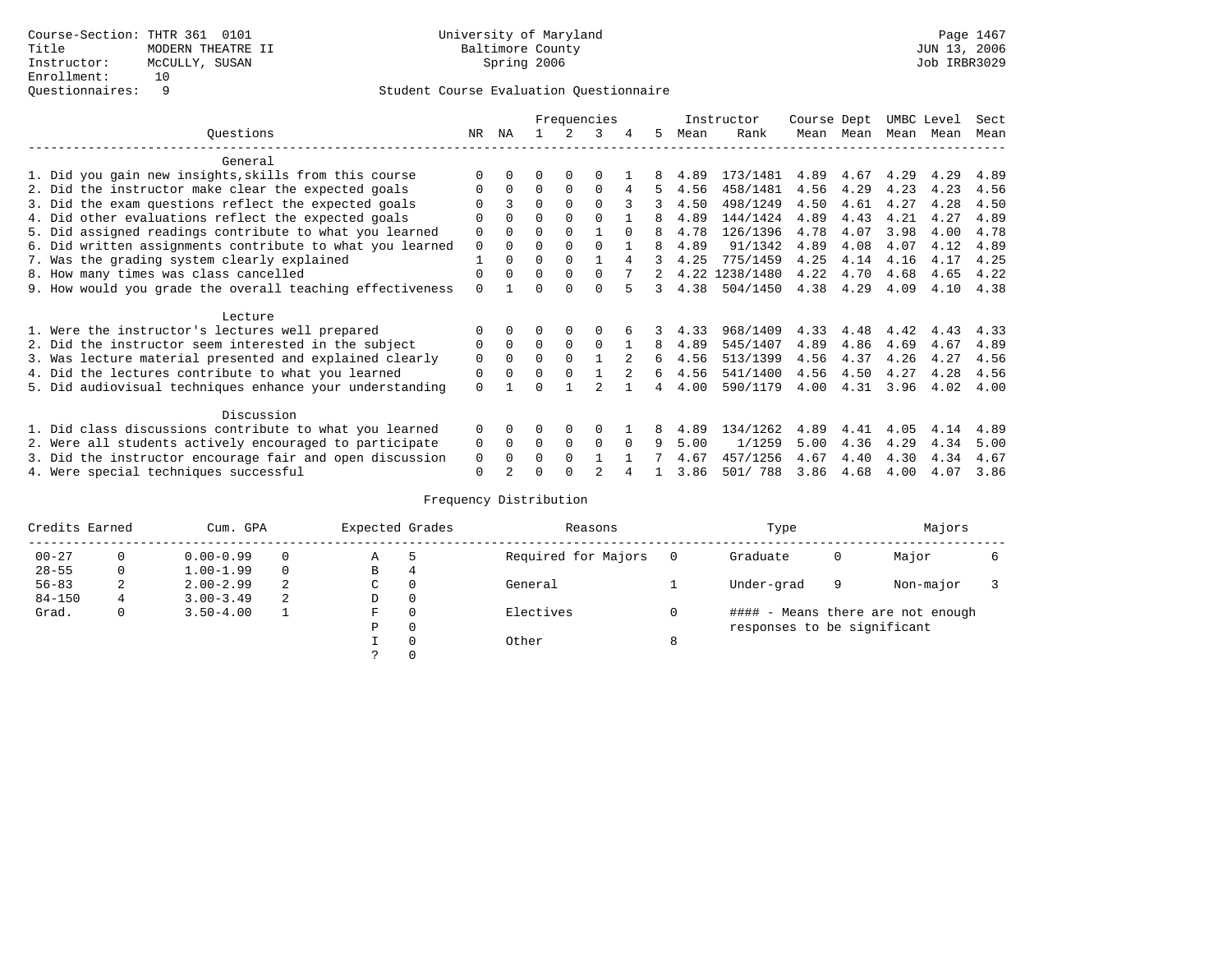## Questionnaires: 11 Student Course Evaluation Questionnaire

|                                                           |          |             | Frequencies |             |              |          |    |      | Instructor       | Course Dept |      | UMBC Level |      | Sect        |
|-----------------------------------------------------------|----------|-------------|-------------|-------------|--------------|----------|----|------|------------------|-------------|------|------------|------|-------------|
| Questions                                                 | NR.      | ΝA          |             |             | 3            | 4        | 5. | Mean | Rank             | Mean        | Mean | Mean       | Mean | Mean        |
| General                                                   |          |             |             |             |              |          |    |      |                  |             |      |            |      |             |
| 1. Did you gain new insights, skills from this course     |          | $\Omega$    | 0           | $\Omega$    |              |          |    | 4.64 | 428/1481         | 4.64        | 4.67 | 4.29       | 4.29 | 4.64        |
| 2. Did the instructor make clear the expected goals       |          | $\mathbf 0$ | $\Omega$    | $\Omega$    | $\Omega$     |          | 5. | 4.45 | 589/1481         | 4.45        | 4.29 | 4.23       | 4.23 | 4.45        |
| 3. Did the exam questions reflect the expected goals      |          | 10          | $\Omega$    | $\Omega$    | $\Omega$     |          |    | 4.00 | $***/1249$       | ****        | 4.61 | 4.27       | 4.28 | $***$ * * * |
| 4. Did other evaluations reflect the expected goals       |          | 3           | 0           | $\Omega$    | $\Omega$     | 4        | 4  | 4.50 | 437/1424         | 4.50        | 4.43 | 4.21       | 4.27 | 4.50        |
| 5. Did assigned readings contribute to what you learned   | 0        |             | 0           | $\Omega$    |              |          |    | 3.67 | 985/1396         | 3.67        | 4.07 | 3.98       | 4.00 | 3.67        |
| 6. Did written assignments contribute to what you learned | 0        |             | U           |             |              |          | 8  | 4.80 | 112/1342         | 4.80        | 4.08 | 4.07       | 4.12 | 4.80        |
| 7. Was the grading system clearly explained               | 0        |             |             |             |              |          |    | 3.89 | 1063/1459        | 3.89        | 4.14 | 4.16       | 4.17 | 3.89        |
| 8. How many times was class cancelled                     | $\Omega$ | $\Omega$    | $\Omega$    | $\Omega$    | 0            | 8        |    |      | 4.27 1200/1480   | 4.27        | 4.70 | 4.68       | 4.65 | 4.27        |
| 9. How would you grade the overall teaching effectiveness | $\Omega$ |             |             | U           | U            |          | 8  | 4.73 | 179/1450         | 4.73        | 4.29 | 4.09       | 4.10 | 4.73        |
| Lecture                                                   |          |             |             |             |              |          |    |      |                  |             |      |            |      |             |
| 1. Were the instructor's lectures well prepared           | 6        |             |             |             |              |          |    | 4.40 | 891/1409         | 4.40        | 4.48 | 4.42       | 4.43 | 4.40        |
| 2. Did the instructor seem interested in the subject      | 6        | $\Omega$    | $\Omega$    | $\mathbf 0$ | $\Omega$     | $\Omega$ |    | 5.00 | 1/1407           | 5.00        | 4.86 | 4.69       | 4.67 | 5.00        |
| 3. Was lecture material presented and explained clearly   | 6        | $\Omega$    | $\Omega$    | $\Omega$    |              |          |    | 4.20 | 883/1399         | 4.20        | 4.37 | 4.26       | 4.27 | 4.20        |
| 4. Did the lectures contribute to what you learned        | 6        | $\Omega$    | 0           | $\Omega$    | $\Omega$     |          | 4  | 4.80 | 250/1400         | 4.80        | 4.50 | 4.27       | 4.28 | 4.80        |
| 5. Did audiovisual techniques enhance your understanding  | 5        |             |             |             |              |          |    |      | $5.00$ ****/1179 | ****        | 4.31 | 3.96       | 4.02 | $***$ *     |
| Discussion                                                |          |             |             |             |              |          |    |      |                  |             |      |            |      |             |
| 1. Did class discussions contribute to what you learned   | 3        | $\Omega$    | U           | $\Omega$    | O            |          |    | 4.63 | 284/1262         | 4.63        | 4.41 | 4.05       | 4.14 | 4.63        |
| 2. Were all students actively encouraged to participate   | 3        | 0           | $\Omega$    | 0           | $\Omega$     |          |    | 4.88 | 238/1259         | 4.88        | 4.36 | 4.29       | 4.34 | 4.88        |
| 3. Did the instructor encourage fair and open discussion  | 3        | $\Omega$    | U           | $\Omega$    | <sup>0</sup> |          |    | 4.88 | 240/1256         | 4.88        | 4.40 | 4.30       | 4.34 | 4.88        |
| 4. Were special techniques successful                     | 3        |             |             |             |              |          | 6  | 4.86 | 83/788           | 4.86        | 4.68 | 4.00       | 4.07 | 4.86        |

| Credits Earned |   | Cum. GPA      |   | Expected Grades |          | Reasons             |        | Type                        | Majors |                                   |  |
|----------------|---|---------------|---|-----------------|----------|---------------------|--------|-----------------------------|--------|-----------------------------------|--|
| $00 - 27$      | 0 | $0.00 - 0.99$ |   | Α               | 9        | Required for Majors |        | Graduate                    | 0      | Major                             |  |
| $28 - 55$      | 0 | $1.00 - 1.99$ |   | B               | <b>.</b> |                     |        |                             |        |                                   |  |
| $56 - 83$      |   | $2.00 - 2.99$ |   | C               | 0        | General             | 8      | Under-grad                  | 11     | Non-major                         |  |
| $84 - 150$     |   | $3.00 - 3.49$ |   | D               | 0        |                     |        |                             |        |                                   |  |
| Grad.          | 0 | $3.50 - 4.00$ | 4 | F               | 0        | Electives           |        |                             |        | #### - Means there are not enough |  |
|                |   |               |   | Ρ               | 0        |                     |        | responses to be significant |        |                                   |  |
|                |   |               |   |                 | $\Omega$ | Other               | $\sim$ |                             |        |                                   |  |
|                |   |               |   |                 |          |                     |        |                             |        |                                   |  |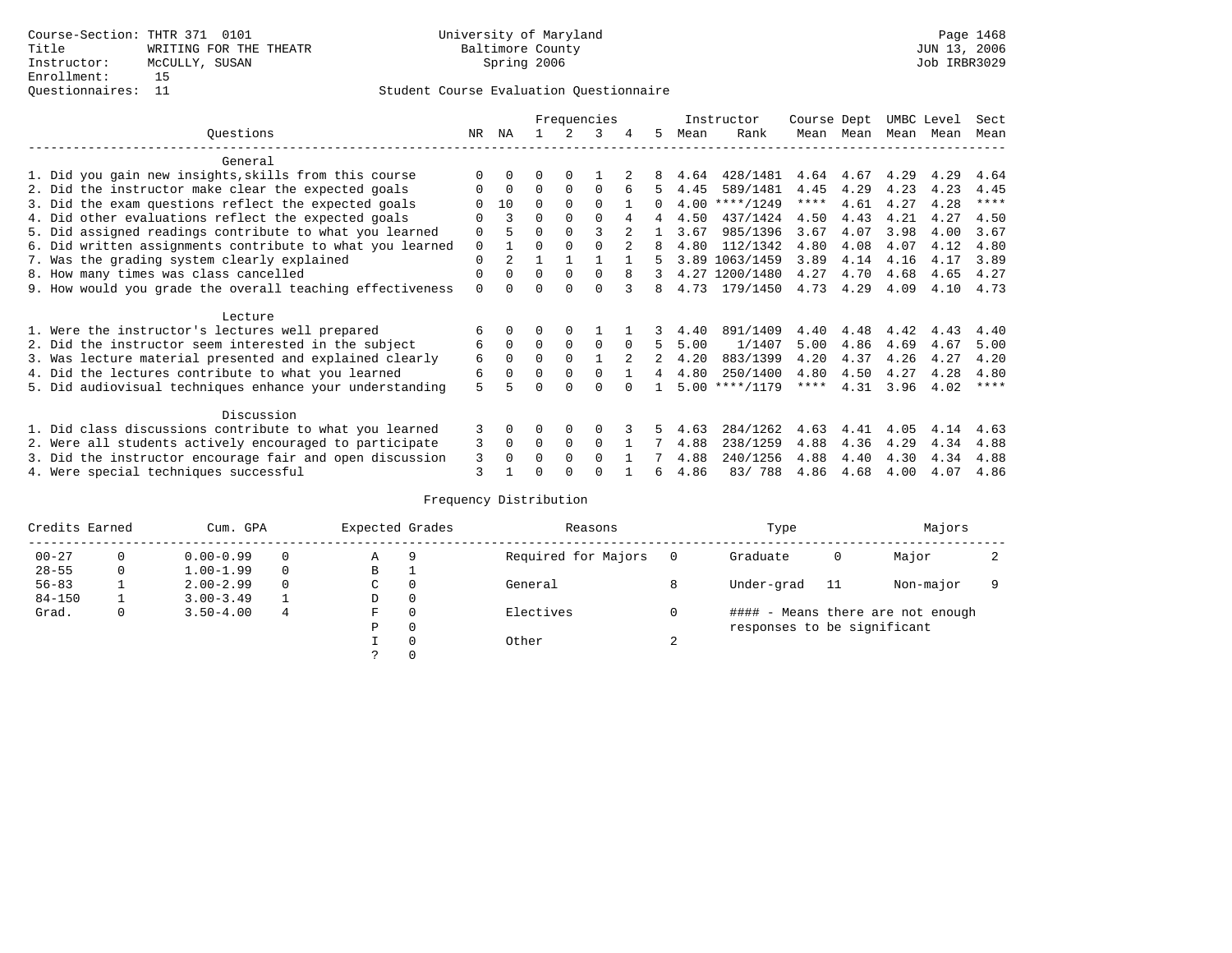|                                                           |                |              |             | Frequencies |                |              |                |      | Instructor         | Course Dept |           | UMBC Level |      | Sect        |
|-----------------------------------------------------------|----------------|--------------|-------------|-------------|----------------|--------------|----------------|------|--------------------|-------------|-----------|------------|------|-------------|
| Ouestions                                                 | NR             | ΝA           |             |             | 3              |              | 5.             | Mean | Rank               |             | Mean Mean | Mean       | Mean | Mean        |
| General                                                   |                |              |             |             |                |              |                |      |                    |             |           |            |      |             |
| 1. Did you gain new insights, skills from this course     | ∩              | <sup>n</sup> | O           | $\Omega$    | ∩              |              | 11             | 4.92 | 143/1481           | 4.92        | 4.67      | 4.29       | 4.29 | 4.92        |
| 2. Did the instructor make clear the expected goals       | $\Omega$       | $\Omega$     | $\Omega$    | $\Omega$    | $\overline{2}$ | 5            | 5              | 4.25 | 822/1481           | 4.25        | 4.29      | 4.23       | 4.23 | 4.25        |
| 3. Did the exam questions reflect the expected goals      | $\Omega$       | 8            | $\Omega$    | $\Omega$    | $\Omega$       |              | 3              | 4.75 | 245/1249           | 4.75        | 4.61      | 4.27       | 4.28 | 4.75        |
| 4. Did other evaluations reflect the expected goals       | $\Omega$       |              | $\Omega$    | $\Omega$    | 1              |              | 4              | 4.43 | 533/1424           | 4.43        | 4.43      | 4.21       | 4.27 | 4.43        |
| 5. Did assigned readings contribute to what you learned   | 0              |              | $\Omega$    |             | ζ              | $\Omega$     | 7              | 4.18 | 564/1396           | 4.18        | 4.07      | 3.98       | 4.00 | 4.18        |
| 6. Did written assignments contribute to what you learned | $\mathbf 0$    | 9            | 0           | 0           | $\mathbf 0$    |              | $\mathfrak{D}$ | 4.67 | 190/1342           | 4.67        | 4.08      | 4.07       | 4.12 | 4.67        |
| 7. Was the grading system clearly explained               | $\Omega$       |              | $\Omega$    | $\Omega$    | $\mathbf{1}$   |              | 3              | 4.29 | 749/1459           | 4.29        | 4.14      | 4.16       | 4.17 | 4.29        |
| 8. How many times was class cancelled                     | $\Omega$       |              | $\Omega$    | $\Omega$    | $\Omega$       | $\Omega$     | 12             | 5.00 | 1/1480             | 5.00        | 4.70      | 4.68       | 4.65 | 5.00        |
| 9. How would you grade the overall teaching effectiveness | $\overline{a}$ | $\Omega$     | $\Omega$    | $\cap$      | $\overline{2}$ | 4            | 4              | 4.20 | 692/1450           | 4.20        | 4.29      | 4.09       | 4.10 | 4.20        |
| Lecture                                                   |                |              |             |             |                |              |                |      |                    |             |           |            |      |             |
| 1. Were the instructor's lectures well prepared           | 8              | 0            | 0           | 0           | 0              |              | 4              | 5.00 | 1/1409             | 5.00        | 4.48      | 4.42       | 4.43 | 5.00        |
| 2. Did the instructor seem interested in the subject      | 8              | $\Omega$     | $\Omega$    | $\Omega$    | $\Omega$       | $\Omega$     | $\overline{4}$ | 5.00 | 1/1407             | 5.00        | 4.86      | 4.69       | 4.67 | 5.00        |
| 3. Was lecture material presented and explained clearly   | 8              | $\Omega$     | $\Omega$    | $\Omega$    | $\Omega$       | $\Omega$     | $\overline{4}$ | 5.00 | 1/1399             | 5.00        | 4.37      | 4.26       | 4.27 | 5.00        |
| 4. Did the lectures contribute to what you learned        | 8              | $\Omega$     | $\Omega$    | $\Omega$    | $\Omega$       | $\mathbf{1}$ | 3              | 4.75 | 312/1400           | 4.75        | 4.50      | 4.27       | 4.28 | 4.75        |
| 5. Did audiovisual techniques enhance your understanding  | 9              | <sup>n</sup> | $\cap$      | $\cap$      | $\cap$         | $\Omega$     | 3              | 5.00 | 1/1179             | 5.00        | 4.31      | 3.96       | 4.02 | 5.00        |
| Discussion                                                |                |              |             |             |                |              |                |      |                    |             |           |            |      |             |
| 1. Did class discussions contribute to what you learned   | 10             | 0            | 0           | 0           | $\Omega$       |              |                |      | $4.50$ ****/1262   | ****        | 4.41      | 4.05       | 4.14 | ****        |
| 2. Were all students actively encouraged to participate   | 10             | 0            | $\mathbf 0$ | $\mathbf 0$ | $\mathbf 0$    |              |                |      | $4.50$ ****/1259   | $***$ * * * | 4.36      | 4.29       | 4.34 | ****        |
| 3. Did the instructor encourage fair and open discussion  | 10             | $\Omega$     | $\Omega$    | $\Omega$    | $\Omega$       |              | $\mathbf{1}$   |      | $4.50$ ****/1256   | ****        | 4.40      | 4.30       | 4.34 | $***$ * * * |
| 4. Were special techniques successful                     | 10             |              | $\Omega$    | $\cap$      | $\Omega$       | $\Omega$     |                |      | $5.00$ ****/ 788   | ****        | 4.68      | 4.00       | 4.07 | ****        |
|                                                           |                |              |             |             |                |              |                |      |                    |             |           |            |      |             |
| Field Work                                                |                |              |             |             |                |              |                |      |                    |             |           |            |      |             |
| 1. Did field experience contribute to what you learned    | 11             | 0            | 0           | 0           | 0              |              |                |      | $5.00$ ****/<br>59 | ****        | 4.60      | 4.30       | 4.48 | ****        |
| 2. Did you clearly understand your evaluation criteria    | 11             | 0            | 0           | $\mathbf 0$ | $\mathbf 0$    | $\Omega$     |                |      | 51<br>$5.00$ ****/ | ****        | 3.90      | 4.00       | 4.13 | ****        |
| 3. Was the instructor available for consultation          | 11             | $\Omega$     | $\Omega$    | $\Omega$    | $\Omega$       | $\Omega$     |                |      | $5.00$ ****/<br>36 | ****        | 4.70      | 4.60       | 4.33 | ****        |
| 5. Did conferences help you carry out field activities    | 11             |              | $\Omega$    | $\cap$      | $\cap$         |              |                |      | $5.00$ ****/<br>31 | ****        | 5.00      | 4.42       | 4.00 | ****        |

| Credits Earned |    | Cum. GPA      |          |   | Expected Grades | Reasons             | Type                        | Majors |                                   |  |
|----------------|----|---------------|----------|---|-----------------|---------------------|-----------------------------|--------|-----------------------------------|--|
| $00 - 27$      |    | $0.00 - 0.99$ | 0        | Α | 12              | Required for Majors | Graduate                    | 0      | Major                             |  |
| $28 - 55$      | 0  | $1.00 - 1.99$ | $\Omega$ | В | 0               |                     |                             |        |                                   |  |
| $56 - 83$      |    | $2.00 - 2.99$ |          | C | 0               | General             | Under-grad                  | 12     | Non-major                         |  |
| $84 - 150$     | 4  | $3.00 - 3.49$ |          | D | 0               |                     |                             |        |                                   |  |
| Grad.          | 0. | $3.50 - 4.00$ | 9        | F | $\Omega$        | Electives           |                             |        | #### - Means there are not enough |  |
|                |    |               |          | Ρ | 0               |                     | responses to be significant |        |                                   |  |
|                |    |               |          |   | $\Omega$        | Other               |                             |        |                                   |  |
|                |    |               |          |   |                 |                     |                             |        |                                   |  |